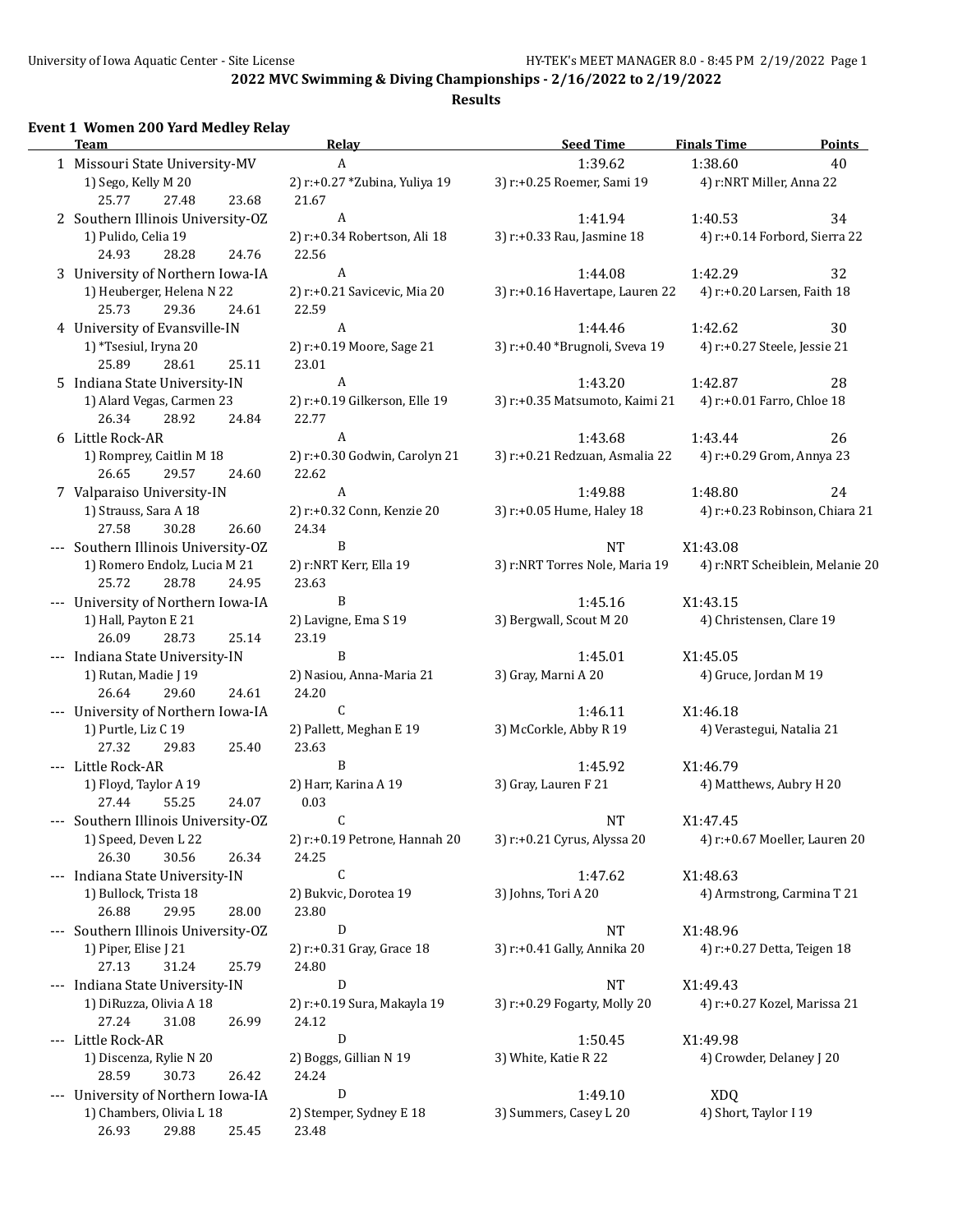## **Results**

# **(Event 1 Women 200 Yard Medley Relay)**

| Team                             |                                    |       | Relay                          | <b>Seed Time</b>              | <b>Finals Time</b>                | <b>Points</b> |
|----------------------------------|------------------------------------|-------|--------------------------------|-------------------------------|-----------------------------------|---------------|
| --- Illinois State University-IL |                                    |       | A                              | 1:45.04                       | DO.                               |               |
|                                  | 1) Carey, Cassidy N 20             |       | 2) r:-0.01 Morse, Madyson 21   | 3) r:+0.21 Hein, Sarah 21     | 4) r:+0.17 Feltzer, Emma 18       |               |
| 26.94                            | 27.91                              | 25.45 | 22.88                          |                               |                                   |               |
| --- Little Rock-AR               |                                    |       | u                              | 1:48.20                       | XDO                               |               |
|                                  | 1) Gamez, Fernanda M 21            |       | 2) Pieniazkiewicz, Lauren 0 19 | 3) Moussier Pichardo, Fer 21  | 4) Jahn, Lucy M $18$              |               |
| 27.23                            | 29.95                              | 31.78 | 18.67                          |                               |                                   |               |
|                                  | --- University of Northern Iowa-IA |       | E                              | NT                            | XDO                               |               |
| 1) Hall, Sydney A 19             |                                    |       | 2) r:+0.30 Studer, Rachel 21   | 3) r:-0.05 Dassow, Caitlin 21 | 4) r:-0.03 Schaeffer, Courtney 21 |               |
| 28.04                            | 31.17                              | 26.32 | 23.98                          |                               |                                   |               |

## **Event 2 Women 800 Yard Freestyle Relay**

 $\overline{\phantom{a}}$ 

| Team                              |       |         |                | <b>Relay</b>                  |                                 |         | <b>Seed Time</b>                                                                             | <b>Finals Time</b>              | <b>Points</b>                  |
|-----------------------------------|-------|---------|----------------|-------------------------------|---------------------------------|---------|----------------------------------------------------------------------------------------------|---------------------------------|--------------------------------|
| 1 Missouri State University-MV    |       |         | $\mathbf{A}$   |                               |                                 |         | 7:29.30                                                                                      | 7:14.09                         | 40                             |
| 1) Howell, Liberty A 22           |       |         |                |                               |                                 |         | 2) r:+0.27 Lucas, Anna 20 3) r:+0.19 Roemer, Sami 19 4) r:+0.28 Miller, Anna 22              |                                 |                                |
| $r: +0.72$ 24.87                  | 51.85 | 1:19.53 | 1:46.71        | 24.55                         | 51.65                           | 1:19.55 | 1:48.45                                                                                      |                                 |                                |
| 24.16                             | 52.02 | 1:21.17 | 1:51.07        | 23.82                         | 50.87                           | 1:19.19 | 1:47.86                                                                                      |                                 |                                |
| 2 Indiana State University-IN     |       |         |                | $\mathbf{A}$                  |                                 |         | 7:30.03                                                                                      | 7:24.91                         | 34                             |
| 1) Moreau, Sarah 20               |       |         |                |                               |                                 |         | 2) r:+0.23 Cotter, Alexandria 18 3) r:+0.31 Szadorski, Alexa 19 4) r:+0.39 Webb, Emily 21    |                                 |                                |
| $r: +0.73$ 25.88                  | 53.77 | 1:22.79 | 1:52.21        | 25.12                         | 53.38                           | 1:22.43 | 1:51.91                                                                                      |                                 |                                |
| 25.60                             | 53.69 | 1:22.51 | 1:51.43        | 25.06                         | 53.01                           | 1:21.21 | 1:49.36                                                                                      |                                 |                                |
| 3 Illinois State University-IL    |       |         | A              |                               |                                 |         | 7:29.35                                                                                      | 7:25.12                         | 32                             |
| 1) Gonder, Olivia R 19            |       |         |                |                               | 2) r:+0.16 Feltzer, Emma 18     |         | 3) r:+0.37 Licking, Makenna 20 4) r:+0.38 Walker, Dee Dee 19                                 |                                 |                                |
| $r: +0.76$ 25.56                  | 53.40 | 1:22.09 | 1:51.48        | 24.52                         | 52.32                           | 1:21.54 | 1:50.78                                                                                      |                                 |                                |
| 25.45                             | 53.78 | 1:22.59 | 1:51.39        | 25.76                         | 53.37                           | 1:22.29 | 1:51.47                                                                                      |                                 |                                |
| 4 University of Northern Iowa-IA  |       |         |                | A                             |                                 |         | 7:34.14                                                                                      | 7:26.43                         | 30                             |
| 1) Finke, Amber M 19              |       |         |                |                               |                                 |         | 2) r:+0.21 Bangs, Abbie 18 3) r:+0.28 Verastegui, Natalia 21 4) r:+0.32 Walpole, Sarah 20    |                                 |                                |
| $r: +0.76$ 24.96                  | 52.72 | 1:21.15 | 1:50.08        | 25.24                         | 52.90                           | 1:21.56 | 1:51.06                                                                                      |                                 |                                |
| 25.01                             | 53.18 | 1:22.84 | 1:52.77        | 25.87                         | 54.04                           | 1:22.93 | 1:52.52                                                                                      |                                 |                                |
| 5 University of Evansville-IN     |       |         | A              |                               |                                 |         | 7:39.30                                                                                      | 7:31.74                         | 28                             |
| 1) Jahns, Sarah G 21              |       |         |                |                               |                                 |         | 2) r:+0.07 Markl, Alexa 21 3) r:+0.42 Steele, Jessie 21                                      | 4) r:+0.20 *Aguayo, Sonsoles 21 |                                |
| $r: +0.82$ 25.68                  | 53.76 | 1:23.17 | 1:52.00        | 25.25                         | 53.62                           | 1:22.87 | 1:53.15                                                                                      |                                 |                                |
| 26.66                             | 55.86 | 1:25.22 | 1:54.21        | 25.17                         | 53.42                           | 1:22.86 | 1:52.38                                                                                      |                                 |                                |
| 6 Little Rock-AR                  |       |         | A              |                               |                                 |         | 7:36.64                                                                                      | 7:33.15                         | 26                             |
| 1) Redzuan, Asmalia 22            |       |         |                | 2) r:+0.16 Zengerling, Lea 22 |                                 |         | 3) r:+0.23 Carlson, Jaelle 19                                                                | 4) r:+0.36 Poulsen, Cheryl 19   |                                |
| $r: +0.57$ 25.85                  | 54.42 | 1:24.56 | 1:55.75        | 25.19                         | 52.79                           | 1:21.51 | 1:50.92                                                                                      |                                 |                                |
| 24.25                             | 52.04 | 1:20.67 | 1:50.50        | 16.64                         | 53.87                           | 1:24.67 | 1:55.98                                                                                      |                                 |                                |
| 7 University of Northern Iowa-IA  |       |         | $\, {\bf B}$   |                               |                                 |         | 7:49.61                                                                                      | x7:36.71                        |                                |
| 1) Chambers, Olivia L 18          |       |         |                |                               |                                 |         | 2) r:+0.22 Houlette, Rachelle 22 3) r:+0.28 Lovig, Kassidy 21                                |                                 | 4) r:+0.28 Domnick, Hallory 19 |
| r:+0.68 26.77                     | 55.80 | 1:25.21 | 1:54.66        | 26.46                         | 55.50                           | 1:24.89 | 1:54.29                                                                                      |                                 |                                |
| 26.35                             | 55.14 | 1:24.75 | 1:54.88        | 26.07                         | 54.53                           | 1:23.92 | 1:52.88                                                                                      |                                 |                                |
| 8 Southern Illinois University-OZ |       |         | $\overline{A}$ |                               |                                 |         | 7:25.30                                                                                      | 7:39.19                         | 24                             |
|                                   |       |         |                |                               |                                 |         | 1) Sanchez Gongora, Fernanda F 19 2) r:NRT Montgomery, Meesha 18 3) r:NRT Atkinson, Jules 18 | 4) r:NRT Girloanta, Eden 21     |                                |
| $r: +0.78$ 26.07                  | 54.40 | 1:23.96 | 1:55.02        | 16.74                         | 53.86                           | 1:23.88 | 1:54.30                                                                                      |                                 |                                |
| 25.49                             | 54.24 | 1:24.83 | 1:56.18        | 25.42                         | 53.97                           | 1:23.96 | 1:53.69                                                                                      |                                 |                                |
| 9 Little Rock-AR                  |       |         | B              |                               |                                 |         | 7:45.12                                                                                      | x7:39.44                        |                                |
| 1) McCullough, Maci A 20          |       |         |                |                               | 2) r:+0.01 Henderson, Olivia 19 |         | 3) r:+0.27 Gamez, Fernanda 21 4) r:+0.46 Shelton, Lexie 19                                   |                                 |                                |
| $r: +0.73$ 26.00                  | 54.64 | 1:25.21 | 1:56.07        | 26.11                         | 55.08                           | 1:24.74 | 1:54.36                                                                                      |                                 |                                |
| 25.65                             | 54.60 | 1:24.58 | 1:54.89        | 26.04                         | 54.42                           | 1:23.92 | 1:54.12                                                                                      |                                 |                                |
| 10 Indiana State University-IN    |       |         | $\, {\bf B}$   |                               |                                 |         | 7:40.00                                                                                      | x7:40.90                        |                                |
| 1) O'Connor, Colleen E 20         |       |         |                | 2) r:NRT Wozny, Rhiannon 20   |                                 |         | 3) r:NRT Parsons, Rose 18                                                                    |                                 | 4) r:NRT Sanqunetti, Rachel 20 |
| 26.50                             | 55.29 | 1:25.61 | 1:55.91        | 25.60                         | 54.17                           | 1:23.57 | 1:53.07                                                                                      |                                 |                                |
| 26.31                             | 55.37 | 1:26.69 | 1:57.46        | 26.24                         | 55.12                           | 1:24.86 | 1:54.46                                                                                      |                                 |                                |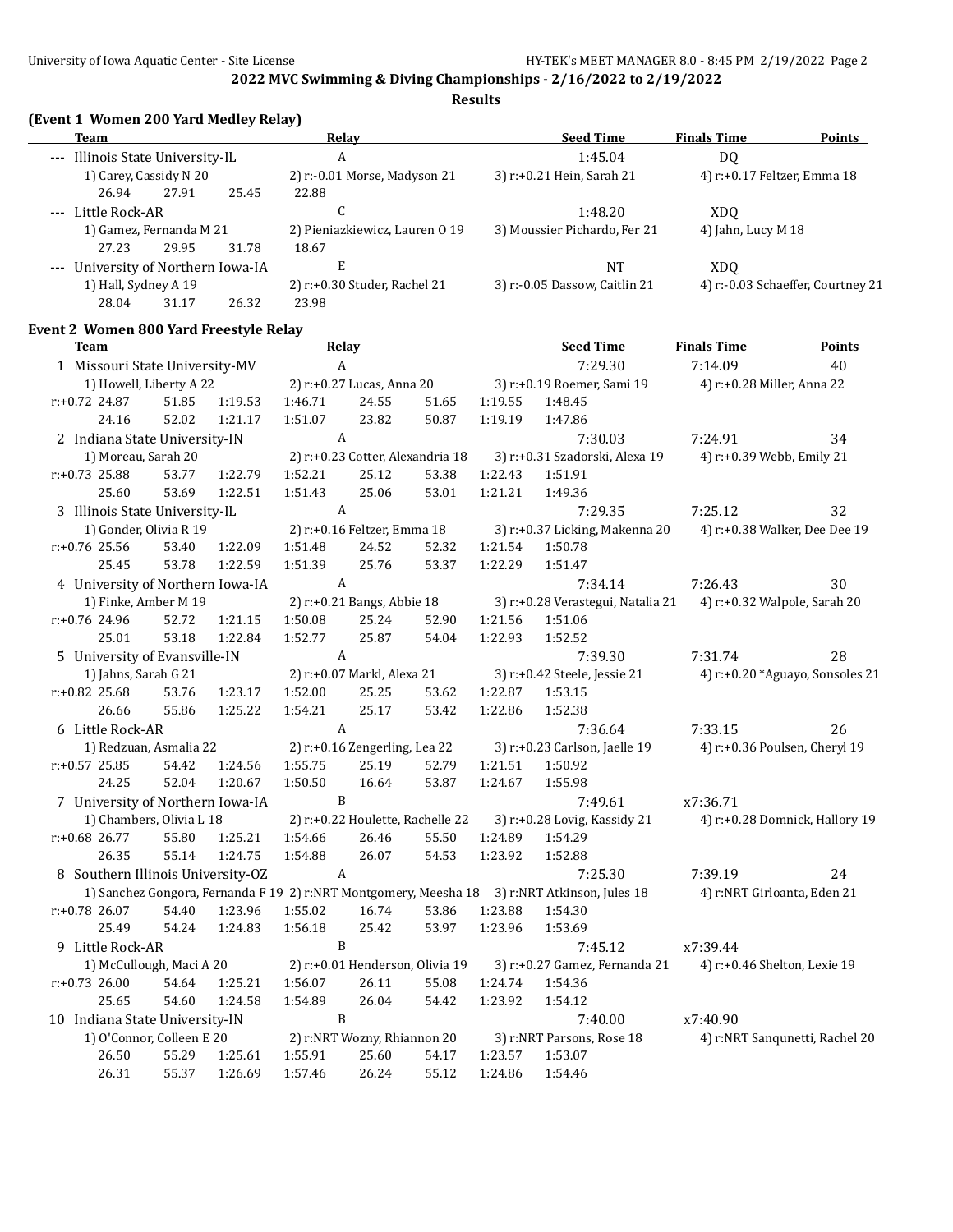| (Event 2 Women 800 Yard Freestyle Relay)<br><b>Team</b> |                |         |         | Relay                                   |       |         | <b>Seed Time</b>               | <b>Finals Time</b>         | <b>Points</b>                 |
|---------------------------------------------------------|----------------|---------|---------|-----------------------------------------|-------|---------|--------------------------------|----------------------------|-------------------------------|
| 11 Southern Illinois University-OZ                      |                |         |         | $\mathbf B$                             |       |         | $\rm{NT}$                      | x7:46.96                   |                               |
| 1) Horton, Nicole A 19                                  |                |         |         | 2) r:+0.15 Paquette, Apryl 18           |       |         | 3) r:+0.47 Mathers, Megan 18   | 4) r:+0.55 Collins, Tay 20 |                               |
| r:+0.79 25.69                                           | 53.93          | 1:23.33 | 1:53.11 | 25.41                                   | 54.16 | 1:23.86 | 1:53.17                        |                            |                               |
| 27.58                                                   | 57.50          | 1:28.90 | 2:00.85 | 26.78                                   | 56.41 | 1:27.59 | 1:59.83                        |                            |                               |
| 12 Southern Illinois University-OZ                      |                |         |         | $\mathsf{C}$                            |       |         | NT                             | x8:04.10                   |                               |
| 1) Dietzel, Morgan A 19                                 |                |         |         | 2) r:+0.33 Tanda, Ana 20                |       |         | 3) r:+0.31 Kelley, Meagan 18   | 4) r:NRT Brunet, Olivia 18 |                               |
| $r: +0.71$ 27.06                                        | 57.23          | 1:29.46 | 2:01.82 | 19.19                                   | 57.95 | 1:28.84 | 2:10.78                        |                            |                               |
| 16.93                                                   | 47.41          | 1:18.43 | 1:49.86 | 27.01                                   | 57.78 | 1:29.75 | 2:01.64                        |                            |                               |
| 13 Valparaiso University-IN                             |                |         |         | A                                       |       |         | 7:59.62                        | 8:07.57                    | 22                            |
| 1) Hume, Haley A 18                                     |                |         |         | 2) r:+0.13 Pollard, Bridget 18          |       |         | 3) r:+0.08 Morelock, Sophie 20 |                            | 4) r:+0.24 Markley, Morgan 20 |
| r:+0.59 26.98                                           | 57.19          | 1:28.69 | 2:00.84 | 26.06                                   | 55.94 | 1:27.00 | 1:58.67                        |                            |                               |
| 27.13                                                   | 58.80          | 1:31.56 | 2:04.46 | 27.44                                   | 58.86 | 1:31.68 | 2:03.60                        |                            |                               |
| <b>Event 3 Women 500 Yard Freestyle</b>                 |                |         |         |                                         |       |         |                                |                            |                               |
| <b>Name</b>                                             |                |         |         | Age School Manual Age School            |       |         | <b>Prelim Time</b>             | <b>Finals Time</b>         | <b>Points</b>                 |
| A - Final                                               |                |         |         |                                         |       |         |                                |                            |                               |
| 1 Howell, Liberty A                                     |                |         |         | 22 Missouri State University-MV         |       |         | 4:52.97                        | 4:49.05                    | 20                            |
| $r: +0.74$ 25.37                                        | 28.19          | 29.10   | 29.12   | 29.28                                   | 29.47 | 29.83   | 30.06                          |                            |                               |
| 29.82                                                   | 28.81          |         |         |                                         |       |         |                                |                            |                               |
| 2 Margula, Vera                                         |                |         |         | 21 Missouri State University-MV         |       |         | 4:55.74                        | 4:54.19                    | 17                            |
| $r: +0.77$ 27.14                                        | 28.57          | 29.23   | 29.27   | 29.66                                   | 29.57 | 30.10   | 29.98                          |                            |                               |
| 30.38                                                   | 30.29          |         |         |                                         |       |         |                                |                            |                               |
| 3 Beahan, Grace C                                       |                |         |         | 20 Missouri State University-MV         |       |         | 4:58.67                        | 4:57.43                    | 16                            |
| $r: +0.76$ 27.03                                        | 28.80          | 29.48   | 30.09   | 30.37                                   | 30.58 | 30.58   | 30.89                          |                            |                               |
| 30.38                                                   | 29.23          |         |         |                                         |       |         |                                |                            |                               |
| 4 Zengerling, Lea                                       |                |         |         | 22 Little Rock-AR                       |       |         | 4:59.36                        | 4:58.55                    | 15                            |
| r:+0.59 27.09                                           | 29.23          | 29.70   | 29.99   | 29.91                                   | 30.12 | 30.49   | 30.85                          |                            |                               |
| 30.99                                                   | 30.18          |         |         |                                         |       |         |                                |                            |                               |
| 5 Bangs, Abbie M                                        |                | 30.18   | 30.72   | 18 University of Northern Iowa-IA       | 31.09 |         | 4:59.68<br>30.79               | 5:00.12                    | 14                            |
| $r: +0.71$ 27.10<br>30.02                               | 29.81<br>29.46 |         |         | 30.49                                   |       | 30.46   |                                |                            |                               |
| 6 Jahns, Sarah G                                        |                |         |         | 21 University of Evansville-IN          |       |         | 4:59.20                        | 5:00.25                    | 13                            |
| $r: +0.81$ 26.40                                        | 29.22          | 30.44   | 30.45   | 30.53                                   | 30.82 | 30.99   | 30.91                          |                            |                               |
| 30.56                                                   | 29.93          |         |         |                                         |       |         |                                |                            |                               |
| 7 Smith, Payton R                                       |                |         |         | 18 Missouri State University-MV         |       |         | 4:59.27                        | 5:01.49                    | 12                            |
| $r: +0.60$ 27.27                                        | 29.52          | 30.28   | 30.49   | 30.59                                   | 30.89 | 30.88   | 30.93                          |                            |                               |
| 30.78                                                   | 29.86          |         |         |                                         |       |         |                                |                            |                               |
| 8 Licking, Makenna M                                    |                |         |         | 20 Illinois State University-IL         |       |         | 5:00.08                        | 5:02.78                    | 11                            |
| r:+0.70 27.39                                           | 29.71          | 30.68   | 30.72   | 30.79                                   | 30.75 | 31.15   | 31.02                          |                            |                               |
| 30.78                                                   | 29.79          |         |         |                                         |       |         |                                |                            |                               |
| <b>B</b> - Final                                        |                |         |         |                                         |       |         |                                |                            |                               |
| 9 Walker, Dee Dee L                                     |                |         |         | 19 Illinois State University-IL         |       |         | 5:02.35                        | 4:59.65                    | 9                             |
| r:+0.76 27.29                                           | 29.35          | 30.17   | 30.30   | 30.41                                   | 30.27 | 30.54   | 30.52                          |                            |                               |
| 31.09                                                   | 29.71          |         |         |                                         |       |         |                                |                            |                               |
| 10 Girloanta, Eden                                      |                |         |         | 21 Southern Illinois University-OZ      |       |         | 5:01.27                        | 5:00.73                    | 7                             |
| r:+0.80 27.07                                           | 29.11          | 30.01   | 30.30   | 30.51                                   | 30.70 | 31.01   | 31.21                          |                            |                               |
| 30.98                                                   | 29.83          |         |         |                                         |       |         |                                |                            |                               |
| 11 Hietpas, Sam M                                       |                |         |         | 21 Missouri State University-MV         |       |         | 5:01.41                        | 5:01.95                    | 6                             |
| $r: +0.85$ 27.27                                        | 29.18          | 30.36   | 30.85   | 30.93                                   | 31.02 | 30.97   | 30.66                          |                            |                               |
| 30.69                                                   | 30.02          |         |         |                                         |       |         |                                |                            |                               |
| 12 Wozny, Rhiannon M<br>$r: +0.75$ 27.42                | 29.64          | 30.08   | 30.66   | 20 Indiana State University-IN<br>30.82 | 31.00 | 31.17   | 5:04.07<br>30.99               | 5:02.66                    | 5                             |
| 30.97                                                   | 29.91          |         |         |                                         |       |         |                                |                            |                               |
|                                                         |                |         |         |                                         |       |         |                                |                            |                               |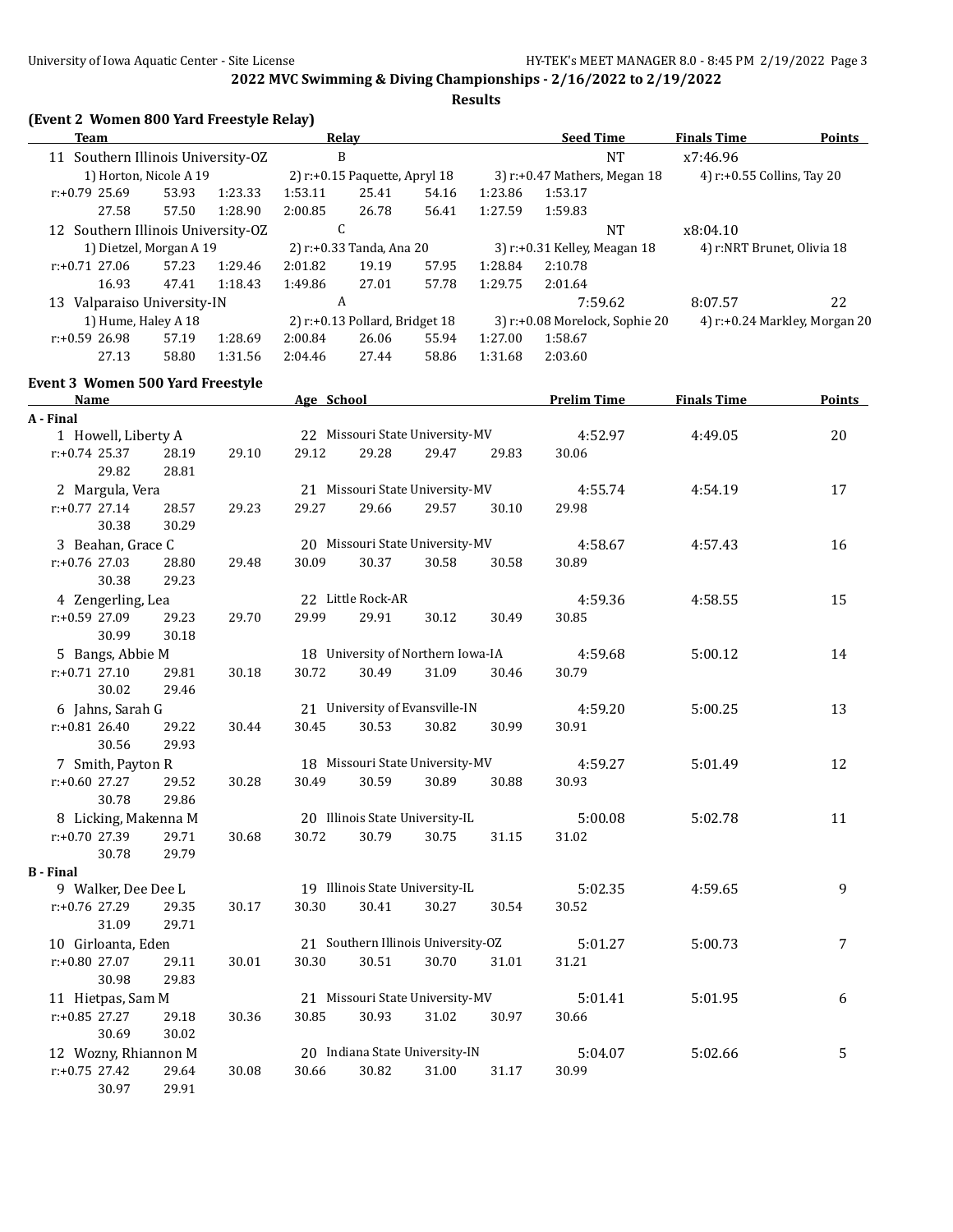| B - Final  (Event 3 Women 500 Yard Freestyle) |                |       |            |       |                                    |       |                    |                    |                |
|-----------------------------------------------|----------------|-------|------------|-------|------------------------------------|-------|--------------------|--------------------|----------------|
| <b>Name</b>                                   |                |       | Age School |       |                                    |       | <b>Prelim Time</b> | <b>Finals Time</b> | <b>Points</b>  |
| 13 Putrimas, Andrea                           |                |       |            |       | 20 Indiana State University-IN     |       | 5:02.81            | 5:03.03            | $\overline{4}$ |
| $r: +0.83$ 27.61<br>30.65                     | 30.06<br>29.20 | 30.70 | 31.18      | 31.21 | 30.85                              | 30.80 | 30.77              |                    |                |
| 14 Paquette, Apryl N                          |                |       |            |       | 18 Southern Illinois University-OZ |       | 5:03.96            | 5:03.17            | 3              |
| $r: +0.57$ 26.54<br>30.44                     | 29.56<br>28.42 | 30.34 | 31.17      | 31.81 | 32.01                              | 31.59 | 31.29              |                    |                |
| 15 Webb, Emily M                              |                |       |            |       | 21 Indiana State University-IN     |       | 5:01.15            | 5:04.76            | 2              |
| $r: +0.67$ 27.34<br>30.99                     | 29.87<br>29.83 | 30.75 | 31.01      | 31.08 | 31.15                              | 31.43 | 31.31              |                    |                |
| 16 Thorson, Alex A                            |                |       |            |       | 21 Missouri State University-MV    |       | 5:03.18            | 5:04.83            | $\mathbf{1}$   |
| r:+0.79 28.08<br>31.11                        | 29.90<br>30.38 | 30.21 | 30.65      | 30.82 | 31.01                              | 31.17 | 31.50              |                    |                |
| C - Final                                     |                |       |            |       |                                    |       |                    |                    |                |
| 17 Gruce, Jordan M                            |                |       |            |       | 19 Indiana State University-IN     |       | 5:05.16            | 5:02.65            |                |
| $r: +0.64$ 27.67<br>30.69                     | 30.15<br>28.82 | 30.74 | 30.96      | 31.05 | 30.81                              | 30.83 | 30.93              |                    |                |
| 18 Glaspie, Ella J                            |                |       |            |       | 18 Illinois State University-IL    |       | 5:08.26            | 5:03.31            |                |
| r:+0.79 27.80<br>31.18                        | 29.95<br>30.40 | 30.23 | 30.56      | 30.59 | 30.56                              | 30.87 | 31.17              |                    |                |
| 19 Chambers, Olivia L                         |                |       |            |       | 18 University of Northern Iowa-IA  |       | 5:04.40            | 5:03.70            |                |
| $r: +0.67$ 27.53<br>31.11                     | 30.21<br>30.37 | 30.64 | 31.10      | 30.94 | 30.39                              | 30.60 | 30.81              |                    |                |
| 20 Walpole, Sarah E                           |                |       |            |       | 20 University of Northern Iowa-IA  |       | 5:05.50            | 5:03.93            |                |
| $r: +0.65$ 27.78<br>31.07                     | 30.04<br>29.94 | 30.55 | 30.94      | 30.98 | 30.98                              | 30.77 | 30.88              |                    |                |
| 21 Houlette, Rachelle A                       |                |       |            |       | 22 University of Northern Iowa-IA  |       | 5:05.96            | 5:04.73            |                |
| $r: +0.71$ 28.50<br>30.60                     | 30.85<br>29.58 | 31.11 | 31.10      | 30.97 | 30.66                              | 30.71 | 30.65              |                    |                |
| 22 Fogarty, Molly                             |                |       |            |       | 20 Indiana State University-IN     |       | 5:07.33            | 5:04.86            |                |
| r:+0.65 27.86<br>30.80                        | 30.75<br>30.22 | 31.13 | 30.78      | 30.95 | 30.68                              | 30.84 | 30.85              |                    |                |
| 23 Hervey, Lauren K                           |                |       |            |       | 19 Illinois State University-IL    |       | 5:06.78            | 5:07.75            |                |
| r:+0.62 27.91<br>31.59                        | 30.26<br>30.61 | 30.64 | 31.15      | 31.20 | 31.37                              | 31.48 | 31.54              |                    |                |
| 24 Domnick, Hallory A                         |                |       |            |       | 19 University of Northern Iowa-IA  |       | 5:07.54            | 5:07.82            |                |
| r:+0.70 28.64                                 | 30.92          | 31.20 | 31.23      | 31.39 | 31.46                              | 31.38 | 31.05              |                    |                |

#### **Event 3 Women 500 Yard Freestyle**

31.01 29.54

| Name                |       |       | Age School |       |                                 |       | <b>Seed Time</b> | <b>Prelim Time</b> |          |
|---------------------|-------|-------|------------|-------|---------------------------------|-------|------------------|--------------------|----------|
| Preliminaries       |       |       |            |       |                                 |       |                  |                    |          |
| 1 Howell, Liberty A |       |       |            |       | 22 Missouri State University-MV |       | 4:48.47          | 4:52.97            | a        |
| 25.77               | 28.44 | 29.42 | 29.89      | 29.78 | 29.90                           | 30.43 | 30.24            |                    |          |
| 29.95               | 29.15 |       |            |       |                                 |       |                  |                    |          |
| 2 Margula, Vera     |       |       | 21         |       | Missouri State University-MV    |       | 4:56.58          | 4:55.74            | <b>a</b> |
| 27.41               | 28.98 | 29.47 | 29.75      | 29.77 | 29.71                           | 30.02 | 30.34            |                    |          |
| 30.64               | 29.65 |       |            |       |                                 |       |                  |                    |          |
| 3 Beahan, Grace C   |       |       |            |       | 20 Missouri State University-MV |       | 4:59.65          | 4:58.67            | a        |
| 27.32               | 29.19 | 29.73 | 30.08      | 30.35 | 30.43                           | 30.43 | 30.84            |                    |          |
| 30.40               | 29.90 |       |            |       |                                 |       |                  |                    |          |
| 4 Jahns, Sarah G    |       |       | 21         |       | University of Evansville-IN     |       | 4:59.31          | 4:59.20            | a        |
| 26.34               | 28.92 | 30.21 | 30.96      | 31.00 | 30.85                           | 30.78 | 30.55            |                    |          |
| 30.42               | 29.17 |       |            |       |                                 |       |                  |                    |          |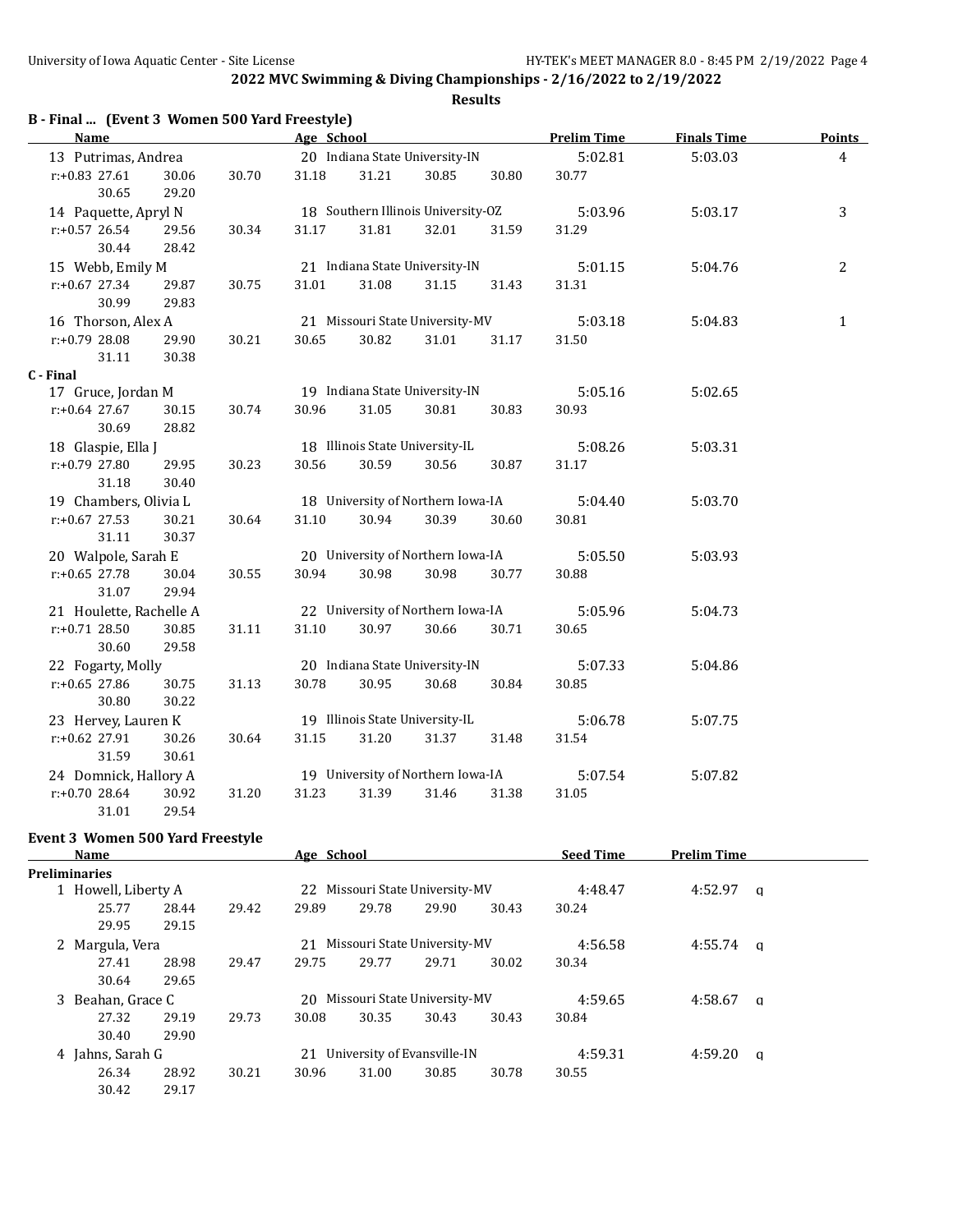| Preliminaries  (Event 3 Women 500 Yard Freestyle)<br><b>Name</b> |       | Age School |                   |                                    |       | <b>Seed Time</b> | <b>Prelim Time</b> |              |
|------------------------------------------------------------------|-------|------------|-------------------|------------------------------------|-------|------------------|--------------------|--------------|
| 5 Smith, Payton R                                                |       |            |                   | 18 Missouri State University-MV    |       | 5:01.65          | $4:59.27$ q        |              |
| 27.18<br>29.48<br>30.57<br>30.18                                 | 29.91 | 30.31      | 30.35             | 30.34                              | 30.43 | 30.52            |                    |              |
| 6 Zengerling, Lea                                                |       |            | 22 Little Rock-AR |                                    |       | 5:03.26          | 4:59.36 $q$        |              |
| 27.30<br>29.06<br>30.95<br>30.32                                 | 30.00 | 30.22      | 30.08             | 30.26                              | 30.47 | 30.70            |                    |              |
| 7 Bangs, Abbie M                                                 |       |            |                   | 18 University of Northern Iowa-IA  |       | 5:01.77          | 4:59.68            | $\mathsf{q}$ |
| 27.05<br>29.97                                                   | 30.79 | 30.36      | 30.10             | 30.49                              | 30.54 | 30.47            |                    |              |
| 30.47<br>29.44                                                   |       |            |                   |                                    |       |                  |                    |              |
| 8 Licking, Makenna M                                             |       |            |                   | 20 Illinois State University-IL    |       | 5:02.94          | 5:00.08            | q            |
| 27.72<br>30.16                                                   | 30.65 | 30.87      | 30.34             | 30.28                              | 30.41 | 30.33            |                    |              |
| 30.30<br>29.02                                                   |       |            |                   |                                    |       |                  |                    |              |
| 9 Webb, Emily M                                                  |       |            |                   | 21 Indiana State University-IN     |       | 5:03.59          | 5:01.15            | $\mathbf{q}$ |
| 27.06<br>29.55<br>30.91<br>29.72                                 | 30.37 | 30.47      | 30.64             | 30.93                              | 30.86 | 30.64            |                    |              |
| 10 Girloanta, Eden                                               |       |            |                   | 21 Southern Illinois University-OZ |       | 4:57.62          | $5:01.27$ q        |              |
| 27.79<br>29.72<br>30.67<br>29.88                                 | 30.07 | 30.43      | 30.43             | 30.48                              | 30.86 | 30.94            |                    |              |
| 11 Hietpas, Sam M                                                |       |            |                   | 21 Missouri State University-MV    |       | 5:00.43          | 5:01.41            | $\alpha$     |
| 28.02<br>29.35<br>30.70<br>29.64                                 | 30.12 | 30.69      | 30.73             | 30.84                              | 30.63 | 30.69            |                    |              |
| 12 Walker, Dee Dee L                                             |       |            |                   | 19 Illinois State University-IL    |       | 5:01.25          | 5:02.35            | a            |
| 26.69<br>29.21<br>31.63<br>30.51                                 | 30.02 | 30.40      | 30.68             | 30.50                              | 31.03 | 31.68            |                    |              |
| 13 Putrimas, Andrea                                              |       |            |                   | 20 Indiana State University-IN     |       | 5:00.91          | $5:02.81$ q        |              |
| 27.72<br>30.19<br>30.61<br>29.69                                 | 30.61 | 30.99      | 30.70             | 30.76                              | 30.74 | 30.80            |                    |              |
| 14 Thorson, Alex A                                               |       |            |                   | 21 Missouri State University-MV    |       | 4:59.88          | $5:03.18$ q        |              |
| 27.70<br>29.79<br>31.25<br>30.40                                 | 30.31 | 30.53      | 30.49             | 30.72                              | 30.92 | 31.07            |                    |              |
| 15 Paquette, Apryl N                                             |       |            |                   | 18 Southern Illinois University-OZ |       | 5:06.09          | $5:03.96$ q        |              |
| 27.06<br>29.73<br>30.62<br>29.26                                 | 30.71 | 31.50      | 31.58             | 31.10                              | 31.48 | 30.92            |                    |              |
| 16 Wozny, Rhiannon M                                             |       |            |                   | 20 Indiana State University-IN     |       | 5:04.19          | 5:04.07            | q            |
| 27.66<br>29.97<br>30.64<br>30.01                                 | 30.83 | 30.77      | 31.04             | 31.04                              | 31.14 | 30.97            |                    |              |
| 17 Chambers, Olivia L                                            |       |            |                   | 18 University of Northern Iowa-IA  |       | 5:15.01          | $5:04.40$ a        |              |
| 27.63<br>30.12<br>31.00<br>30.64                                 | 30.51 | 30.75      | 30.97             | 30.79                              | 30.97 | 31.02            |                    |              |
| 18 Gruce, Jordan M                                               |       |            |                   | 19 Indiana State University-IN     |       | 5:03.91          | $5:05.16$ a        |              |
| 27.13<br>30.06<br>31.30<br>31.05                                 | 30.77 | 31.12      | 30.81             | 30.67                              | 31.08 | 31.17            |                    |              |
| 19 Sanchez Gongora, Fernanda F                                   |       |            |                   | 19 Southern Illinois University-OZ |       | 5:00.26          | $5:05.24$ q        |              |
| 27.18<br>29.33<br>31.61<br>31.36                                 | 30.23 | 30.52      | 31.03             | 30.88                              | 31.35 | 31.75            |                    |              |
| 20 Walpole, Sarah E                                              |       |            |                   | 20 University of Northern Iowa-IA  |       | 5:08.69          | $5:05.50$ a        |              |
| 27.49<br>29.69<br>31.50<br>30.75                                 | 30.24 | 30.76      | 31.04             | 31.29                              | 31.28 | 31.46            |                    |              |
| 21 Houlette, Rachelle A                                          |       |            |                   | 22 University of Northern Iowa-IA  |       | 5:07.23          | $5:05.96$ q        |              |
| 28.09<br>30.01<br>31.33<br>30.13                                 | 30.77 | 30.98      | 31.20             | 30.93                              | 31.23 | 31.29            |                    |              |
| 22 Johnson, Cabrini J                                            |       |            |                   | 20 Missouri State University-MV    |       | 5:06.17          | $5:06.17$ q        |              |
| 27.05<br>29.61<br>31.55<br>$30.35\,$                             | 30.35 | 30.82      | 31.13             | 31.38                              | 31.66 | 32.27            |                    |              |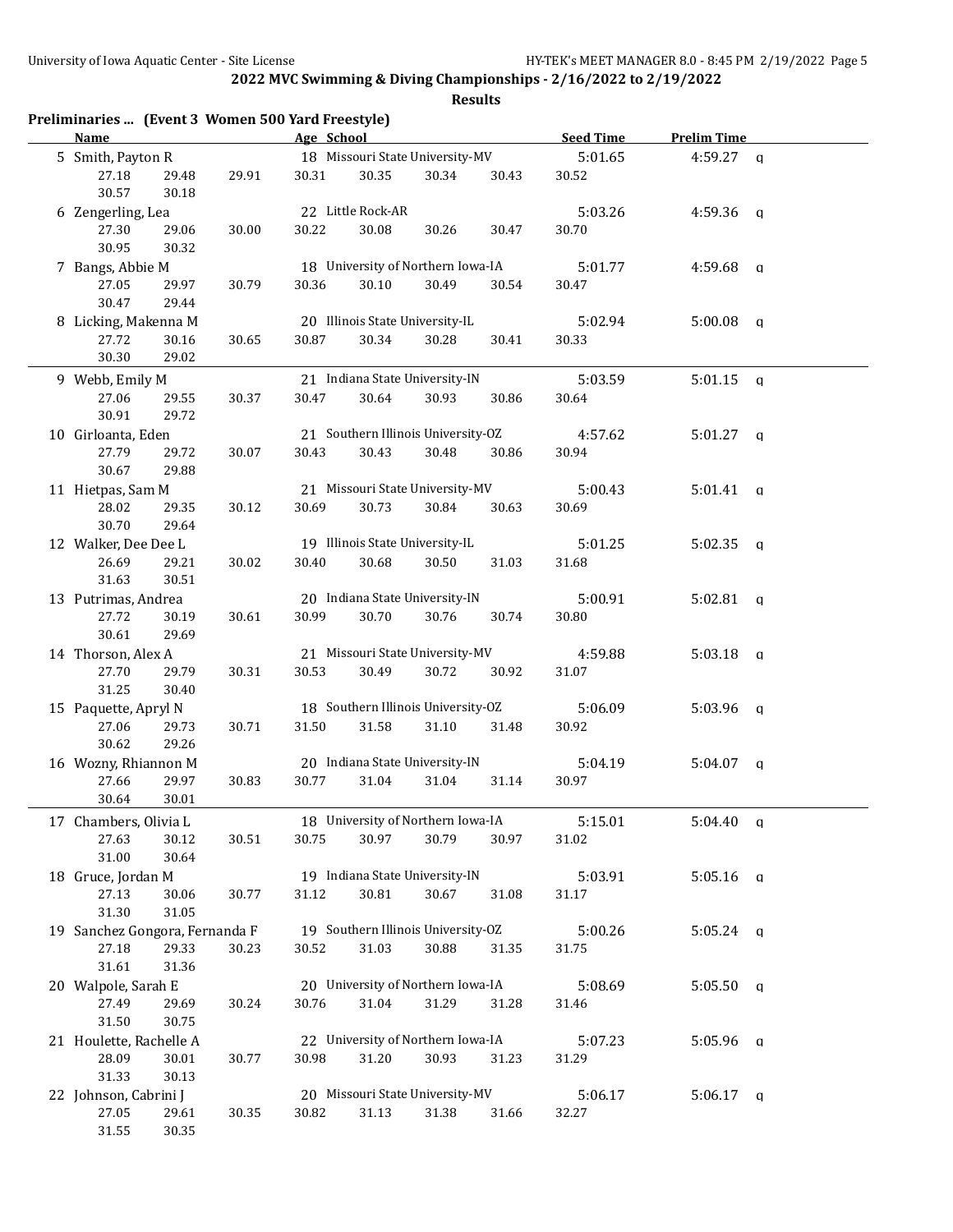| Preliminaries  (Event 3 Women 500 Yard Freestyle)<br><b>Name</b> |       | Age School |                                    |       |       | Seed Time | <b>Prelim Time</b> |  |
|------------------------------------------------------------------|-------|------------|------------------------------------|-------|-------|-----------|--------------------|--|
| 23 Hervey, Lauren K                                              |       |            | 19 Illinois State University-IL    |       |       | 5:01.93   | $5:06.78$ a        |  |
| 27.59<br>29.69<br>31.80<br>31.59                                 | 30.50 | 30.46      | 31.22                              | 31.29 | 31.16 | 31.48     |                    |  |
| 24 Fogarty, Molly                                                |       |            | 20 Indiana State University-IN     |       |       | 5:04.72   | $5:07.33$ q        |  |
| 27.88<br>30.36                                                   | 31.29 | 30.77      | 31.03                              | 31.25 | 31.30 | 31.41     |                    |  |
| 31.38<br>30.66                                                   |       |            |                                    |       |       |           |                    |  |
| 25 Glaspie, Ella J                                               |       |            | 18 Illinois State University-IL    |       |       | 5:04.68   | 5:08.26            |  |
| 28.22<br>30.23                                                   | 30.71 | 30.90      | 30.98                              | 31.40 | 31.27 | 31.43     |                    |  |
| 31.93<br>31.19                                                   |       |            |                                    |       |       |           |                    |  |
| 26 Wisdom, Lauren M                                              |       |            | 18 Illinois State University-IL    |       |       | 5:08.34   | 5:12.16            |  |
| 28.19<br>30.32                                                   | 31.31 | 31.41      | 31.83                              | 31.85 | 31.96 | 32.17     |                    |  |
| 31.90<br>31.22                                                   |       |            |                                    |       |       |           |                    |  |
| 27 Gamez, Fernanda M                                             |       |            | 21 Little Rock-AR                  |       |       | 5:06.61   | 5:14.26            |  |
| 27.10<br>30.10                                                   | 31.14 | 31.66      | 32.13                              | 32.61 | 32.73 | 32.98     |                    |  |
| 32.43<br>31.38                                                   |       |            |                                    |       |       |           |                    |  |
| 28 McCullough, Maci A                                            |       |            | 20 Little Rock-AR                  |       |       | 5:12.71   | 5:14.47            |  |
| 27.96<br>31.06                                                   | 31.88 | 32.14      | 32.29                              | 32.61 | 32.69 | 32.06     |                    |  |
| 31.75<br>30.03                                                   |       |            |                                    |       |       |           |                    |  |
| 29 Collins, Tay D                                                |       |            | 20 Southern Illinois University-OZ |       |       | 5:13.66   | 5:16.45            |  |
| 29.41<br>31.73                                                   | 32.08 | 32.13      | 31.84                              | 31.57 | 31.82 | 31.84     |                    |  |
| 32.27<br>31.76                                                   |       |            | 18 Southern Illinois University-OZ |       |       |           |                    |  |
| 30 Penick, Drew J<br>27.82                                       |       |            |                                    |       |       | 5:02.28   | 5:16.74            |  |
| 30.74<br>32.61<br>31.93                                          | 31.26 | 31.75      | 32.26                              | 32.58 | 33.28 | 32.51     |                    |  |
| 31 Sprinkle, Clare E                                             |       |            | 20 Little Rock-AR                  |       |       | 5:31.65   | 5:18.94            |  |
| 29.96<br>32.04                                                   | 31.90 | 32.14      | 32.23                              | 32.26 | 32.55 | 32.26     |                    |  |
| 32.44<br>31.16                                                   |       |            |                                    |       |       |           |                    |  |
| 32 Pollard, Bridget G                                            |       |            | 18 Valparaiso University-IN        |       |       | 5:11.38   | 5:19.30            |  |
| 27.54<br>30.43                                                   | 31.43 | 32.09      | 32.42                              | 32.75 | 33.00 | 33.26     |                    |  |
| 33.44<br>32.94                                                   |       |            |                                    |       |       |           |                    |  |
| 33 Wickes, Nicolette A                                           |       |            | 22 University of Evansville-IN     |       |       | 5:17.93   | 5:24.91            |  |
| 28.58<br>31.01                                                   | 32.08 | 32.65      | 33.21                              | 33.16 | 33.20 | 33.44     |                    |  |
| 33.85<br>33.73                                                   |       |            |                                    |       |       |           |                    |  |
| 34 Morelock, Sophie H                                            |       |            | 20 Valparaiso University-IN        |       |       | 5:22.87   | 5:34.23            |  |
| 32.94<br>29.74                                                   | 33.45 | 33.93      | 33.77                              | 34.19 | 34.20 | 34.23     |                    |  |
| 33.49<br>34.29                                                   |       |            |                                    |       |       |           |                    |  |
| --- Domnick, Hallory A                                           |       |            | 19 University of Northern Iowa-IA  |       |       | 5:06.12   | X5:07.54           |  |
| 29.39<br>27.21                                                   | 30.23 | 30.88      | 31.44                              | 31.58 | 31.78 | 31.88     |                    |  |
| 32.03<br>31.12                                                   |       |            |                                    |       |       |           |                    |  |
| --- Parsons, Rose K                                              |       |            | 18 Indiana State University-IN     |       |       | 5:15.89   | X5:09.34           |  |
| 27.99<br>30.39                                                   | 31.28 | 31.08      | 31.51                              | 31.98 | 31.73 | 31.80     |                    |  |
| 31.24<br>30.34                                                   |       |            | 21 University of Northern Iowa-IA  |       |       |           |                    |  |
| --- Lovig, Kassidy S<br>28.45                                    |       | 31.83      | 31.72                              | 31.77 | 31.74 | 5:12.97   | X5:11.89           |  |
| 30.86<br>31.37<br>30.91                                          | 31.44 |            |                                    |       |       | 31.80     |                    |  |
| --- Horton, Nicole A                                             |       |            | 19 Southern Illinois University-OZ |       |       | 5:04.74   | X5:12.67           |  |
| 28.30<br>30.64                                                   | 31.04 | 31.31      | 31.89                              | 32.02 | 31.93 | 32.20     |                    |  |
| 32.03<br>31.31                                                   |       |            |                                    |       |       |           |                    |  |
| --- Sanqunetti, Rachel A                                         |       |            | 20 Indiana State University-IN     |       |       | 5:10.46   | X5:12.71           |  |
| 27.85<br>30.59                                                   | 31.11 | 31.30      | 31.75                              | 32.13 | 32.44 | 32.36     |                    |  |
| 31.98<br>31.20                                                   |       |            |                                    |       |       |           |                    |  |
| --- Tanda, Ana                                                   |       |            | 20 Southern Illinois University-OZ |       |       | 5:24.22   | X5:18.29           |  |
| 29.90<br>32.82                                                   | 31.75 | 31.79      | 32.12                              | 32.06 | 31.74 | 32.29     |                    |  |
| 32.44<br>31.38                                                   |       |            |                                    |       |       |           |                    |  |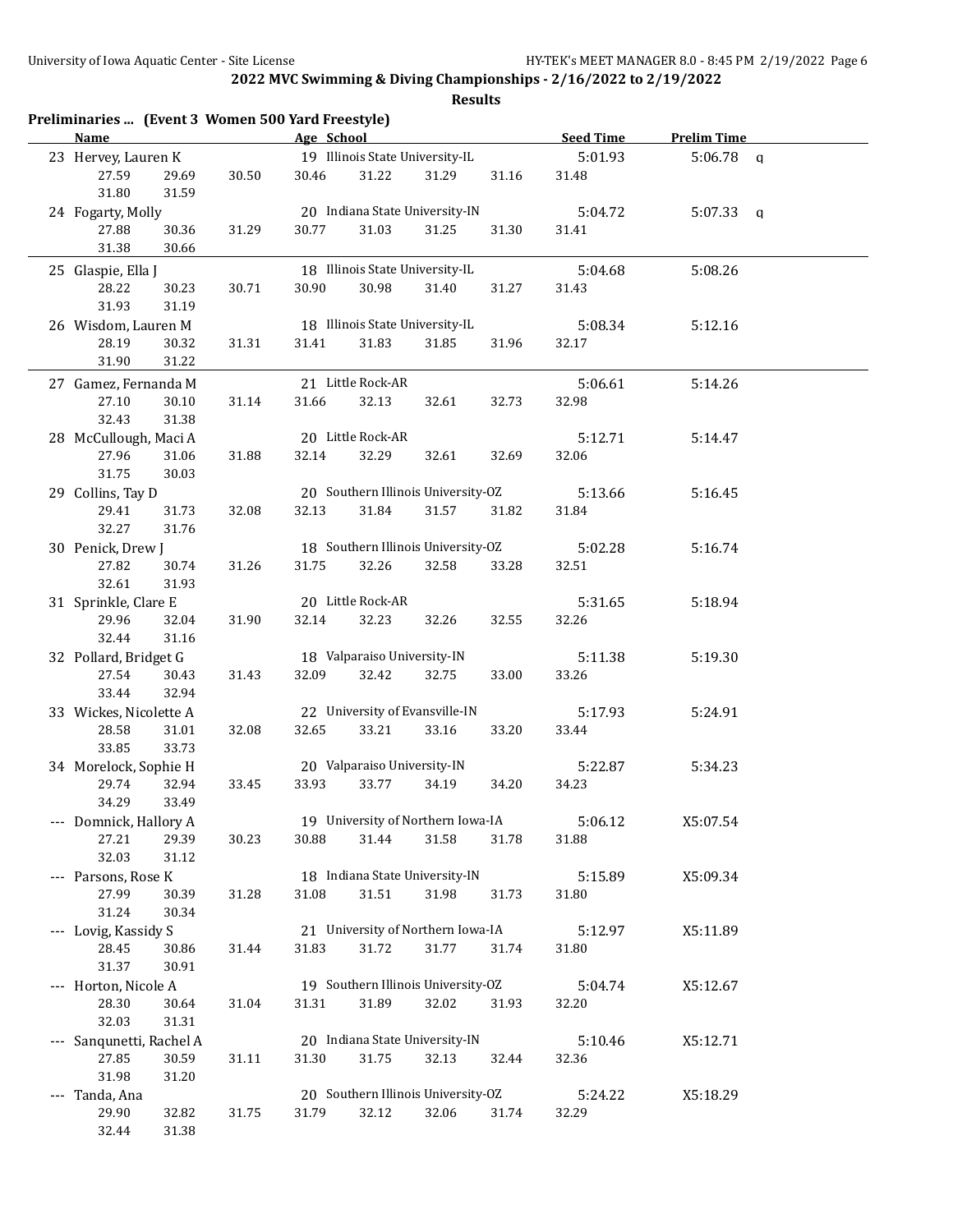| Preliminaries  (Event 3 Women 500 Yard Freestyle)<br><b>Name</b> |       | Age School                         | <b>Seed Time</b>   | <b>Prelim Time</b> |               |
|------------------------------------------------------------------|-------|------------------------------------|--------------------|--------------------|---------------|
| --- Johns, Tori A                                                |       | 20 Indiana State University-IN     | 5:18.59            | X5:21.64           |               |
| 29.02<br>31.54                                                   | 32.00 | 32.53<br>32.48<br>32.32<br>32.54   | 33.04              |                    |               |
| 33.11<br>33.06                                                   |       |                                    |                    |                    |               |
| --- Mathers, Megan E                                             |       | 18 Southern Illinois University-OZ | 5:20.86            | X5:28.77           |               |
| 29.90<br>31.58                                                   | 31.82 | 32.50<br>33.06<br>33.42<br>34.22   | 34.61              |                    |               |
| 34.11<br>33.55                                                   |       |                                    |                    |                    |               |
| Event 4 Women 200 Yard IM                                        |       |                                    |                    |                    |               |
| <b>Name</b>                                                      |       | Age School                         | <b>Prelim Time</b> | <b>Finals Time</b> | <b>Points</b> |
| A - Final                                                        |       |                                    |                    |                    |               |
| 1 Morse, Madyson P                                               |       | 21 Illinois State University-IL    | 2:03.33            | 2:00.92            | 20            |
| $r: +0.73$ 26.20<br>32.52                                        | 33.70 | 28.50                              |                    |                    |               |
| 2 Pulido, Celia                                                  |       | 19 Southern Illinois University-OZ | 2:02.28            | 2:01.02            | 17            |
| r:+0.70 25.19<br>28.78                                           | 38.26 | 28.79                              |                    |                    |               |
| 3 Gonder, Olivia R                                               |       | 19 Illinois State University-IL    | 2:03.65            | 2:02.92            | 16            |
| $r: +0.72$ 26.41<br>31.45                                        | 36.29 | 28.77                              |                    |                    |               |
| 4 Sego, Kelly M                                                  |       | 20 Missouri State University-MV    | 2:03.39            | 2:03.12            | 15            |
| $r: +0.71$ 26.55<br>30.38                                        | 35.74 | 30.45                              |                    |                    |               |
| 5 Cotter, Alexandria H                                           |       | 18 Indiana State University-IN     | 2:04.62            | 2:03.15            | 14            |
| $r: +0.72$ 26.46<br>31.18                                        | 36.33 | 29.18                              |                    |                    |               |
| 6 Roemer, Sami N                                                 |       | 19 Missouri State University-MV    | 2:02.83            | 2:03.93            | 13            |
| $r: +0.75$ 26.00<br>30.77                                        | 37.03 | 30.13                              |                    |                    |               |
| 7 Finke, Amber M                                                 |       | 19 University of Northern Iowa-IA  | 2:04.07            | 2:04.10            | 12            |
| $r: +0.7026.66$<br>30.64                                         | 37.34 | 29.46                              |                    |                    |               |
| 8 *Brugnoli, Sveva                                               |       | 19 University of Evansville-IN     | 2:04.16            | 2:05.54            | 11            |
| $r: +0.6026.16$<br>30.49                                         | 38.31 | 30.58                              |                    |                    |               |
| <b>B</b> - Final                                                 |       |                                    |                    |                    |               |
| 9 Lavigne, Ema S                                                 |       | 19 University of Northern Iowa-IA  | 2:05.61            | 2:04.77            | 9             |
| r:+0.66 27.86<br>31.69                                           | 35.84 | 29.38                              |                    |                    |               |
| 10 Cunningham, Maya R                                            |       | 20 University of Evansville-IN     | 2:06.26            | 2:04.99            | 7             |
| $r: +0.71$ 27.02<br>31.08                                        | 36.31 | 30.58                              |                    |                    |               |
| 11 Kolar, Julie M                                                |       | 21 Illinois State University-IL    | 2:05.20            | 2:05.25            | 6             |
| $r: +0.73$ 27.29<br>32.28                                        | 36.76 | 28.92                              |                    |                    |               |
| 12 Ernst, Lily A                                                 |       | 20 University of Northern Iowa-IA  | 2:06.40            | 2:05.50            | 5             |
| $r: +0.75$ 27.77<br>31.67                                        | 36.62 | 29.44                              |                    |                    |               |
| 13 Keebler, Emily S                                              |       | 21 Illinois State University-IL    | 2:05.69            | 2:05.62            | 4             |
| $r: +0.84$ 28.23<br>30.37                                        | 37.24 | 29.78                              |                    |                    |               |
| 14 Szadorski, Alexa N                                            |       | 19 Indiana State University-IN     | 2:06.92            | 2:05.70            | 3             |
| r:+0.82 27.27<br>32.48                                           | 36.88 | 29.07                              |                    |                    |               |
| 15 Alard Vegas, Carmen                                           |       | 23 Indiana State University-IN     | 2:06.38            | 2:05.93            | 2             |
| r:+0.59 27.29<br>30.74                                           | 37.86 | 30.04                              |                    |                    |               |
| 16 Bukvic, Dorotea                                               |       | 19 Indiana State University-IN     | 2:06.75            | 2:06.57            | 1             |
| $r: +0.69$ 26.76<br>32.18                                        | 37.95 | 29.68                              |                    |                    |               |
| C - Final                                                        |       |                                    |                    |                    |               |
| 17 Boggs, Gillian N                                              |       | 19 Little Rock-AR                  | 2:07.12            | 2:06.96            |               |
| r:+0.75 27.25<br>32.18                                           | 37.36 | 30.17                              |                    |                    |               |
| 18 *Mueller, Mari E                                              |       | 19 University of Evansville-IN     | 2:08.38            | 2:07.28            |               |
| $r: +0.76$                                                       | 36.73 | 31.07                              |                    |                    |               |
| 19 Godwin, Carolyn A                                             |       | 21 Little Rock-AR                  | 2:08.94            | 2:07.38            |               |
| r:+0.66 27.07<br>33.12                                           | 37.36 | 29.83                              |                    |                    |               |
| 20 Bullock, Trista                                               |       | 18 Indiana State University-IN     | 2:09.83            | 2:09.04            |               |
| r:+0.74 27.66<br>31.86                                           | 39.79 | 29.73                              |                    |                    |               |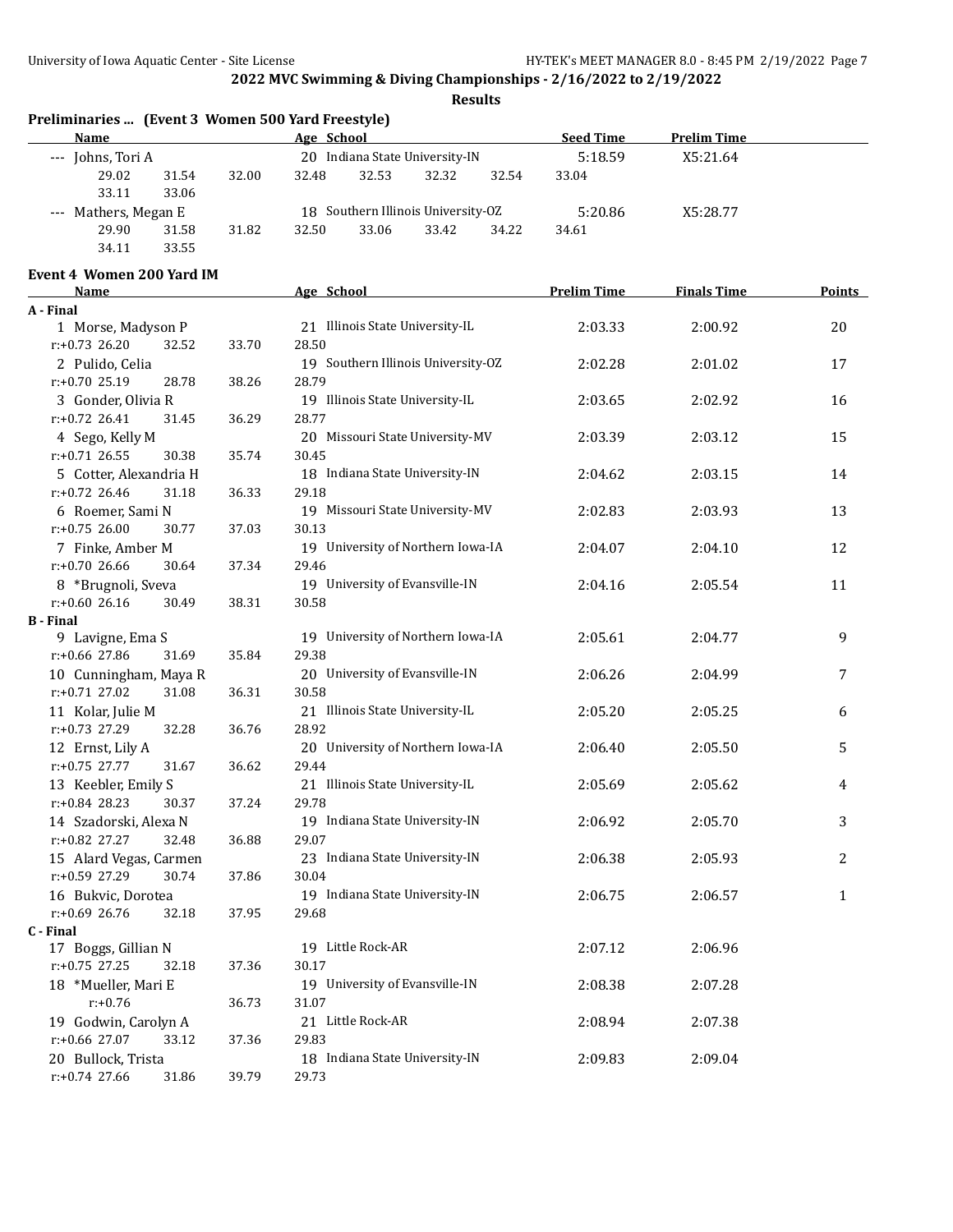| C - Final  (Event 4 Women 200 Yard IM)<br>Name |       | Age School                                 | <b>Prelim Time</b> | <b>Finals Time</b>      | <b>Points</b> |
|------------------------------------------------|-------|--------------------------------------------|--------------------|-------------------------|---------------|
| 21 Shelton, Lexie G                            |       | 19 Little Rock-AR                          | 2:09.79            | 2:09.34                 |               |
| $r: +0.59$ 27.74<br>33.65                      | 36.76 | 31.19                                      |                    |                         |               |
| 22 Hall, Payton E                              |       | 21 University of Northern Iowa-IA          | 2:09.43            | 2:09.71                 |               |
| $r: +0.70$ 27.70<br>31.83                      | 38.00 | 32.18                                      |                    |                         |               |
| 23 Rivera, Haley A                             |       | 22 Illinois State University-IL            | 2:08.60            | 2:10.14                 |               |
| $r: +0.71$ 27.53<br>32.78                      | 38.65 | 31.18                                      |                    |                         |               |
| 24 DiRuzza, Olivia A                           |       | 18 Indiana State University-IN             | 2:09.52            | 2:11.52                 |               |
| $r: +0.64$ 28.15<br>31.35                      | 40.46 | 31.56                                      |                    |                         |               |
|                                                |       |                                            |                    |                         |               |
| <b>Event 4 Women 200 Yard IM</b><br>Name       |       | Age School                                 | <b>Seed Time</b>   | <b>Prelim Time</b>      |               |
| <b>Preliminaries</b>                           |       |                                            |                    |                         |               |
| 1 Pulido, Celia                                |       | 19 Southern Illinois University-OZ         | 2:02.35            | 2:02.28<br>q            |               |
| 25.70<br>28.95                                 | 38.83 | 28.80                                      |                    |                         |               |
| 2 Roemer, Sami N                               |       | 19 Missouri State University-MV            | 2:02.57            | 2:02.83<br>q            |               |
| 26.09<br>31.25                                 | 35.43 | 30.06                                      |                    |                         |               |
| 3 Morse, Madyson P                             |       | 21 Illinois State University-IL            | 2:06.46            | 2:03.33<br>q            |               |
| 26.59<br>32.28                                 | 34.86 | 29.60                                      |                    |                         |               |
| 4 Sego, Kelly M                                |       | 20 Missouri State University-MV            | 2:03.54            | 2:03.39<br>q            |               |
| 26.42<br>30.12                                 | 36.08 | 30.77                                      |                    |                         |               |
| 5 Gonder, Olivia R                             |       | 19 Illinois State University-IL            | 2:04.34            | 2:03.65<br>q            |               |
| 26.39<br>31.61                                 | 36.34 | 29.31                                      |                    |                         |               |
| 6 Finke, Amber M                               |       | 19 University of Northern Iowa-IA          | 2:05.86            | 2:04.07<br>q            |               |
| 26.69<br>30.28                                 | 37.10 | 30.00                                      |                    |                         |               |
| 7 *Brugnoli, Sveva                             |       | 19 University of Evansville-IN             | 2:04.39            | 2:04.16<br>a            |               |
| 26.20<br>30.54                                 | 38.62 | 28.80                                      |                    |                         |               |
| 8 Cotter, Alexandria H                         |       | 18 Indiana State University-IN             | 2:05.68            | 2:04.62<br>a            |               |
| 26.59<br>32.58                                 | 36.02 | 29.43                                      |                    |                         |               |
| 9 Kolar, Julie M                               |       | 21 Illinois State University-IL            | 2:08.91            | 2:05.20                 |               |
| 27.02<br>32.02                                 | 36.61 | 29.55                                      |                    | $\mathbf{q}$            |               |
| 10 Lavigne, Ema S                              |       | 19 University of Northern Iowa-IA          | 2:06.98            |                         |               |
| 27.52<br>31.85                                 | 35.92 | 30.32                                      |                    | 2:05.61<br>a            |               |
| 11 Keebler, Emily S                            |       |                                            | 2:07.84            |                         |               |
| 27.30<br>31.38                                 | 36.86 | 21 Illinois State University-IL<br>30.15   |                    | 2:05.69<br>q            |               |
|                                                |       | 20 University of Evansville-IN             | 2:06.59            | 2:06.26                 |               |
| 12 Cunningham, Maya R<br>30.94<br>26.63        | 37.03 | 31.66                                      |                    | q                       |               |
|                                                |       | 23 Indiana State University-IN             |                    |                         |               |
| 13 Alard Vegas, Carmen                         |       |                                            | 2:06.80            | $2:06.38$ a             |               |
| 27.27<br>30.82                                 | 38.30 | 29.99<br>20 University of Northern Iowa-IA |                    |                         |               |
| 14 Ernst, Lily A                               |       |                                            | 2:08.12            | 2:06.40<br>q            |               |
| 26.70<br>31.39                                 | 38.56 | 29.75<br>19 Indiana State University-IN    |                    |                         |               |
| 15 Bukvic, Dorotea                             |       |                                            | 2:11.40            | 2:06.75<br>q            |               |
| 26.38<br>32.76                                 | 36.82 | 30.79                                      |                    |                         |               |
| 16 Szadorski, Alexa N                          |       | 19 Indiana State University-IN             | 2:05.91            | 2:06.92<br>q            |               |
| 27.59<br>32.25                                 | 37.26 | 29.82                                      |                    |                         |               |
| 17 Boggs, Gillian N                            |       | 19 Little Rock-AR                          | 2:08.12            | 2:07.12<br>$\mathbf{q}$ |               |
| 26.38<br>31.54                                 | 37.83 | 31.37                                      |                    |                         |               |
| 18 Torres Nole, Maria                          |       | 19 Southern Illinois University-OZ         | 2:09.84            | 2:07.46<br>q            |               |
| 27.36<br>31.54                                 | 37.92 | 30.64                                      |                    |                         |               |
| 19 *Mueller, Mari E                            |       | 19 University of Evansville-IN             | 2:06.44            | 2:08.38<br>q            |               |
| 27.42<br>32.44                                 | 37.02 | 31.50                                      |                    |                         |               |
| 20 Moore, Sage N                               |       | 21 University of Evansville-IN             | 2:10.23            | 2:08.56<br>q            |               |
| 32.13<br>27.02                                 | 36.53 | 32.88                                      |                    |                         |               |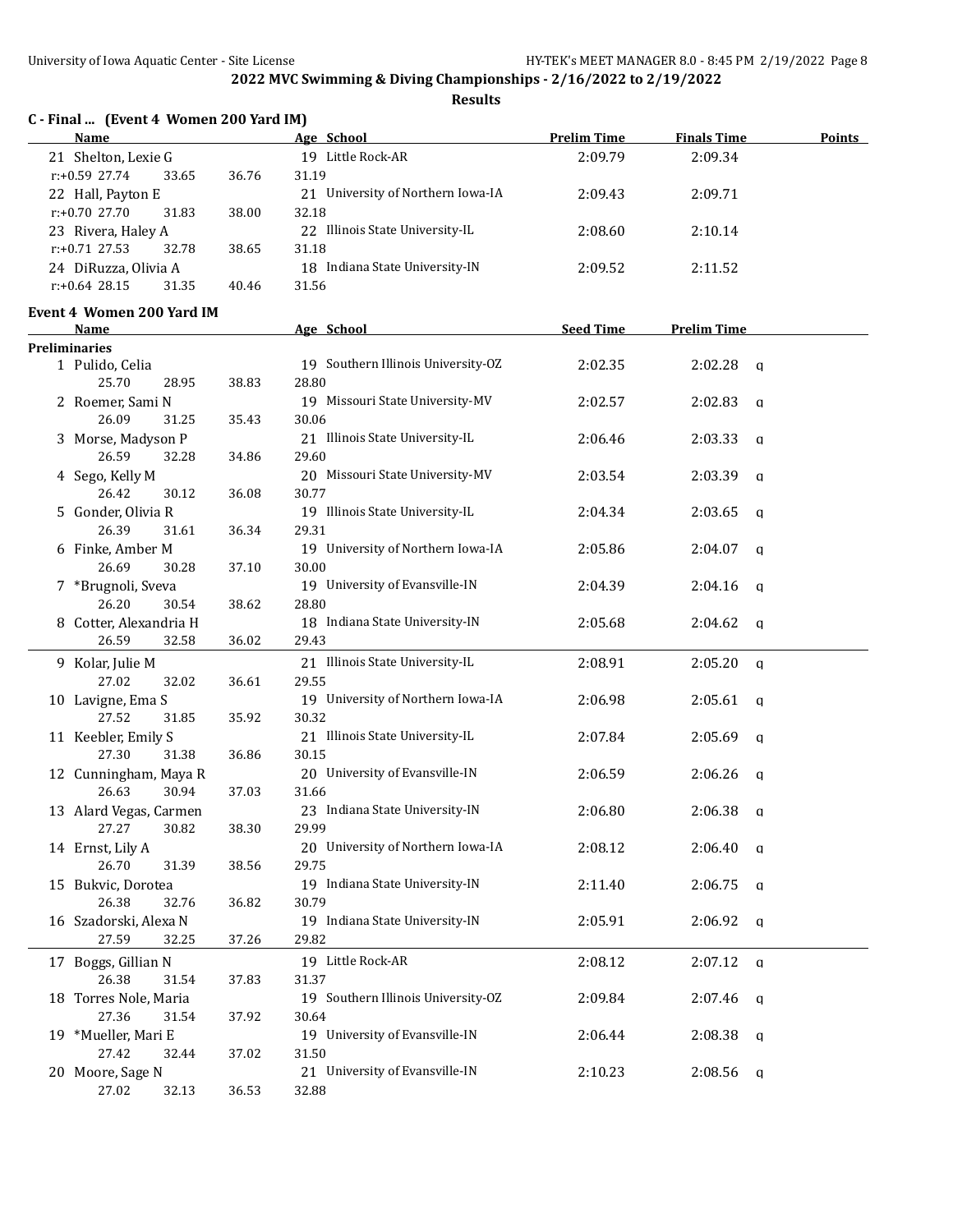| Preliminaries  (Event 4 Women 200 Yard IM)<br>Name |       | Age School                                  | <b>Seed Time</b> | <b>Prelim Time</b>      |  |
|----------------------------------------------------|-------|---------------------------------------------|------------------|-------------------------|--|
| 21 Rivera, Haley A                                 |       | 22 Illinois State University-IL             | 2:07.38          | 2:08.60<br>$\alpha$     |  |
| 27.05<br>32.19                                     | 37.83 | 31.53                                       |                  |                         |  |
| 22 Godwin, Carolyn A                               |       | 21 Little Rock-AR                           | 2:09.27          | 2:08.94<br>q            |  |
| 26.93<br>32.79                                     | 37.94 | 31.28                                       |                  |                         |  |
| 23 Hall, Payton E                                  |       | 21 University of Northern Iowa-IA           | 2:11.39          | 2:09.43<br>q            |  |
| 27.22<br>30.82                                     | 37.70 | 33.69                                       |                  |                         |  |
| 24 DiRuzza, Olivia A                               |       | 18 Indiana State University-IN              | 2:10.33          | 2:09.52<br>$\mathbf{q}$ |  |
| 27.95<br>30.53                                     | 40.31 | 30.73                                       |                  |                         |  |
| 25 Shelton, Lexie G                                |       | 19 Little Rock-AR                           | 2:10.41          | 2:09.79                 |  |
| 27.61<br>33.37                                     | 37.43 | 31.38                                       |                  |                         |  |
| 26 Bullock, Trista                                 |       | 18 Indiana State University-IN              | 2:10.38          | 2:09.83                 |  |
| 27.99<br>31.85                                     | 40.19 | 29.80                                       |                  |                         |  |
| 27 Naeger, Lauren M                                |       | 21 Illinois State University-IL             | 2:09.32          | 2:10.00                 |  |
| 26.68<br>33.20                                     | 39.62 | 30.50                                       |                  |                         |  |
| 28 Savicevic, Mia N                                |       | 20 University of Northern Iowa-IA           | 2:12.79          | 2:10.16                 |  |
| 27.93<br>33.35                                     | 36.17 | 32.71                                       |                  |                         |  |
| 29 Kerr, Ella<br>27.78<br>33.87                    | 36.44 | 19 Southern Illinois University-OZ<br>32.13 | 2:11.35          | 2:10.22                 |  |
| 30 Atkinson, Jules I                               |       | 18 Southern Illinois University-OZ          | 2:07.36          | 2:10.84                 |  |
| 27.24<br>32.47                                     | 38.83 | 32.30                                       |                  |                         |  |
| 31 O'Connor, Colleen E                             |       | 20 Indiana State University-IN              | 2:09.58          | 2:10.93                 |  |
| 27.93<br>32.26                                     | 39.16 | 31.58                                       |                  |                         |  |
| 32 Trammell, Devin N                               |       | 19 Little Rock-AR                           | 2:14.80          | 2:11.04                 |  |
| 27.77<br>33.32                                     | 38.15 | 31.80                                       |                  |                         |  |
| 33 Stemper, Sydney E                               |       | 18 University of Northern Iowa-IA           | 2:11.54          | 2:11.07                 |  |
| 28.26<br>33.76                                     | 37.74 | 31.31                                       |                  |                         |  |
| 34 Nasiou, Anna-Maria                              |       | 21 Indiana State University-IN              | 2:17.18          | 2:12.46                 |  |
| 29.27<br>34.13                                     | 37.50 | 31.56                                       |                  |                         |  |
| 35 Gilkerson, Elle R                               |       | 19 Indiana State University-IN              | 2:11.26          | 2:13.79                 |  |
| 28.82<br>34.73                                     | 36.99 | 33.25                                       |                  |                         |  |
| 36 Hume, Haley A                                   |       | 18 Valparaiso University-IN                 | 2:14.48          | 2:15.69                 |  |
| 29.32<br>33.50                                     | 41.07 | 31.80                                       |                  |                         |  |
| 37 Allison, Morgan R                               |       | 19 Valparaiso University-IN                 | 2:22.81          | 2:20.14                 |  |
| 29.15<br>37.11                                     | 41.14 | 32.74                                       |                  |                         |  |
| 38 Farmer, Amanda H                                |       | 21 Valparaiso University-IN                 | 2:24.88          | 2:21.00                 |  |
| 30.25<br>36.70                                     | 40.10 | 33.95                                       |                  |                         |  |
| --- Sura, Makayla A                                |       | 19 Indiana State University-IN              | 2:12.63          | X2:11.97                |  |
| 28.62<br>34.24                                     | 38.00 | 31.11<br>19 Southern Illinois University-OZ |                  |                         |  |
| --- Bergmann, Brianna A<br>28.45<br>34.71          | 39.01 | 31.62                                       | 2:12.75          | X2:13.79                |  |
| --- Sanchez Badillo, Mariana                       |       | 21 Southern Illinois University-OZ          | <b>NT</b>        | X2:14.24                |  |
| 27.66<br>34.79                                     | 41.58 | 30.21                                       |                  |                         |  |
| --- Ohlhauser, Keely R                             |       | 19 Southern Illinois University-OZ          | 2:13.56          | X2:14.70                |  |
| 29.24<br>33.72                                     | 39.99 | 31.75                                       |                  |                         |  |
| --- Sinkiewicz, Mia E                              |       | 19 Southern Illinois University-OZ          | 2:14.03          | X2:15.19                |  |
| 30.21<br>33.70                                     | 39.29 | 31.99                                       |                  |                         |  |
| --- Dietzel, Morgan A                              |       | 19 Southern Illinois University-OZ          | 2:13.90          | X2:15.65                |  |
| 29.10<br>33.09                                     | 42.17 | 31.29                                       |                  |                         |  |
| --- Gray, Grace V                                  |       | 18 Southern Illinois University-OZ          | 2:16.21          | X2:16.06                |  |
| 29.41<br>35.71                                     | 38.16 | 32.78                                       |                  |                         |  |
| --- Ridings, Brianna E                             |       | 20 Little Rock-AR                           | 2:24.08          | X2:17.00                |  |
| 28.43<br>34.33                                     | 40.72 | 33.52                                       |                  |                         |  |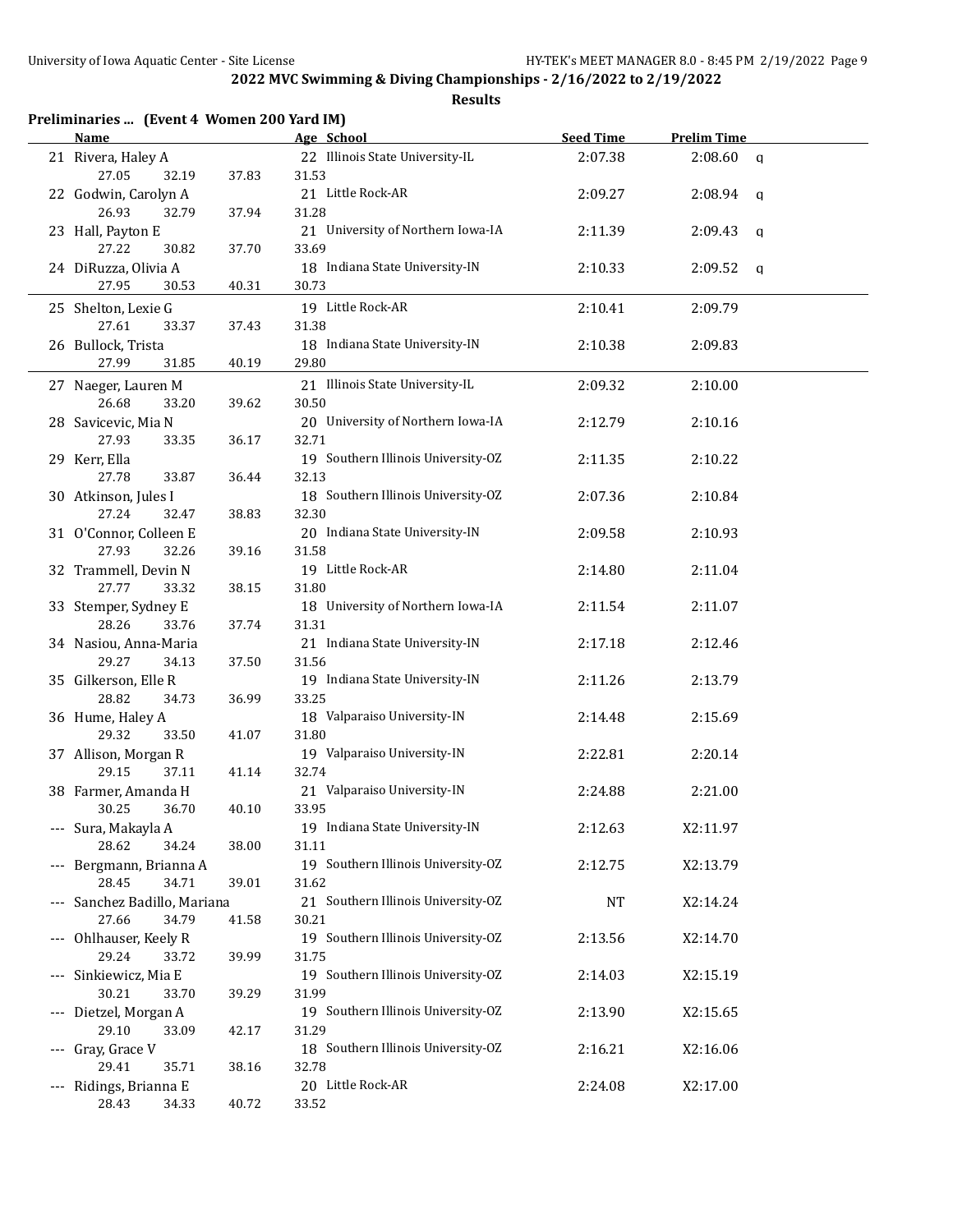|                  |                                                           |       | <b>Results</b>                     |                    |                    |              |
|------------------|-----------------------------------------------------------|-------|------------------------------------|--------------------|--------------------|--------------|
|                  | Preliminaries  (Event 4 Women 200 Yard IM)<br><b>Name</b> |       | Age School                         | <b>Seed Time</b>   | <b>Prelim Time</b> |              |
|                  | --- Dunn, Kasey                                           |       | 19 Little Rock-AR                  | 2:21.40            | X2:20.97           |              |
|                  | 28.77<br>36.66<br>40.77                                   | 34.77 |                                    |                    |                    |              |
|                  | <b>Event 5 Women 50 Yard Freestyle</b><br>Name            |       | Age School                         | <b>Prelim Time</b> | <b>Finals Time</b> | Points       |
| A - Final        |                                                           |       |                                    |                    |                    |              |
|                  | 1 Miller, Anna M<br>$r: +0.66$                            |       | 22 Missouri State University-MV    | 22.38              | 22.08              | 20           |
|                  | 2 Grom, Annya<br>$r: +0.67$                               |       | 23 Little Rock-AR                  | 22.71              | 22.71              | 17           |
|                  | 3 Forbord, Sierra M<br>$r: +0.67$                         |       | 22 Southern Illinois University-OZ | 23.32              | 23.10              | 16           |
|                  | 4 Larsen, Faith M<br>$r: +0.71$                           |       | 18 University of Northern Iowa-IA  | 23.41              | 23.14              | 15           |
|                  | 5 *Zubina, Yuliya<br>$r: +0.71$                           |       | 19 Missouri State University-MV    | 23.34              | 23.26              | 14           |
|                  | 6 Carlson, Jaelle S<br>$r: +0.71$                         |       | 19 Little Rock-AR                  | 23.48              | 23.42              | 13           |
|                  | 7 Lucas, Anna R<br>$r: +0.66$                             |       | 20 Missouri State University-MV    | 23.44              | 23.43              | 12           |
|                  | 8 Wenner, Jordan M<br>$r: +0.71$                          |       | 21 Missouri State University-MV    | 23.45              | 23.48              | 11           |
| <b>B</b> - Final |                                                           |       |                                    |                    |                    |              |
|                  | *9 Zubina, Ulyana<br>$r: +0.74$                           |       | 19 Missouri State University-MV    | 23.80              | 23.42              | 8            |
|                  | *9 Feltzer, Emma L<br>$r: +0.70$                          |       | 18 Illinois State University-IL    | 23.60              | 23.42              | 8            |
|                  | 11 Steele, Jessie E<br>$r: +0.63$                         |       | 21 University of Evansville-IN     | 23.77              | 23.50              | 6            |
|                  | 12 Romero Endolz, Lucia M<br>$r: +0.68$                   |       | 21 Southern Illinois University-OZ | 23.84              | 23.60              | 5            |
|                  | 13 Farro, Chloe<br>$r: +0.70$                             |       | 18 Indiana State University-IN     | 23.66              | 23.77              | 4            |
|                  | 14 Amelung, Hannah N<br>$r: +0.77$                        |       | 21 Missouri State University-MV    | 23.92              | 23.84              | 3            |
|                  | 15 Christensen, Clare<br>$r: +0.69$                       |       | 19 University of Northern Iowa-IA  | 23.78              | 23.95              | 2            |
|                  | 16 Montgomery, Meesha E<br>$r: +0.69$                     |       | 18 Southern Illinois University-OZ | 23.93              | 24.05              | $\mathbf{1}$ |
| C - Final        |                                                           |       |                                    |                    |                    |              |
|                  | *17 Desmet, Abbey F<br>$r: +0.74$                         |       | 22 Southern Illinois University-OZ | 24.13              | 23.96              |              |
|                  | *17 Havertape, Lauren G<br>$r: +0.73$                     |       | 22 University of Northern Iowa-IA  | 23.97              | 23.96              |              |
|                  | 19 Robertson, Ali R<br>$r: +0.60$                         |       | 18 Southern Illinois University-OZ | 24.05              | 24.07              |              |
|                  | 20 Poulsen, Cheryl A<br>$r: +0.69$                        |       | 19 Little Rock-AR                  | 24.14              | 24.16              |              |
|                  | 21 Matsumoto, Kaimi M<br>$r: +0.60$                       |       | 21 Indiana State University-IN     | 24.00              | 24.19              |              |
|                  | 22 Redzuan, Asmalia<br>$r: +0.49$                         |       | 22 Little Rock-AR                  | 24.15              | 24.35              |              |
|                  | --- Graeve, Waren J<br>$r: +0.56$                         |       | 18 University of Northern Iowa-IA  | 24.14              | X24.03             |              |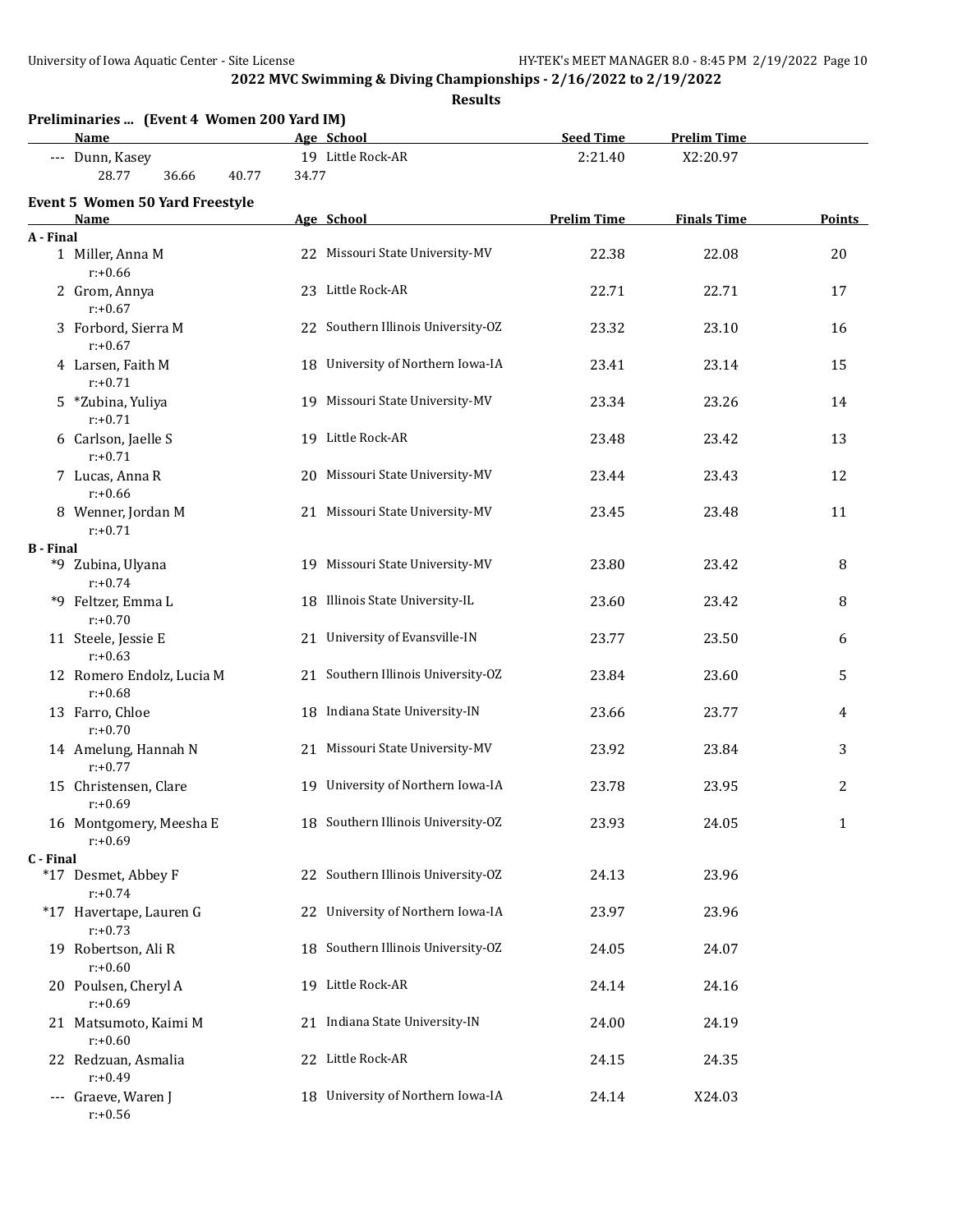|    | Name                                   |    | Age School                        | <b>Prelim Time</b> | <b>Finals Time</b>    | <b>Points</b> |
|----|----------------------------------------|----|-----------------------------------|--------------------|-----------------------|---------------|
|    | --- Purtle, Liz C                      |    | 19 University of Northern Iowa-IA | 24.15              | X24.36                |               |
|    | $r: +0.64$                             |    |                                   |                    |                       |               |
|    | <b>Event 5 Women 50 Yard Freestyle</b> |    |                                   |                    |                       |               |
|    | Name                                   |    | Age School                        | <b>Seed Time</b>   | <b>Prelim Time</b>    |               |
|    | <b>Preliminaries</b>                   |    |                                   |                    |                       |               |
|    | 1 Miller, Anna M                       | 22 | Missouri State University-MV      | 22.13              | 22.38<br>$\mathbf{q}$ |               |
|    | 2 Grom, Annya                          | 23 | Little Rock-AR                    | 23.23              | 22.71<br>$\mathbf{q}$ |               |
| 3  | Forbord, Sierra M                      | 22 | Southern Illinois University-OZ   | 23.51              | 23.32<br>$\mathbf{q}$ |               |
| 4  | *Zubina, Yuliya                        | 19 | Missouri State University-MV      | 23.52              | 23.34<br>q            |               |
|    | 5 Larsen, Faith M                      | 18 | University of Northern Iowa-IA    | 23.19              | 23.41<br>$\mathbf{q}$ |               |
|    | 6 Lucas, Anna R                        | 20 | Missouri State University-MV      | 23.90              | 23.44<br>q            |               |
|    | 7 Wenner, Jordan M                     | 21 | Missouri State University-MV      | 23.65              | 23.45<br>$\mathbf q$  |               |
|    | 8 Carlson, Jaelle S                    |    | 19 Little Rock-AR                 | 23.45              | 23.48<br>$\mathbf q$  |               |
|    | 9 Feltzer, Emma L                      | 18 | Illinois State University-IL      | 23.94              | 23.60<br>$\mathbf{q}$ |               |
|    | 10 Farro, Chloe                        | 18 | Indiana State University-IN       | 23.53              | 23.66<br>q            |               |
| 11 | Steele, Jessie E                       | 21 | University of Evansville-IN       | 23.95              | 23.77<br>$\mathbf{q}$ |               |
| 12 | Christensen, Clare                     | 19 | University of Northern Iowa-IA    | 24.03              | 23.78<br>$\mathbf q$  |               |
| 13 | Zubina, Ulyana                         | 19 | Missouri State University-MV      | 23.62              | 23.80<br>$\mathbf{q}$ |               |
|    | 14 Romero Endolz, Lucia M              | 21 | Southern Illinois University-OZ   | 23.81              | 23.84<br>q            |               |
|    | 15 Amelung, Hannah N                   | 21 | Missouri State University-MV      | 24.13              | 23.92<br>$\mathbf q$  |               |
|    | 16 Montgomery, Meesha E                | 18 | Southern Illinois University-OZ   | 24.50              | 23.93<br>$\mathbf q$  |               |
|    | 17 Havertape, Lauren G                 | 22 | University of Northern Iowa-IA    | 24.15              | 23.97<br>$\mathbf{q}$ |               |
| 18 | Matsumoto, Kaimi M                     | 21 | Indiana State University-IN       | 23.94              | 24.00<br>$\mathbf q$  |               |
| 19 | Robertson, Ali R                       | 18 | Southern Illinois University-OZ   | 24.13              | 24.05<br>$\mathbf q$  |               |
| 20 | Desmet, Abbey F                        | 22 | Southern Illinois University-OZ   | 24.16              | 24.13<br>$\mathbf{q}$ |               |
| 21 | Poulsen, Cheryl A                      | 19 | Little Rock-AR                    | 24.07              | 24.14<br>$\mathbf q$  |               |
| 22 | Redzuan, Asmalia                       | 22 | Little Rock-AR                    | 24.92              | 24.15<br>$\mathbf{q}$ |               |
| 23 | Scheiblein, Melanie N                  | 20 | Southern Illinois University-OZ   | 24.22              | 24.16<br>$\mathbf q$  |               |
| 24 | Verastegui, Natalia                    | 21 | University of Northern Iowa-IA    | 24.31              | 24.30<br>$\mathbf q$  |               |
| 25 | Rau, Jasmine T                         | 18 | Southern Illinois University-OZ   | 24.59              | 24.32                 |               |
| 26 | *Aguayo, Sonsoles                      | 21 | University of Evansville-IN       | 24.53              | 24.33                 |               |
| 27 | Matthews, Aubry H                      | 20 | Little Rock-AR                    | 24.31              | 24.36                 |               |
| 28 | Heuberger, Helena N                    | 22 | University of Northern Iowa-IA    | 25.83              | 24.38                 |               |
|    | 29 Robinson, Chiara A                  |    | 21 Valparaiso University-IN       | 24.73              | 24.49                 |               |
|    | 30 Romprey, Caitlin M                  | 18 | Little Rock-AR                    | 24.41              | 24.52                 |               |
| 31 | *Tsesiul, Iryna                        | 20 | University of Evansville-IN       | 25.30              | 24.53                 |               |
| 32 | McDonald, Allison E                    | 21 | University of Evansville-IN       | 24.80              | 24.56                 |               |
| 33 | Pieniazkiewicz, Lauren O               | 19 | Little Rock-AR                    | 24.59              | 24.57                 |               |
| 34 | Vasquez, Emily R                       | 21 | University of Evansville-IN       | 25.03              | 24.67                 |               |
| 35 | Petrone, Hannah C                      | 20 | Southern Illinois University-OZ   | 24.63              | 24.68                 |               |
| 36 | Strauss, Sara A                        | 18 | Valparaiso University-IN          | 25.10              | 24.78                 |               |
| 37 | Moeller, Lauren N                      | 20 | Southern Illinois University-OZ   | 24.79              | 24.83                 |               |
| 38 | Gray, Marni A                          | 20 | Indiana State University-IN       | <b>NT</b>          | 24.94                 |               |
| 39 | Henderson, Olivia B                    | 19 | Little Rock-AR                    | 24.87              | 24.97                 |               |
| 40 | Conn, Kenzie O                         | 20 | Valparaiso University-IN          | 25.05              | 25.04                 |               |
| 41 | Rutan, Madie J                         | 19 | Indiana State University-IN       | 25.49              | 25.07                 |               |
| 42 | Chislett, Dot A                        | 18 | Valparaiso University-IN          | 25.65              | 25.19                 |               |
| 43 | Detta, Teigen M                        | 18 | Southern Illinois University-OZ   | 25.08              | 25.54                 |               |
|    |                                        |    | Valparaiso University-IN          | 25.62              | 25.76                 |               |
| 44 | Markley, Morgan A                      | 20 |                                   |                    |                       |               |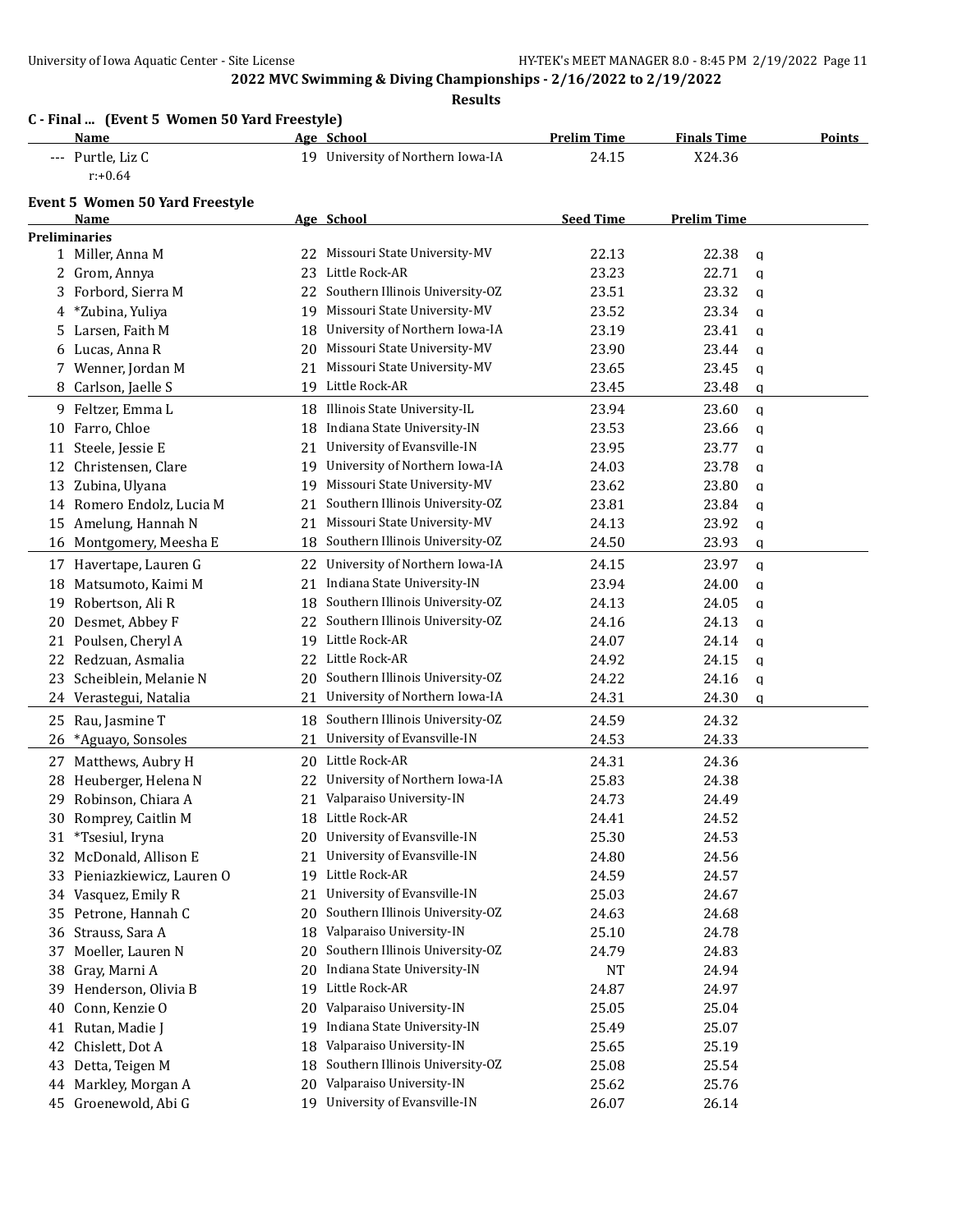#### **Results**

# **Preliminaries ... (Event 5 Women 50 Yard Freestyle)**

|                  | <b>Name</b>                                      |    | Age School                      | <b>Seed Time</b>    | <b>Prelim Time</b>  |                |
|------------------|--------------------------------------------------|----|---------------------------------|---------------------|---------------------|----------------|
|                  | 46 Stahl, Apryl R                                | 21 | University of Evansville-IN     | <b>NT</b>           | 26.50               |                |
|                  | 47 Yates, Laurel R                               | 19 | Valparaiso University-IN        | 26.66               | 26.53               |                |
| 48               | Purser, Morgan E                                 | 19 | Valparaiso University-IN        | 28.06               | 27.83               |                |
| 49               | Puleo, Alessia                                   | 22 | Missouri State University-MV    | 30.13               | 29.86               |                |
| ---              | Graeve, Waren J                                  | 18 | University of Northern Iowa-IA  | 24.19               | X24.14              |                |
|                  | Purtle, Liz C                                    | 19 | University of Northern Iowa-IA  | 24.49               | X24.15              |                |
|                  | Eleish, Nour                                     | 19 | Southern Illinois University-OZ | 24.55               | X24.22              |                |
|                  | Short, Taylor I                                  | 19 | University of Northern Iowa-IA  | 24.33               | X24.24              |                |
| ---              | Armstrong, Carmina T                             | 21 | Indiana State University-IN     | 24.58               | X24.25              |                |
| ---              | Summers, Casey L                                 | 20 | University of Northern Iowa-IA  | 24.84               | X24.28              |                |
| ---              | Crowder, Delaney J                               | 20 | Little Rock-AR                  | 25.19               | X24.31              |                |
| ---              | Kozel, Marissa L                                 | 21 | Indiana State University-IN     | 24.86               | X24.45              |                |
|                  | Brown, Khadijah A                                | 20 | Little Rock-AR                  | 25.14               | X24.66              |                |
|                  | Schaeffer, Courtney M                            | 21 | University of Northern Iowa-IA  | 25.01               | X24.72              |                |
|                  | Jahn, Lucy M                                     | 18 | Little Rock-AR                  | 24.78               | X24.75              |                |
| ---              | Stephan, Anna M                                  | 21 | Southern Illinois University-OZ | 25.20               | X24.77              |                |
| ---              | Piper, Elise J                                   | 21 | Southern Illinois University-OZ | 24.98               | X24.98              |                |
|                  | Jasek, Mikayla Z                                 |    | 19 Illinois State University-IL | 24.96               | X25.00              |                |
| ---              | Jager, Madi E                                    | 20 | Southern Illinois University-OZ | 24.84               | X25.04              |                |
|                  | Discenza, Rylie N                                | 20 | Little Rock-AR                  | 25.46               | X25.09              |                |
|                  | Alsader, Lara A                                  | 18 | Little Rock-AR                  | <b>NT</b>           | X25.16              |                |
| ---              | Gally, Annika L                                  | 20 | Southern Illinois University-OZ | 25.55               | X25.17              |                |
|                  | Brooks, Heidi J                                  | 18 | Southern Illinois University-OZ | 26.22               | X25.50              |                |
| ---              | Kubiuk, Mia G                                    | 19 | Southern Illinois University-OZ | 26.47               | X25.55              |                |
|                  | --- Brunet, Olivia                               | 18 | Southern Illinois University-OZ | 25.74               | X25.63              |                |
| ---              | White, Katie R                                   | 22 | Little Rock-AR                  | 25.71               | X25.67              |                |
| ---              | Sanchez Badillo, Mariana                         | 21 | Southern Illinois University-OZ | <b>NT</b>           | X25.90              |                |
| ---              | Miller, Maggie L                                 | 20 | Southern Illinois University-OZ | 26.02               | X26.30              |                |
|                  | Walker, Sarah B                                  | 19 | Southern Illinois University-OZ | 28.49               | X26.99              |                |
| ---              | Oploh, Heidi K                                   | 20 | Southern Illinois University-OZ | 26.90               | X27.47              |                |
|                  | --- Simons, Maili R                              | 19 | Illinois State University-IL    | 31.54               | X32.43              |                |
|                  |                                                  |    |                                 |                     |                     |                |
|                  | <b>Event 6 Women 1 mtr Diving</b><br><b>Name</b> |    | Age School                      | <b>Prelim Score</b> | <b>Finals Score</b> | <b>Points</b>  |
| A - Final        |                                                  |    |                                 |                     |                     |                |
|                  | 1 Reyes, Eva L                                   |    | 18 Illinois State University-IL | 270.30              | 300.45              | 20             |
|                  | 2 Blake, Kamryn R                                |    | 20 Illinois State University-IL | 255.35              | 275.20              | 17             |
|                  | 3 Hogan, Taylor                                  | 21 | University of Northern Iowa-IA  | 250.80              | 261.65              | 16             |
|                  | 4 Avila, Adriana M                               | 21 | Missouri State University-MV    | 231.45              | 261.60              | 15             |
| 5                | Hutchins, Abby M                                 | 18 | University of Northern Iowa-IA  | 249.05              | 255.25              | 14             |
|                  | 6 Rollett, Maddie L                              | 20 | University of Evansville-IN     | 235.50              | 248.15              | 13             |
| 7                | *Keighley, Fae                                   | 22 | University of Evansville-IN     | 245.00              | 245.55              | 12             |
|                  | 8 Rissinger, Hailey E                            | 20 | Missouri State University-MV    | 240.35              | 227.35              | 11             |
| <b>B</b> - Final |                                                  |    |                                 |                     |                     |                |
|                  | 9 Betzer, Bailey                                 | 19 | Indiana State University-IN     | 230.60              | 246.80              | 9              |
| 10               | Stanbury, Courtney C                             | 18 | Missouri State University-MV    | 206.65              | 228.55              | 7              |
| 11               | Russell, Gabriella A                             | 18 | Illinois State University-IL    | 224.45              | 223.60              | 6              |
| 12               | Montgomery, Sarah                                | 20 | Indiana State University-IN     | 223.40              | 222.70              | 5              |
|                  | 13 Franz, Maggie A                               | 21 | University of Evansville-IN     | 223.40              | 216.85              | 4              |
|                  | 14 Moussa, Farida                                | 17 | Southern Illinois University-OZ | 222.75              | 214.15              | 3              |
|                  | 15 Kempf, Sarah R                                | 21 | University of Evansville-IN     | 214.45              | 207.30              | $\overline{c}$ |

16 Mircea, Laura 21 Southern Illinois University-OZ 199.20 174.55 1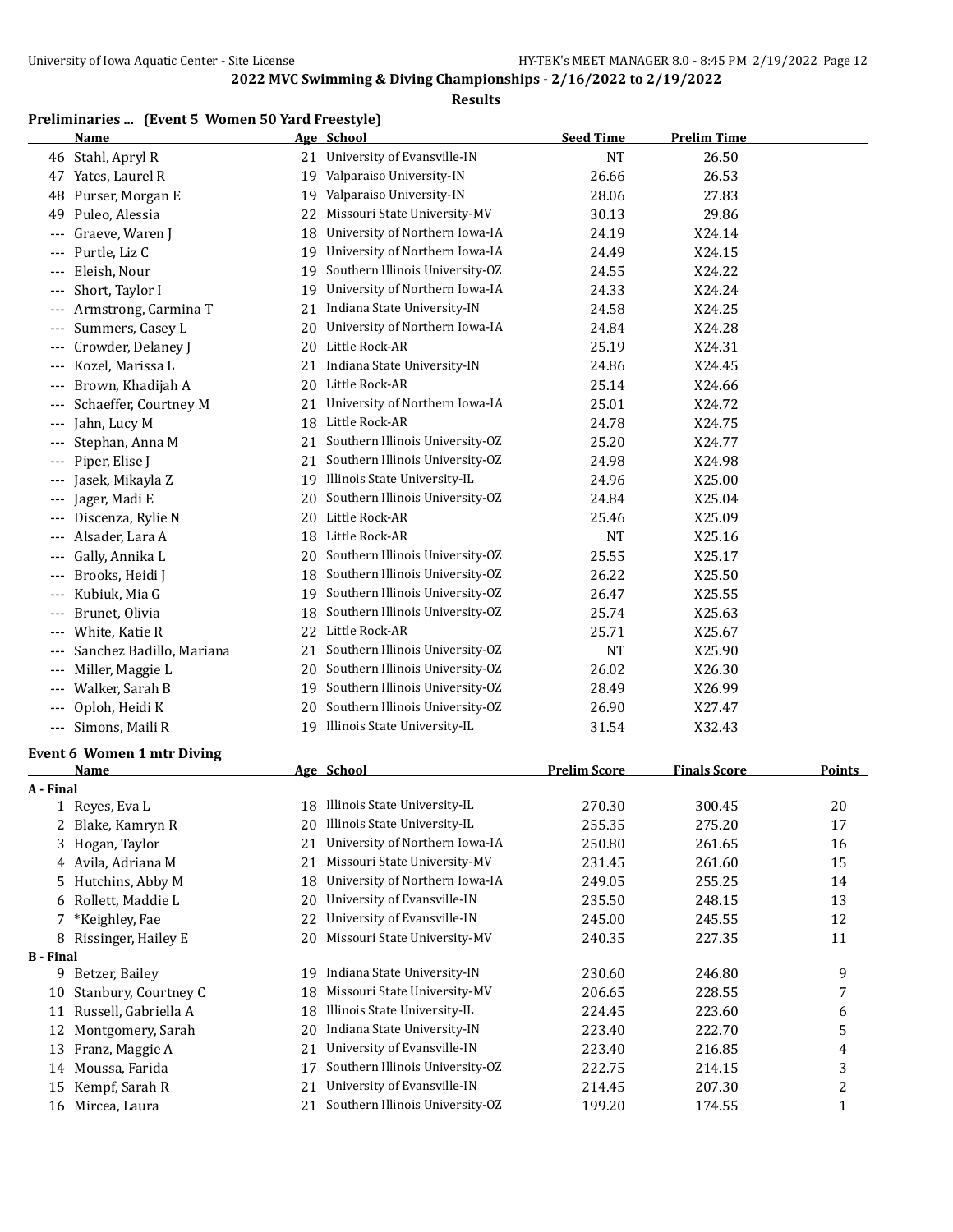#### **Results**

# **Event 6 Women 1 mtr Diving**

|                     | <b>Name</b>             |    | Age School                      | <b>Prelim Score</b> |             |  |
|---------------------|-------------------------|----|---------------------------------|---------------------|-------------|--|
|                     | Preliminaries           |    |                                 |                     |             |  |
|                     | 1 Reyes, Eva L          | 18 | Illinois State University-IL    | 286.28              | 270.30<br>a |  |
| 2                   | Blake, Kamryn R         | 20 | Illinois State University-IL    | 261.08              | 255.35<br>a |  |
| 3                   | Hogan, Taylor           | 21 | University of Northern Iowa-IA  | 268.27              | 250.80<br>a |  |
| 4                   | Hutchins, Abby M        | 18 | University of Northern Iowa-IA  | 241.80              | 249.05<br>a |  |
| 5.                  | *Keighley, Fae          | 22 | University of Evansville-IN     | 227.85              | 245.00<br>a |  |
| 6                   | Rissinger, Hailey E     | 20 | Missouri State University-MV    | 223.87              | 240.35<br>q |  |
| $\overline{7}$      | Rollett, Maddie L       | 20 | University of Evansville-IN     | 219.97              | 235.50<br>q |  |
| 8                   | Avila, Adriana M        | 21 | Missouri State University-MV    | 239.40              | 231.45<br>q |  |
| 9                   | Betzer, Bailey          | 19 | Indiana State University-IN     | 245.10              | 230.60<br>q |  |
| 10                  | Russell, Gabriella A    | 18 | Illinois State University-IL    | 243.00              | 224.45<br>a |  |
| $*11$               | Franz, Maggie A         | 21 | University of Evansville-IN     | 254.18              | 223.40<br>q |  |
| $*11$               | Montgomery, Sarah       | 20 | Indiana State University-IN     | 236.33              | 223.40<br>a |  |
| 13                  | Moussa, Farida          | 17 | Southern Illinois University-OZ | 268.43              | 222.75<br>q |  |
| 14                  | Kempf, Sarah R          | 21 | University of Evansville-IN     | 193.20              | 214.45<br>a |  |
| 15                  | Stanbury, Courtney C    | 18 | Missouri State University-MV    | 209.85              | 206.65<br>q |  |
| 16                  | Mircea, Laura           | 21 | Southern Illinois University-OZ | 269.03              | 199.20<br>a |  |
| 17                  | Moran, Maddie C         | 18 | University of Northern Iowa-IA  | 211.13              | 196.00      |  |
| 18                  | Thomas, Kira            | 20 | Southern Illinois University-OZ | 212.93              | 194.50      |  |
| 19                  | Gidley, Paige E         | 19 | Illinois State University-IL    | 199.35              | 193.25      |  |
| 20                  | Orta Castaneda, Daniela | 19 | Indiana State University-IN     | 204.00              | 187.50      |  |
| 21                  | Mulligan, Megan E       | 20 | Illinois State University-IL    | 226.50              | 184.90      |  |
| 22                  | Marx, Val R             | 19 | University of Evansville-IN     | 203.33              | 175.15      |  |
|                     | Taylor, Hannah          | 18 | University of Northern Iowa-IA  | 213.08              | X210.25     |  |
| $\qquad \qquad - -$ | Shelton, Keara          | 22 | Indiana State University-IN     | 226.70              | X196.60     |  |
| ---                 | Henegan, Grace          | 20 | Southern Illinois University-OZ | 208.88              | X176.25     |  |

# **Event 7 Women 200 Yard Freestyle Relay**

| Team                              |                        |       | <b>Relay</b>                        | <b>Seed Time</b>                                                 | <b>Finals Time</b>            | <b>Points</b>                  |
|-----------------------------------|------------------------|-------|-------------------------------------|------------------------------------------------------------------|-------------------------------|--------------------------------|
| 1 Missouri State University-MV    |                        |       | A                                   | 1:33.36                                                          | 1:31.19                       | 40                             |
|                                   | 1) Wenner, Jordan M 21 |       | 2) r:+0.25 *Zubina, Yuliya 19       | 3) r:+0.35 Lucas, Anna 20                                        | 4) r:+0.15 Miller, Anna 22    |                                |
| $r: +0.71$ 23.39 23.05            |                        | 23.08 | 21.67                               |                                                                  |                               |                                |
| 2 Little Rock-AR                  |                        |       | A                                   | 1:33.59                                                          | 1:33.05                       | 34                             |
| 1) Carlson, Jaelle S 19           |                        |       | 2) r:-0.48 Godwin, Carolyn 21       | 3) r:+0.12 Poulsen, Cheryl 19                                    | 4) r:+0.29 Grom, Annya 23     |                                |
| $r: +0.71$ 24.26                  | 22.88                  | 23.34 | 22.57                               |                                                                  |                               |                                |
| 3 University of Northern Iowa-IA  |                        |       | A                                   | 1:34.15                                                          | 1:33.38                       | 32                             |
| 1) Finke, Amber M 19              |                        |       | 2) $r: +0.30$ Christensen, Clare 19 | 3) r:+0.26 Havertape, Lauren 22                                  | 4) r:+0.17 Larsen, Faith 18   |                                |
| $r: +0.74$ 23.60                  | 23.51                  | 23.79 | 22.48                               |                                                                  |                               |                                |
| 4 Southern Illinois University-OZ |                        |       | A                                   | 1:34.01                                                          | 1:33.72                       | 30                             |
| 1) Pulido, Celia 19               |                        |       | 2) r:+0.32 Desmet, Abbey 22         | 3) r:+0.23 Romero Endolz, Lucia 21 4) r:+0.37 Forbord, Sierra 22 |                               |                                |
| $r: +0.69$ 23.55                  | 23.79                  | 23.70 | 22.68                               |                                                                  |                               |                                |
| 5 Illinois State University-IL    |                        |       | A                                   | 1:35.63                                                          | 1:33.77                       | 28                             |
|                                   | 1) Morse, Madyson P 21 |       | 2) r:+0.15 Gonder, Olivia 19        | 3) r:+0.25 Feltzer, Emma 18                                      | 4) r:+0.50 Walker, Dee Dee 19 |                                |
| $r: +0.64$ 23.72                  | 23.49                  | 22.88 | 23.68                               |                                                                  |                               |                                |
| 6 Indiana State University-IN     |                        |       | A                                   | 1:34.24                                                          | 1:34.25                       | 26                             |
| 1) Farro, Chloe 18                |                        |       | 2) r:+0.01 Matsumoto, Kaimi 21      | 3) r:+0.26 Cotter, Alexandria 18                                 |                               | 4) r:+0.36 Szadorski, Alexa 19 |
| r:+0.66 23.87                     | 23.66                  | 23.67 | 23.05                               |                                                                  |                               |                                |
| 7 University of Evansville-IN     |                        |       | A                                   | 1:35.80                                                          | 1:34.91                       | 24                             |
| 1) Steele, Jessie E 21            |                        |       | 2) r:+0.13 Markl, Alexa 21          | 3) r:+0.20 *Aguayo, Sonsoles 21 4) r:+0.22 *Brugnoli, Sveva 19   |                               |                                |
| r:+0.67 23.47                     | 23.78                  | 23.80 | 23.86                               |                                                                  |                               |                                |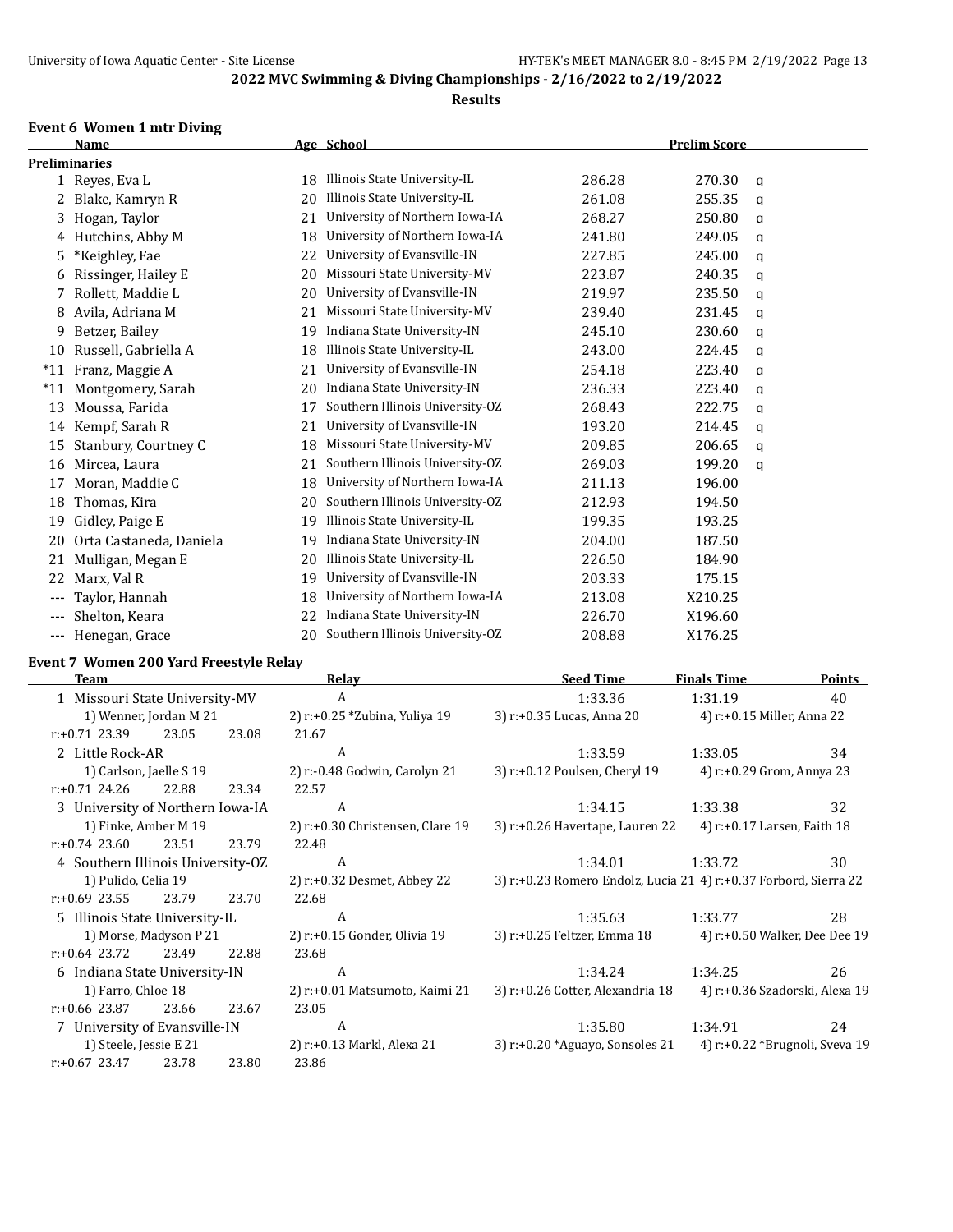#### **Results**

# **(Event 7 Women 200 Yard Freestyle Relay)**

| <b>Team</b>                         |       |       | <b>Relay</b>                      | <b>Seed Time</b>                                                  | <b>Finals Time</b>         | <b>Points</b>                        |
|-------------------------------------|-------|-------|-----------------------------------|-------------------------------------------------------------------|----------------------------|--------------------------------------|
| 8 University of Northern Iowa-IA    |       |       | $\overline{B}$                    | 1:35.63                                                           | x1:35.30                   |                                      |
| 1) Graeve, Waren J 18               |       |       | 2) r:+0.32 Purtle, Liz 19         | 3) r:+0.26 Lavigne, Ema 19                                        |                            | 4) r:+0.20 Short, Taylor 19          |
| $r: +0.70$ 24.04                    | 23.89 | 23.94 | 23.43                             |                                                                   |                            |                                      |
| 9 Little Rock-AR                    |       |       | B                                 | 1:35.88                                                           | x1:35.50                   |                                      |
| 1) Matthews, Aubry H 20             |       |       | 2) r:+0.17 Redzuan, Asmalia 22    | 3) r:+0.09 Romprey, Caitlin 18                                    | 4) r:+0.16 Gray, Lauren 21 |                                      |
| $r: +0.61$ 24.45                    | 23.56 | 23.80 | 23.69                             |                                                                   |                            |                                      |
| 10 University of Northern Iowa-IA   |       |       | $\mathsf C$                       | 1:38.04                                                           | x1:35.90                   |                                      |
| 1) Summers, Casey L 20              |       |       | 2) r:+0.36 Verastegui, Natalia 21 | 3) r:+0.09 McCorkle, Abby 19                                      |                            | 4) r:+0.20 Heuberger, Helena 22      |
| r:+0.68 24.37                       | 24.14 | 23.77 | 23.62                             |                                                                   |                            |                                      |
| 11 Southern Illinois University-OZ  |       |       | $\, {\bf B}$                      | <b>NT</b>                                                         | x1:35.93                   |                                      |
| 1) Eleish, Nour 19                  |       |       | 2) r:+0.30 Scheiblein, Melanie 20 | 3) r:+0.33 Petrone, Hannah 20                                     |                            | 4) r:+0.46 Moeller, Lauren 20        |
| $r: +0.77$ 24.34                    | 23.34 | 24.09 | 24.16                             |                                                                   |                            |                                      |
| 12 Indiana State University-IN      |       |       | $\mathbf{B}$                      | 1:37.54                                                           | x1:36.84                   |                                      |
| 1) Kozel, Marissa L 21              |       |       | 2) r:+0.07 Gruce, Jordan 19       | 3) r:+0.23 Sanqunetti, Rachel 20 4) r:+0.27 Armstrong, Carmina 21 |                            |                                      |
| $r: +0.62$ 24.61                    | 24.14 | 24.52 | 23.57                             |                                                                   |                            |                                      |
| 13 University of Evansville-IN      |       |       | B                                 | <b>NT</b>                                                         | x1:36.93                   |                                      |
| 1) Vasquez, Emily R 21              |       |       | 2) r:+0.10 Moore, Sage 21         | 3) r:+0.06 Cunningham, Maya 20 4) r:+0.22 McDonald, Allison 21    |                            |                                      |
| $r: +0.61$ 24.40                    | 24.57 | 23.97 | 23.99                             |                                                                   |                            |                                      |
| 14 University of Northern Iowa-IA   |       |       | $\mathbf D$                       | 1:38.09                                                           | x1:37.61                   |                                      |
| 1) Schaeffer, Courtney M 21         |       |       | 2) r:+0.26 Bangs, Abbie 18        | 3) r:+0.19 Walpole, Sarah 20                                      |                            | 4) r:+0.18 Domnick, Hallory 19       |
| $r: +0.63$ 24.86                    | 24.18 | 24.21 | 24.36                             |                                                                   |                            |                                      |
| 15 Little Rock-AR                   |       |       | $\mathsf{C}$                      | 1:39.36                                                           | x1:37.99                   |                                      |
| 1) Crowder, Delaney J 20            |       |       | 2) r:+0.31 Brown, Khadijah 20     | 3) r:+0.31 Jahn, Lucy 18                                          |                            | 4) r:+0.09 Pieniazkiewicz, Lauren 19 |
| $r: +0.69$ 24.40                    | 24.70 | 24.64 | 24.25                             |                                                                   |                            |                                      |
| 16 Southern Illinois University-OZ  |       |       | $\mathbf D$                       | <b>NT</b>                                                         | x1:40.22                   |                                      |
| 1) Miller, Maggie L 20              |       |       | 2) r:+0.15 Dietzel, Morgan 19     | 3) r:+0.43 Gray, Grace 18                                         |                            | 4) r:+0.43 Gally, Annika 20          |
| $r: +0.77$ 25.78                    | 24.61 | 25.03 | 24.80                             |                                                                   |                            |                                      |
| --- Southern Illinois University-OZ |       |       | $\mathsf{C}$                      | <b>NT</b>                                                         | DQ.                        |                                      |
| 1) Kubiuk, Mia G 19                 |       |       | 2) r:-0.11 Piper, Elise 21        | 3) r:+0.23 Jager, Madi 20                                         |                            | 4) r:+0.09 Brooks, Heidi 18          |
| $r: +0.74$ 26.50                    | 24.13 | 24.66 | 24.61                             |                                                                   |                            |                                      |
| --- Little Rock-AR                  |       |       | ${\bf D}$                         | 1:42.94                                                           | DQ                         |                                      |
| 1) White, Katie R 22                |       |       | 2) r:+0.40 Discenza, Rylie 20     | 3) r:-0.03 Henderson, Olivia 19                                   |                            | 4) r:+0.13 Gamez, Fernanda 21        |
| $r: +0.66$ 25.30                    | 25.14 | 24.27 | 24.07                             |                                                                   |                            |                                      |
| --- Valparaiso University-IN        |       |       | $\mathbf{A}$                      | 1:37.94                                                           | DQ                         |                                      |
| 1) Conn, Kenzie O 20                |       |       | 2) r:-0.04 Strauss, Sara 18       | 3) r:+0.26 Chislett, Dot 18                                       |                            | 4) r:+0.24 Robinson, Chiara 21       |
| $r: +0.70$ 24.93                    | 23.91 | 24.77 | 24.13                             |                                                                   |                            |                                      |
|                                     |       |       |                                   |                                                                   |                            |                                      |

#### **Event 8 Women 100 Yard Butterfly**

| Name                      | Age School                            | <b>Prelim Time</b> | <b>Finals Time</b> | Points |
|---------------------------|---------------------------------------|--------------------|--------------------|--------|
| A - Final                 |                                       |                    |                    |        |
| 1 Miller, Anna M          | Missouri State University-MV<br>22    | 53.31              | 52.96              | 20     |
| $r: +0.69$ 25.51<br>27.45 |                                       |                    |                    |        |
| 2 Roemer, Sami N          | Missouri State University-MV<br>19    | 54.36              | 54.37              | 17     |
| $r: +0.75$ 25.38<br>28.99 |                                       |                    |                    |        |
| 3 Gray, Marni A           | Indiana State University-IN<br>20     | 54.68              | 54.82              | 16     |
| $r: +0.80$ 25.82<br>29.00 |                                       |                    |                    |        |
| 4 Zubina, Ulyana          | Missouri State University-MV<br>19    | 54.97              | 54.93              | 15     |
| $r: +0.80$ 25.29<br>29.64 |                                       |                    |                    |        |
| 5 Grom, Annya             | Little Rock-AR<br>23                  | 55.25              | 55.42              | 14     |
| $r: +0.56$ 25.11<br>30.31 |                                       |                    |                    |        |
| 6 Moreau, Sarah           | Indiana State University-IN<br>20     | 56.17              | 55.73              | 13     |
| $r: +0.71$ 26.27<br>29.46 |                                       |                    |                    |        |
| 7 Rau, Jasmine T          | Southern Illinois University-OZ<br>18 | 55.39              | 56.01              | 12     |
| $r: +0.71$ 25.65<br>30.36 |                                       |                    |                    |        |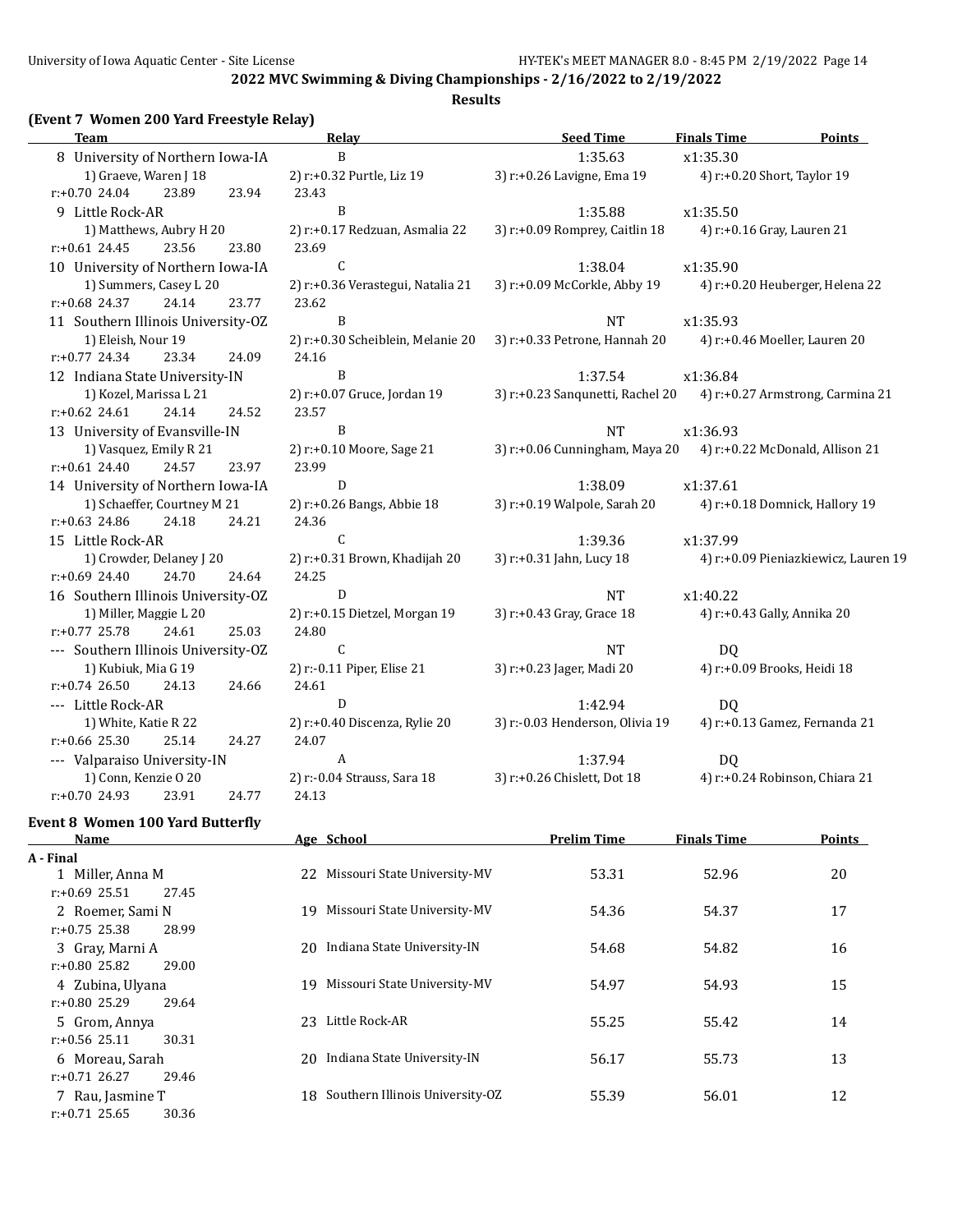26.20 29.97

**2022 MVC Swimming & Diving Championships - 2/16/2022 to 2/19/2022**

#### **Results**

# **A - Final ... (Event 8 Women 100 Yard Butterfly)**

| <b>Name</b>                                     |    | Age School                         | <b>Prelim Time</b> | <b>Finals Time</b> | <b>Points</b> |
|-------------------------------------------------|----|------------------------------------|--------------------|--------------------|---------------|
| 8 Atkinson, Jules I                             |    | 18 Southern Illinois University-OZ | 56.20              | 56.11              | 11            |
| r:+0.48 26.29<br>29.82                          |    |                                    |                    |                    |               |
| <b>B</b> - Final                                |    |                                    |                    |                    |               |
| 9 Matsumoto, Kaimi M                            |    | 21 Indiana State University-IN     | 56.72              | 55.47              | 9             |
| $r: +0.61$ 25.61<br>29.86                       |    |                                    |                    |                    |               |
| 10 Carlson, Jaelle S                            |    | 19 Little Rock-AR                  | 56.25              | 56.04              | 7             |
| r:+0.71 25.59<br>30.45                          |    |                                    |                    |                    |               |
| 11 Redzuan, Asmalia                             |    | 22 Little Rock-AR                  | 56.38              | 56.18              | 6             |
| $r: +0.65$ 26.26<br>29.92                       |    |                                    |                    |                    |               |
| 12 Hein, Sarah G                                |    | 21 Illinois State University-IL    | 56.48              | 56.82              | 5             |
| r:+0.71 26.79<br>30.03                          |    |                                    |                    |                    |               |
| 13 Torres Nole, Maria                           |    | 19 Southern Illinois University-OZ | 56.32              | 57.07              | 4             |
| r:+0.76 26.96<br>30.11                          |    | 21 Missouri State University-MV    |                    |                    |               |
| *14 Fischer, Kellie D<br>r:+0.76 26.79<br>30.53 |    |                                    | 56.44              | 57.32              | 2.50          |
| *14 Veliz, Isabel R                             |    | 21 Illinois State University-IL    | 56.56              | 57.32              | 2.50          |
| r:+0.67 26.57<br>30.75                          |    |                                    |                    |                    |               |
| 16 Havertape, Lauren G                          |    | 22 University of Northern Iowa-IA  | 56.84              | 57.43              | $\mathbf{1}$  |
| r:+0.72 25.99<br>31.44                          |    |                                    |                    |                    |               |
| C - Final                                       |    |                                    |                    |                    |               |
| 17 *Brugnoli, Sveva                             |    | 19 University of Evansville-IN     | 57.57              | 56.78              |               |
| r:+0.81 26.06<br>30.72                          |    |                                    |                    |                    |               |
| 18 Gray, Lauren F                               |    | 21 Little Rock-AR                  | 57.50              | 56.90              |               |
| $r: +0.69$ 26.62<br>30.28                       |    |                                    |                    |                    |               |
| 19 McCorkle, Abby R                             |    | 19 University of Northern Iowa-IA  | 57.36              | 57.28              |               |
| $r: +0.69$ 26.50<br>30.78                       |    |                                    |                    |                    |               |
| 20 Lam, Anika K                                 |    | 19 Missouri State University-MV    | 57.43              | 57.33              |               |
| r:+0.76 26.69<br>30.64                          |    |                                    |                    |                    |               |
| 21 Bergwall, Scout M                            |    | 20 University of Northern Iowa-IA  | 57.53              | 57.55              |               |
| $r: +0.55$ 26.66<br>30.89                       |    |                                    |                    |                    |               |
| 22 Moussier Pichardo, Fer                       |    | 21 Little Rock-AR                  | 57.52              | 57.82              |               |
| r:+0.73 27.21<br>30.61                          |    |                                    |                    |                    |               |
| --- Domnick, Hallory A                          |    | 19 University of Northern Iowa-IA  | 57.58              | X57.43             |               |
| $r: +0.69$ 27.18<br>30.25                       |    |                                    |                    |                    |               |
| --- Speed, Deven L                              |    | 22 Southern Illinois University-OZ | 57.56              | X58.59             |               |
| $r: +0.62$ 26.78<br>31.81                       |    |                                    |                    |                    |               |
| <b>Event 8 Women 100 Yard Butterfly</b>         |    |                                    |                    |                    |               |
| <b>Name</b>                                     |    | Age School                         | <b>Seed Time</b>   | <b>Prelim Time</b> |               |
| Preliminaries                                   |    |                                    |                    |                    |               |
| 1 Miller, Anna M                                |    | 22 Missouri State University-MV    | 54.03              | 53.31              | $\mathbf q$   |
| 24.81<br>28.50                                  |    |                                    |                    |                    |               |
| 2 Roemer, Sami N                                | 19 | Missouri State University-MV       | 55.65              | 54.36              | q             |
| 24.94<br>29.42                                  |    |                                    |                    |                    |               |
| 3 Gray, Marni A                                 |    | 20 Indiana State University-IN     | 54.98              | 54.68              | a             |
| 250<br>2010                                     |    |                                    |                    |                    |               |

| $\mathbf{r}$ $\cdots$ $\mathbf{r}$ $\mathbf{r}$ $\mathbf{r}$ $\mathbf{r}$ $\mathbf{r}$ $\mathbf{r}$ $\mathbf{r}$ |       |    |                                    | .     |         |          |
|------------------------------------------------------------------------------------------------------------------|-------|----|------------------------------------|-------|---------|----------|
| 24.81                                                                                                            | 28.50 |    |                                    |       |         |          |
| 2 Roemer, Sami N                                                                                                 |       | 19 | Missouri State University-MV       | 55.65 | 54.36 a |          |
| 24.94                                                                                                            | 29.42 |    |                                    |       |         |          |
| 3 Gray, Marni A                                                                                                  |       | 20 | Indiana State University-IN        | 54.98 | 54.68 a |          |
| 25.58                                                                                                            | 29.10 |    |                                    |       |         |          |
| 4 Zubina, Ulyana                                                                                                 |       | 19 | Missouri State University-MV       | 55.26 | 54.97   | $\alpha$ |
| 25.66                                                                                                            | 29.31 |    |                                    |       |         |          |
| 5 Grom, Annya                                                                                                    |       | 23 | Little Rock-AR                     | 55.47 | 55.25   | $\alpha$ |
| 25.53                                                                                                            | 29.72 |    |                                    |       |         |          |
| 6 Rau, Jasmine T                                                                                                 |       |    | 18 Southern Illinois University-OZ | 55.45 | 55.39   | $\alpha$ |
| 25.68                                                                                                            | 29.71 |    |                                    |       |         |          |
| 7 Moreau, Sarah                                                                                                  |       | 20 | Indiana State University-IN        | 56.80 | 56.17   | a        |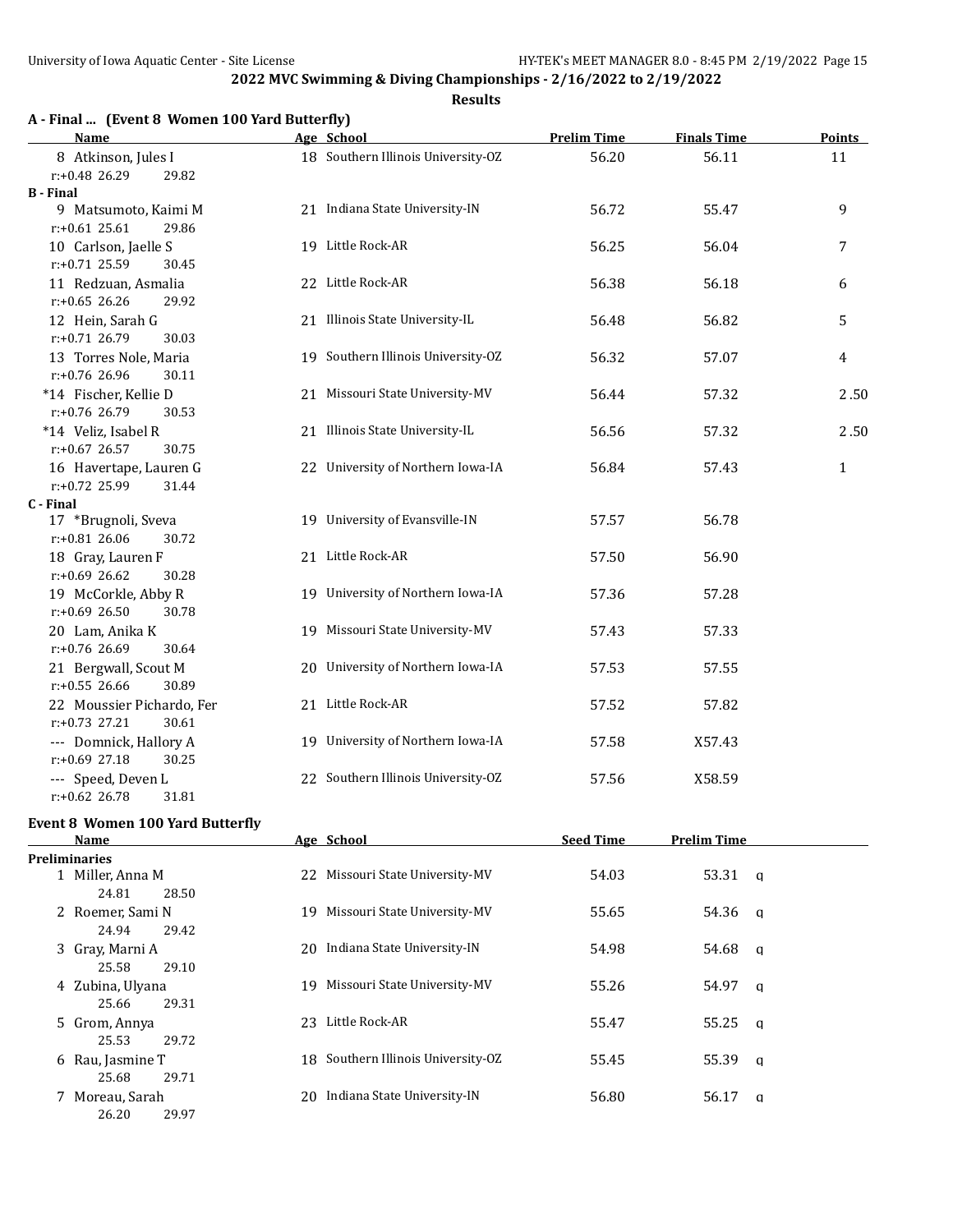| Preliminaries  (Event 8 Women 100 Yard Butterfly) |  |  |  |  |  |  |
|---------------------------------------------------|--|--|--|--|--|--|
|---------------------------------------------------|--|--|--|--|--|--|

| <b>Name</b>                                 | Age School                         | <b>Seed Time</b> | <b>Prelim Time</b>    |
|---------------------------------------------|------------------------------------|------------------|-----------------------|
| 8 Atkinson, Jules I<br>25.98<br>30.22       | 18 Southern Illinois University-OZ | 56.03            | 56.20<br>$\mathsf{q}$ |
| 9 Carlson, Jaelle S<br>25.92<br>30.33       | 19 Little Rock-AR                  | 56.56            | 56.25<br>$\mathbf q$  |
| 10 Torres Nole, Maria<br>26.47<br>29.85     | 19 Southern Illinois University-OZ | 57.09            | 56.32<br><b>a</b>     |
| 11 Redzuan, Asmalia<br>26.04<br>30.34       | 22 Little Rock-AR                  | 55.92            | 56.38<br>q            |
| 12 Fischer, Kellie D<br>26.25<br>30.19      | 21 Missouri State University-MV    | 57.00            | 56.44<br>q            |
| 13 Hein, Sarah G<br>26.70<br>29.78          | 21 Illinois State University-IL    | 57.14            | 56.48<br>a            |
| 14 Veliz, Isabel R<br>26.62<br>29.94        | 21 Illinois State University-IL    | 57.70            | 56.56<br>q            |
| 15 Matsumoto, Kaimi M<br>26.05<br>30.67     | 21 Indiana State University-IN     | 56.54            | 56.72<br>a            |
| 16 Havertape, Lauren G<br>25.64<br>31.20    | 22 University of Northern Iowa-IA  | 57.81            | 56.84<br>q            |
| 17 McCorkle, Abby R<br>26.12<br>31.24       | 19 University of Northern Iowa-IA  | 57.13            | 57.36<br>q            |
| 18 Lam, Anika K<br>26.68<br>30.75           | 19 Missouri State University-MV    | 58.23            | 57.43<br>a            |
| 19 Gray, Lauren F<br>26.55<br>30.95         | 21 Little Rock-AR                  | 57.21            | 57.50<br>a            |
| 20 Moussier Pichardo, Fer<br>26.49<br>31.03 | 21 Little Rock-AR                  | 57.19            | 57.52<br>a            |
| 21 Bergwall, Scout M<br>26.75<br>30.78      | 20 University of Northern Iowa-IA  | 56.80            | 57.53<br>q            |
| 22 Speed, Deven L<br>26.44<br>31.12         | 22 Southern Illinois University-OZ | 58.73            | 57.56<br>q            |
| 23 *Brugnoli, Sveva<br>26.65<br>30.92       | 19 University of Evansville-IN     | 56.36            | 57.57<br>a            |
| 24 Domnick, Hallory A<br>26.95<br>30.63     | 19 University of Northern Iowa-IA  | 58.11            | 57.58<br>a            |
| 25 Gally, Annika L<br>26.83<br>30.79        | 20 Southern Illinois University-OZ | 58.74            | 57.62                 |
| 26 Limbu, Sira<br>26.47<br>31.24            | 18 Missouri State University-MV    | 59.04            | 57.71                 |
| 27 Hall, Sydney A<br>26.93<br>30.87         | 19 University of Northern Iowa-IA  | 58.17            | 57.80                 |
| 28 Stephan, Anna M<br>26.78<br>31.20        | 21 Southern Illinois University-OZ | 58.80            | 57.98                 |
| 29 Detta, Teigen M<br>26.83<br>31.77        | 18 Southern Illinois University-OZ | 58.30            | 58.60                 |
| 30 Summers, Casey L<br>27.19<br>31.45       | 20 University of Northern Iowa-IA  | 59.62            | 58.64                 |
| 31 Vasquez, Emily R<br>27.21<br>31.55       | 21 University of Evansville-IN     | 59.59            | 58.76                 |
| 32 Larsen, Faith M<br>25.86<br>32.91        | 18 University of Northern Iowa-IA  | 56.28            | 58.77                 |
| 33 White, Katie R<br>31.38<br>27.44         | 22 Little Rock-AR                  | 58.98            | 58.82                 |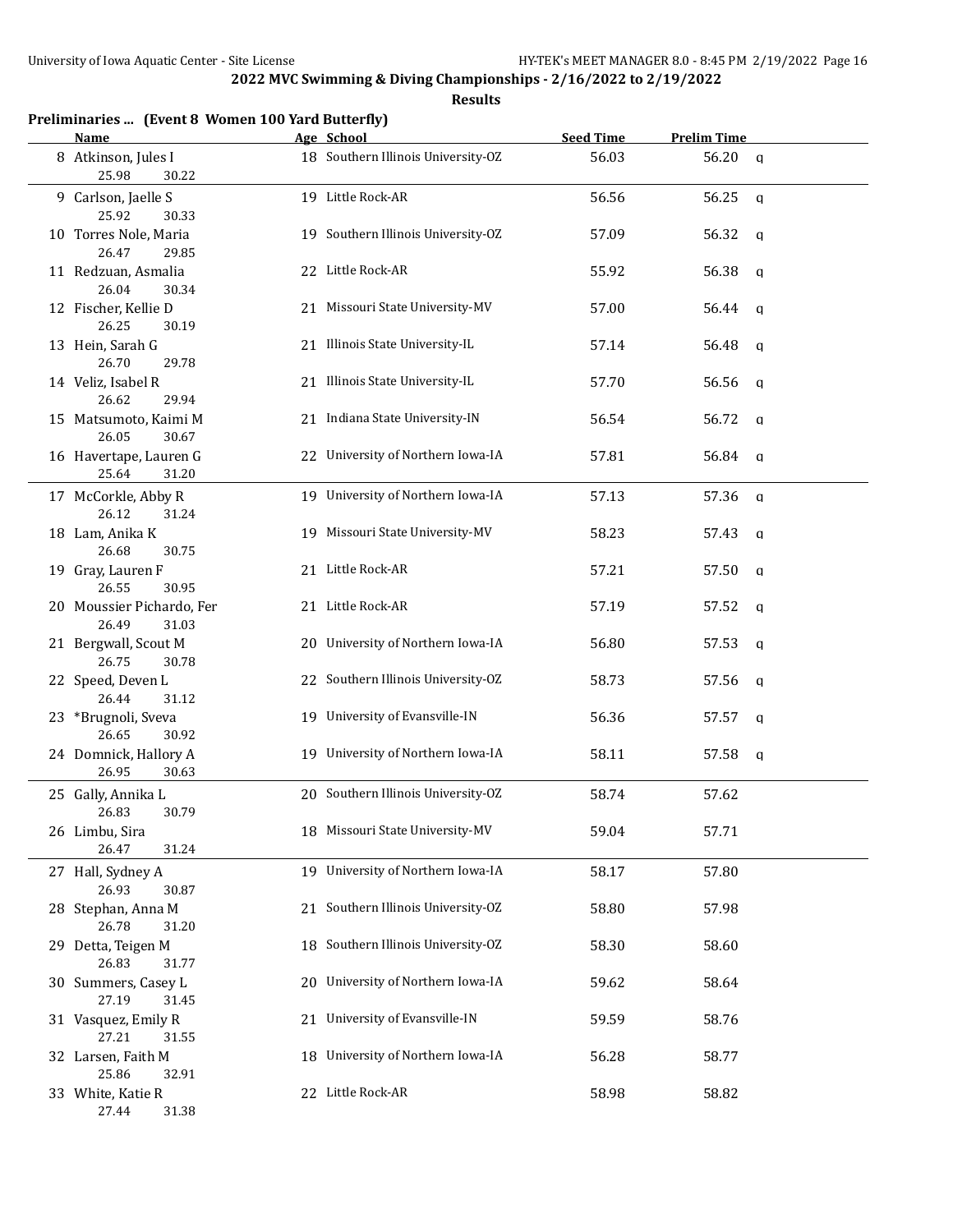**Results**

| Preliminaries  (Event 8 Women 100 Yard Butterfly) |  |  |  |  |  |  |
|---------------------------------------------------|--|--|--|--|--|--|
|---------------------------------------------------|--|--|--|--|--|--|

| <b>Name</b>                                   |    | Age School                         | <b>Seed Time</b> | <b>Prelim Time</b> |  |
|-----------------------------------------------|----|------------------------------------|------------------|--------------------|--|
| 34 Cyrus, Alyssa R<br>27.19<br>31.75          |    | 20 Southern Illinois University-OZ | 58.37            | 58.94              |  |
| 35 Harr, Karina A<br>28.31<br>30.65           |    | 19 Little Rock-AR                  | 58.13            | 58.96              |  |
| 36 Dassow, Caitlin 2<br>27.69<br>31.32        |    | 21 University of Northern Iowa-IA  | 1:00.42          | 59.01              |  |
| 37 Armstrong, Carmina T<br>27.26<br>31.79     |    | 21 Indiana State University-IN     | 59.67            | 59.05              |  |
| 38 Jahn, Lucy M<br>27.19<br>31.90             |    | 18 Little Rock-AR                  | 1:00.45          | 59.09              |  |
| 39 Floyd, Taylor A<br>27.36<br>31.92          |    | 19 Little Rock-AR                  | 59.83            | 59.28              |  |
| 40 Weber, Kenzie R<br>27.13<br>32.58          |    | 20 Illinois State University-IL    | <b>NT</b>        | 59.71              |  |
| 41 Kubiuk, Mia G<br>27.86<br>32.24            |    | 19 Southern Illinois University-OZ | 1:01.33          | 1:00.10            |  |
| 42 Pollard, Bridget G<br>27.27<br>33.03       |    | 18 Valparaiso University-IN        | 59.40            | 1:00.30            |  |
| 43 Christensen, Clare<br>27.77<br>32.66       |    | 19 University of Northern Iowa-IA  | 59.44            | 1:00.43            |  |
| 44 Sanchez Badillo, Mariana<br>27.91<br>32.82 |    | 21 Southern Illinois University-OZ | 1:01.57          | 1:00.73            |  |
| 45 Ridings, Brianna E<br>28.01<br>32.84       |    | 20 Little Rock-AR                  | 1:02.09          | 1:00.85            |  |
| 46 Collins, Tay D<br>28.30<br>33.46           |    | 20 Southern Illinois University-OZ | 1:00.19          | 1:01.76            |  |
| 47 Walker, Sarah B<br>28.56<br>33.31          |    | 19 Southern Illinois University-OZ | 1:02.51          | 1:01.87            |  |
| 48 Foreman, Addy A<br>28.61<br>34.32          |    | 18 Southern Illinois University-OZ | 1:01.67          | 1:02.93            |  |
| 49 Chislett, Dot A<br>28.82<br>34.77          |    | 18 Valparaiso University-IN        | 1:02.13          | 1:03.59            |  |
| 50 Schaeffer, Courtney M<br>28.84<br>35.66    | 21 | University of Northern Iowa-IA     | 1:04.24          | 1:04.50            |  |

#### **Event 9 Women 400 Yard IM**

| Name                          |       |       | Age School                         |                                   |       |       | <b>Prelim Time</b> | <b>Finals Time</b> | Points |
|-------------------------------|-------|-------|------------------------------------|-----------------------------------|-------|-------|--------------------|--------------------|--------|
| A - Final                     |       |       |                                    |                                   |       |       |                    |                    |        |
| 1 Sego, Kelly M               |       |       |                                    | 20 Missouri State University-MV   |       |       | 4:26.55            | 4:21.42            | 20     |
| $r: +0.64$ 27.28              | 31.48 | 32.64 | 32.67                              | 36.78                             | 37.88 | 31.74 | 30.95              |                    |        |
| 2 Szadorski, Alexa N          |       |       |                                    | 19 Indiana State University-IN    |       |       | 4:24.68            | 4:21.62            | 17     |
| $r: +0.81$ 27.72              | 32.23 | 32.94 | 34.49                              | 37.44                             | 38.03 | 30.32 | 28.45              |                    |        |
| 3 Cunningham, Maya R          |       |       |                                    | 20 University of Evansville-IN    |       |       | 4:26.77            | 4:26.95            | 16     |
| $r: +0.71$ 27.46              | 31.89 | 33.92 | 34.61                              | 37.91                             | 38.60 | 31.48 | 31.08              |                    |        |
| 4 Keebler, Emily S            |       |       |                                    | 21 Illinois State University-IL   |       |       | 4:26.85            | 4:27.86            | 15     |
| $r: +0.86$ 27.87              | 32.35 | 33.45 | 32.99                              | 38.60                             | 39.46 | 32.15 | 30.99              |                    |        |
| 5 Sanchez Gongora, Fernanda F |       |       | 19 Southern Illinois University-OZ |                                   |       |       | 4:28.16            | 4:30.12            | 14     |
| $r: +0.76$ 27.96              | 31.78 | 34.39 | 34.06                              | 38.96                             | 40.24 | 31.86 | 30.87              |                    |        |
| 6 Boggs, Gillian N            |       |       | 19                                 | Little Rock-AR                    |       |       | 4:31.64            | 4:30.31            | 13     |
| $r: +0.69$ 28.08              | 32.61 | 34.25 | 34.04                              | 39.04                             | 39.82 | 32.11 | 30.36              |                    |        |
| 7 Ernst, Lily A               |       |       |                                    | 20 University of Northern Iowa-IA |       |       | 4:30.12            | 4:32.39            | 12     |
| $r: +0.59$ 27.73              | 31.95 | 35.20 | 35.53                              | 39.01                             | 39.92 | 32.71 | 30.34              |                    |        |
| 8 Fogarty, Molly              |       |       |                                    | 20 Indiana State University-IN    |       |       | 4:32.22            | 4:34.10            | 11     |
| $r: +0.73$ 29.39              | 33.02 | 36.17 | 35.73                              | 39.54                             | 40.10 | 30.26 | 29.89              |                    |        |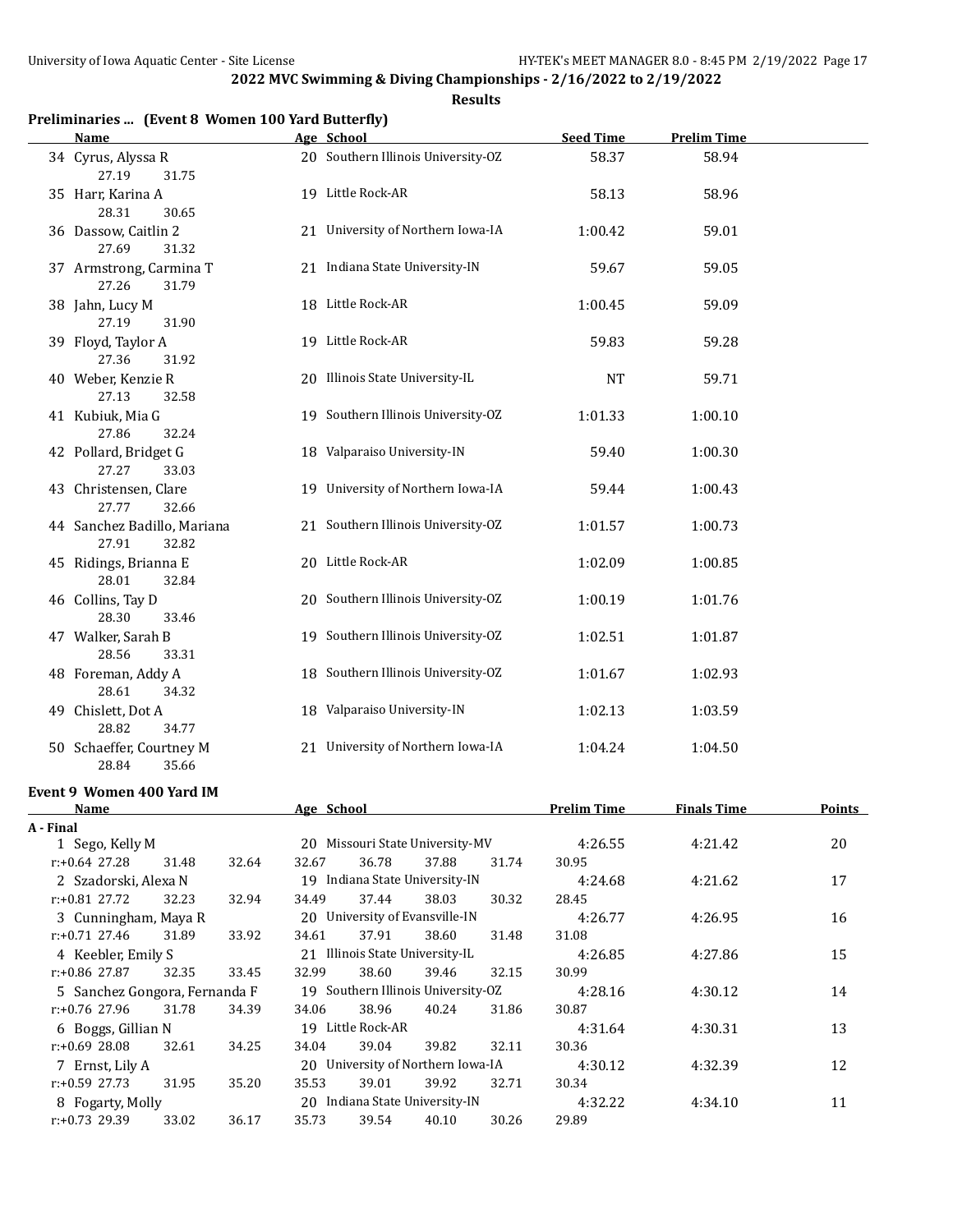# **B - Final ... (Event 9 Women 400 Yard IM)**

| <b>Name</b>                               |       | Age School                                           | <b>Prelim Time</b> | <b>Finals Time</b> | <b>Points</b>  |
|-------------------------------------------|-------|------------------------------------------------------|--------------------|--------------------|----------------|
| <b>B</b> - Final                          |       |                                                      |                    |                    |                |
| 9 Pallett, Meghan E                       |       | 19 University of Northern Iowa-IA                    | 4:36.36            | 4:30.00            | 9              |
| $r: +0.67$ 28.24<br>32.42                 | 35.28 | 35.31<br>38.07<br>37.74<br>32.05                     | 30.89              |                    |                |
| 10 Smith, Payton R                        |       | 18 Missouri State University-MV                      | 4:35.02            | 4:30.98            | 7              |
| r:+0.66 28.12<br>32.29                    | 33.28 | 34.27<br>41.97<br>41.60<br>30.05                     | 29.40              |                    |                |
| 11 Naeger, Lauren M                       |       | 21 Illinois State University-IL                      | 4:34.24            | 4:31.75            | 6              |
| r:+0.53 27.53<br>31.43                    | 36.11 | 35.68<br>38.70<br>40.59<br>31.66                     | 30.05              |                    |                |
| 12 Rivera, Haley A                        |       | 22 Illinois State University-IL                      | 4:33.10            | 4:32.70            | 5              |
| r:+0.76 28.31<br>31.71                    | 34.43 | 34.17<br>39.20<br>39.70<br>32.57                     | 32.61              |                    |                |
| 13 Glaspie, Ella J                        |       | 18 Illinois State University-IL                      | 4:37.22            | 4:32.99            | 4              |
| r:+0.80 29.02<br>33.14                    | 34.10 | 33.66<br>39.97<br>41.12<br>31.51                     | 30.47              |                    |                |
| 14 Chambers, Olivia L                     |       | 18 University of Northern Iowa-IA                    | 4:36.21            | 4:33.53            | 3              |
| r:+0.69 29.18<br>33.66                    | 34.42 | 38.39<br>34.78<br>39.53<br>32.24                     | 31.33              |                    |                |
| 15 O'Connor, Colleen E                    |       | 20 Indiana State University-IN                       | 4:35.57            | 4:34.36            | $\overline{2}$ |
| r:+0.71 28.09<br>32.38                    | 35.01 | 34.55<br>39.28<br>40.90<br>32.42                     | 31.73              |                    |                |
| 16 Stemper, Sydney E                      |       | 18 University of Northern Iowa-IA                    | 4:37.70            | 4:40.74            | $\mathbf{1}$   |
| $r: +0.72$ 29.13                          |       | 39.36                                                |                    |                    |                |
| 33.53<br>C - Final                        | 36.82 | 37.11<br>37.86<br>34.01                              | 32.92              |                    |                |
| 17 Trammell, Devin N                      |       | 19 Little Rock-AR                                    | 4:40.44            | 4:36.03            |                |
| r:+0.74 28.99<br>33.23                    | 36.09 | 34.87<br>39.13<br>39.86<br>32.45                     | 31.41              |                    |                |
|                                           |       | 20 Little Rock-AR                                    |                    |                    |                |
| 18 McCullough, Maci A<br>$r: +0.73$ 28.44 |       |                                                      | 4:38.36            | 4:37.05            |                |
| 33.11                                     | 35.20 | 40.72<br>34.51<br>41.27<br>32.84                     | 30.96              |                    |                |
| 19 Allison, Morgan R                      |       | 19 Valparaiso University-IN                          | 4:54.90            | 4:54.37            |                |
| $r: +0.50$ 30.06<br>35.00                 | 38.96 | 38.74<br>41.75<br>42.15<br>34.37                     | 33.34              |                    |                |
| --- Sura, Makayla A                       |       | 19 Indiana State University-IN                       | 4:37.88            | X4:38.40           |                |
| r:+0.89 28.79<br>33.03                    | 36.97 | 36.12<br>39.47<br>40.28<br>32.77                     | 30.97              |                    |                |
| --- Kelley, Meagan E                      |       | 18 Southern Illinois University-OZ                   | 4:41.45            | X4:39.76           |                |
| $r: +0.72$ 29.51<br>33.57                 | 35.39 | 40.24<br>35.06<br>41.21<br>32.58                     | 32.20              |                    |                |
| --- Bergmann, Brianna A                   |       | 19 Southern Illinois University-OZ                   | 4:41.79            | X4:42.94           |                |
| $r: +0.68$ 30.46<br>34.28                 | 37.33 | 39.12<br>33.35<br>36.42<br>39.47                     | 32.51              |                    |                |
| --- Studer, Rachel R                      |       | 21 University of Northern Iowa-IA                    | 4:46.54            | X4:46.41           |                |
| r:+0.78 29.42<br>34.20                    | 37.52 | 40.24<br>37.49<br>41.18<br>34.19                     | 32.17              |                    |                |
| --- Bates, Valerie S                      |       | 20 Southern Illinois University-OZ                   | 4:41.83            | X4:51.03           |                |
| r:+0.61 29.91<br>33.83                    | 36.37 | 35.96<br>43.42<br>43.41<br>34.73                     | 33.40              |                    |                |
| Event 9 Women 400 Yard IM                 |       |                                                      |                    |                    |                |
| <b>Name</b>                               |       | Age School                                           | <b>Seed Time</b>   | <b>Prelim Time</b> |                |
| Preliminaries                             |       |                                                      |                    |                    |                |
| 1 Szadorski, Alexa N                      |       | 19 Indiana State University-IN                       | 4:24.88            | $4:24.68$ q        |                |
| 28.12<br>31.93                            | 33.67 | 38.45<br>34.55<br>37.98<br>30.49                     | 29.49              |                    |                |
| 2 Sego, Kelly M                           |       | 20 Missouri State University-MV                      | 4:24.70            | 4:26.55            | $\mathbf{q}$   |
| 27.30<br>31.76                            | 33.35 | 33.87<br>37.41<br>38.76<br>32.38                     | 31.72              |                    |                |
| 3 Cunningham, Maya R                      |       | 20 University of Evansville-IN                       | 4:27.16            | 4:26.77            | $\mathbf{q}$   |
| 27.80<br>31.79                            | 34.31 | 34.35<br>38.08<br>38.01<br>31.60                     | 30.83              |                    |                |
| 4 Keebler, Emily S                        |       | 21 Illinois State University-IL                      |                    |                    |                |
| 28.41                                     |       | 33.62<br>38.09                                       | 4:29.91            | 4:26.85            | $\alpha$       |
| 32.39                                     | 33.22 | 39.63<br>30.61<br>19 Southern Illinois University-OZ | 30.88              |                    |                |
| 5 Sanchez Gongora, Fernanda F             |       |                                                      | 4:27.25            | 4:28.16            | $\alpha$       |
| 28.16<br>31.71                            | 34.55 | 38.19<br>34.21<br>39.14<br>31.20                     | 31.00              |                    |                |
| 6 Ernst, Lily A                           |       | 20 University of Northern Iowa-IA                    | 4:32.33            | 4:30.12 $q$        |                |
| 27.71<br>31.21                            | 34.48 | 34.43<br>38.59<br>32.32<br>39.67                     | 31.71              |                    |                |
| 7 Boggs, Gillian N                        |       | 19 Little Rock-AR                                    | 4:31.18            | $4:31.64$ q        |                |
| 28.19<br>32.69                            | 33.95 | 34.12<br>39.16<br>39.54<br>31.87                     | 32.12              |                    |                |
| 8 Fogarty, Molly                          |       | 20 Indiana State University-IN                       | 4:33.32            | $4:32.22$ q        |                |
| 28.91<br>33.07                            | 35.55 | 35.40<br>38.95<br>39.78<br>30.38                     | 30.18              |                    |                |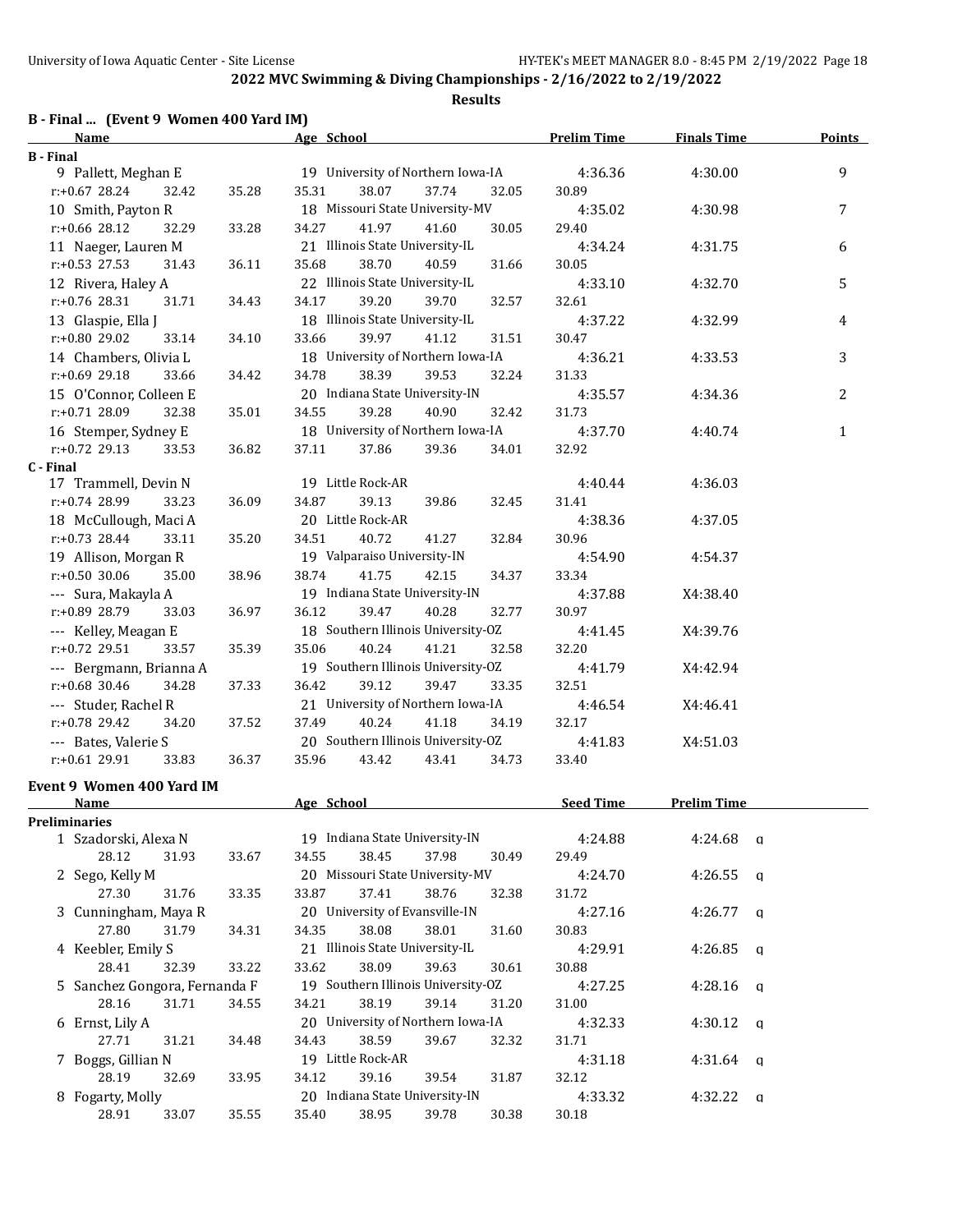**Results**

# **Preliminaries ... (Event 9 Women 400 Yard IM)**

|           | <b>Name</b>                                  |       | Age School                               |                    |                     |               |
|-----------|----------------------------------------------|-------|------------------------------------------|--------------------|---------------------|---------------|
|           | 9 Rivera, Haley A                            |       | 22 Illinois State University-IL          | 4:25.96            | $4:33.10$ a         |               |
|           | 28.41<br>31.82                               | 34.72 | 34.16<br>39.21<br>39.95<br>32.57         | 32.26              |                     |               |
|           | 10 Naeger, Lauren M                          |       | 21 Illinois State University-IL          | 4:27.89            | $4:34.24$ q         |               |
|           | 27.97<br>31.56                               | 35.40 | 40.65<br>35.38<br>41.39<br>30.87         | 31.02              |                     |               |
|           | 11 Smith, Payton R                           |       | 18 Missouri State University-MV          | 4:31.79            | $4:35.02$ q         |               |
|           | 27.90<br>32.15                               | 34.81 | 34.89<br>41.41<br>42.14<br>31.04         | 30.68              |                     |               |
|           | 12 O'Connor, Colleen E                       |       | 20 Indiana State University-IN           | 4:32.05            | $4:35.57$ q         |               |
|           | 28.65<br>32.58                               | 34.57 | 32.39<br>34.77<br>40.06<br>41.06         | 31.49              |                     |               |
|           | 13 Chambers, Olivia L                        |       | 18 University of Northern Iowa-IA        | 4:34.69            | $4:36.21$ q         |               |
|           | 29.02<br>33.06                               | 33.67 | 33.23<br>33.35<br>40.19<br>41.41         | 32.28              |                     |               |
|           | 14 Pallett, Meghan E                         |       | 19 University of Northern Iowa-IA        | 4:39.54            | $4:36.36$ q         |               |
|           | 28.05<br>31.80                               | 35.26 | 38.75<br>35.33<br>41.00<br>33.36         | 32.81              |                     |               |
|           | 15 Glaspie, Ella J                           |       | 18 Illinois State University-IL          | 4:34.51            | 4:37.22<br><b>a</b> |               |
|           | 29.01<br>32.93                               | 33.74 | 33.80<br>40.96<br>42.42<br>32.59         | 31.77              |                     |               |
|           | 16 Stemper, Sydney E                         |       | 18 University of Northern Iowa-IA        | 4:39.65            | $4:37.70$ q         |               |
|           | 29.38<br>33.67                               | 37.25 | 36.86<br>37.29<br>39.11<br>33.03         | 31.11              |                     |               |
|           | 17 Sura, Makayla A                           |       | 19 Indiana State University-IN           | 4:34.55            | $4:37.88$ q         |               |
|           | 29.64<br>32.34                               | 36.75 | 36.63<br>38.66<br>40.00<br>33.31         | 30.55              |                     |               |
|           | 18 McCullough, Maci A                        |       | 20 Little Rock-AR                        | 4:56.88            | $4:38.36$ q         |               |
|           | 28.42<br>32.98                               | 34.59 | 34.47<br>40.94<br>41.28<br>33.43         | 32.25              |                     |               |
|           | 19 Penick, Drew J                            |       | 18 Southern Illinois University-OZ       | 4:31.80            | $4:39.21$ q         |               |
|           | 29.29<br>33.62                               | 34.50 | 34.64<br>40.48<br>41.89<br>32.83         | 31.96              |                     |               |
|           | 20 Trammell, Devin N                         |       | 19 Little Rock-AR                        | 4:43.77            | $4:40.44$ a         |               |
|           | 29.33<br>32.76                               | 36.37 | 40.83<br>35.28<br>41.34<br>33.08         | 31.45              |                     |               |
|           | 21 Kelley, Meagan E                          |       | 18 Southern Illinois University-OZ       | 4:43.74            | 4:41.45<br>q        |               |
|           | 29.61<br>33.10                               | 35.41 | 34.99<br>41.55<br>41.61<br>32.67         | 32.51              |                     |               |
|           | 22 Bergmann, Brianna A                       |       | 19 Southern Illinois University-OZ       | 4:38.09            | 4:41.79<br>q        |               |
|           |                                              | 37.02 | 40.08<br>35.86<br>40.12<br>33.41         | 32.69              |                     |               |
|           | 23 Bates, Valerie S                          |       | 20 Southern Illinois University-OZ       | 4:38.51            | 4:41.83<br>q        |               |
|           | 29.17<br>32.62                               | 35.80 | 34.57<br>41.92<br>41.71<br>33.14         | 32.90              |                     |               |
|           | 24 Studer, Rachel R                          |       | 21 University of Northern Iowa-IA        | 4:47.44            | $4:46.54$ q         |               |
|           | 29.27<br>33.80                               | 37.09 | 38.21<br>40.13<br>34.38<br>41.33         | 32.33              |                     |               |
|           | 25 Allison, Morgan R                         |       | 19 Valparaiso University-IN              | 4:55.52            | 4:54.90             |               |
|           | 29.37<br>34.59                               | 39.08 | 38.50<br>42.20<br>42.31<br>35.19         | 33.66              |                     |               |
|           | 26 Hall, Sydney A                            |       | 19 University of Northern Iowa-IA        | 4:45.94            | 4:59.11             |               |
|           | 28.31<br>32.77                               | 36.62 | 36.75<br>45.98<br>45.81<br>36.66         | 36.21              |                     |               |
|           | 27 Farmer, Amanda H                          |       | 21 Valparaiso University-IN              | 5:06.62            | 5:00.14             |               |
|           | 31.48<br>36.83                               | 40.06 | 41.17<br>42.22<br>35.23<br>39.41         | 33.74              |                     |               |
|           | 28 Sprinkle, Clare E                         |       | 20 Little Rock-AR                        | <b>NT</b>          | 5:01.89             |               |
|           | 31.15<br>35.52                               | 38.32 | 37.88<br>43.94<br>46.49<br>35.17         | 33.42              |                     |               |
|           | --- Shelton, Lexie G                         |       | 19 Little Rock-AR                        | 4:35.92            | DQ                  |               |
|           | 28.70<br>33.72                               | 36.69 | 36.43<br>39.14<br>40.30<br>33.45         | 32.21              |                     |               |
|           | --- Cotter, Alexandria H                     |       | 18 Indiana State University-IN           | 4:26.60            | DQ                  |               |
|           | 27.49<br>31.55                               | 34.18 | 37.64<br>38.29<br>33.35<br>30.82         | 29.83              |                     |               |
|           |                                              |       |                                          |                    |                     |               |
|           | Event 10 Women 200 Yard Freestyle            |       |                                          |                    |                     |               |
|           | Name                                         |       | Age School                               | <b>Prelim Time</b> | <b>Finals Time</b>  | <b>Points</b> |
| A - Final |                                              |       |                                          |                    |                     |               |
|           | 1 Howell, Liberty A                          |       | 22 Missouri State University-MV          | 1:48.57            | 1:46.57             | 20            |
|           | r:+0.71 24.96<br>26.96                       | 27.62 | 27.03<br>20 Missouri State University-MV |                    |                     |               |
|           | 2 Lucas, Anna R<br>$r: +0.69$ 25.20<br>27.15 | 27.92 |                                          | 1:50.45            | 1:50.07             | 17            |
|           |                                              |       | 29.80                                    |                    |                     |               |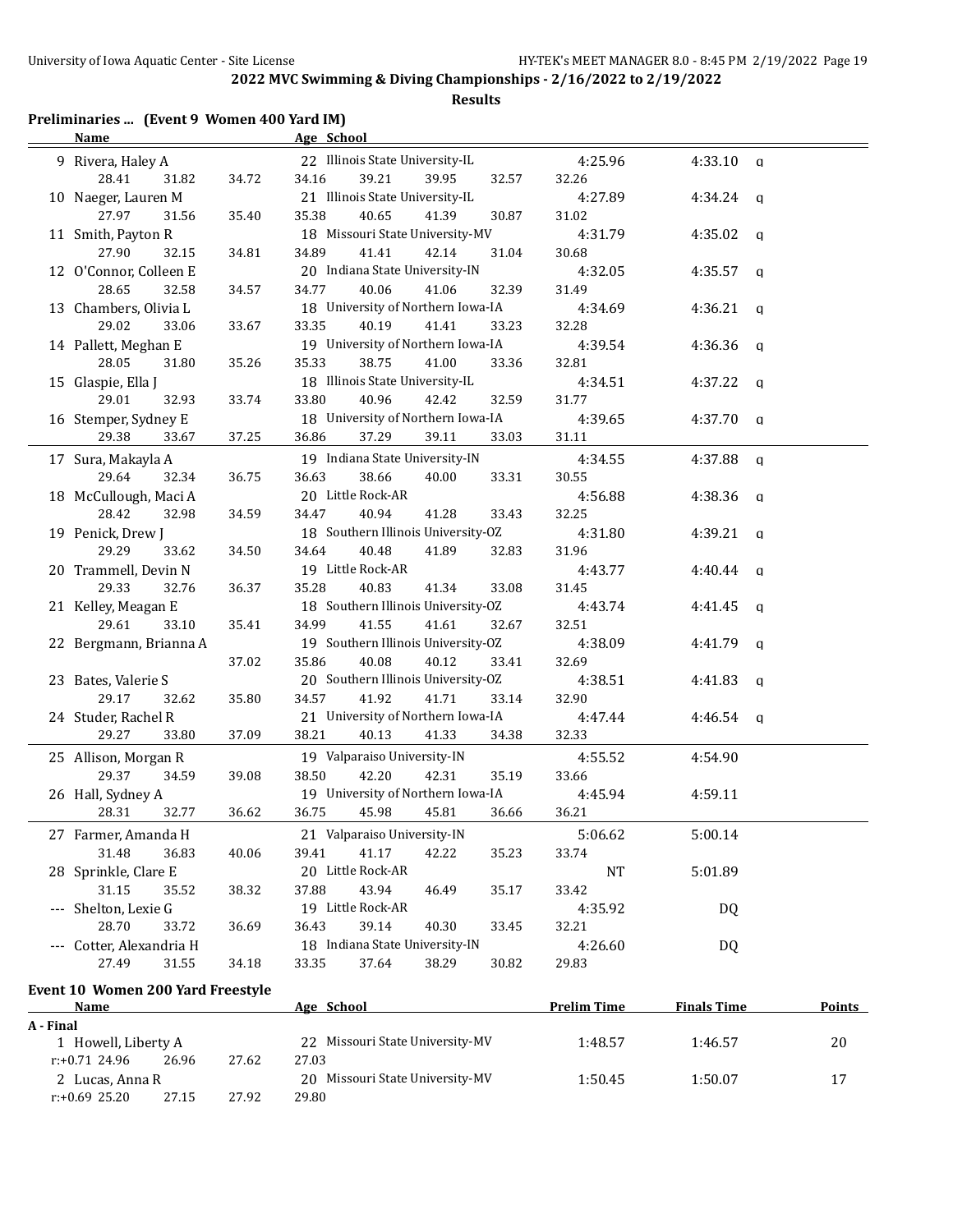| <b>Name</b>                       |       | Age School                         | <b>Prelim Time</b> | <b>Finals Time</b> | <b>Points</b> |
|-----------------------------------|-------|------------------------------------|--------------------|--------------------|---------------|
| *3 Webb, Emily M                  |       | 21 Indiana State University-IN     | 1:51.57            | 1:50.34            | 15.50         |
| $r: +0.54$ 25.74<br>27.85         | 28.56 | 28.19                              |                    |                    |               |
| *3 Forbord, Sierra M              |       | 22 Southern Illinois University-OZ | 1:51.95            | 1:50.34            | 15.50         |
| $r: +0.70$ 25.45<br>27.64         | 28.45 | 28.80                              |                    |                    |               |
| 5 Feltzer, Emma L                 |       | 18 Illinois State University-IL    | 1:50.48            | 1:50.44            | 14            |
| $r: +0.73$ 25.46<br>27.86         | 28.87 | 28.25                              |                    |                    |               |
| 6 Wenner, Jordan M                |       | 21 Missouri State University-MV    | 1:51.39            | 1:50.46            | 13            |
| $r: +0.72$ 25.50<br>27.67         | 28.41 | 28.88                              |                    |                    |               |
| 7 Walker, Dee Dee L               |       | 19 Illinois State University-IL    | 1:52.25            | 1:52.84            | 12            |
| $r: +0.79$ 26.11<br>28.80         | 29.20 | 28.73                              |                    |                    |               |
| 8 Beahan, Grace C                 |       | 20 Missouri State University-MV    | 1:52.59            | 1:53.47            | 11            |
| $r: +0.65$ 26.12<br>28.15         | 29.55 | 29.65                              |                    |                    |               |
| <b>B</b> - Final                  |       |                                    |                    |                    |               |
| 9 Gonder, Olivia R                |       | 19 Illinois State University-IL    | 1:53.20            | 1:51.79            | 9             |
| r:+0.80 25.80<br>28.50            | 28.84 | 28.65                              |                    |                    |               |
| 10 Moreau, Sarah                  |       | 20 Indiana State University-IN     | 1:52.91            | 1:52.02            | 7             |
| $r: +0.69$ 26.37<br>28.65         | 28.78 | 28.22                              |                    |                    |               |
| 11 *Aguayo, Sonsoles              |       | 21 University of Evansville-IN     | 1:52.80            | 1:52.38            | 6             |
| $r: +0.72$ 26.11<br>28.39         | 29.13 | 28.75                              |                    |                    |               |
| 12 Bangs, Abbie M                 |       | 18 University of Northern Iowa-IA  | 1:52.65            | 1:52.77            | 5             |
| $r: +0.75$ 26.23<br>28.71         | 29.13 | 28.70                              |                    |                    |               |
| 13 Verastegui, Natalia            |       | 21 University of Northern Iowa-IA  | 1:53.17            | 1:53.12            | 4             |
| $r: +0.77$ 26.41<br>29.03         | 29.06 | 28.62                              |                    |                    |               |
| 14 Zengerling, Lea                |       | 22 Little Rock-AR                  | 1:52.60            | 1:53.53            | 3             |
| $r: +0.68$ 26.54<br>28.65         | 29.43 | 28.91                              |                    |                    |               |
| 15 Gruce, Jordan M                |       | 19 Indiana State University-IN     | 1:52.96            | 1:53.79            | 2             |
| $r: +0.67$ 26.49<br>29.07         | 29.33 | 28.90                              |                    |                    |               |
| 16 Paquette, Apryl N              |       | 18 Southern Illinois University-OZ | 1:53.55            | 1:54.57            | $\mathbf{1}$  |
| $r: +0.71$ 26.53<br>29.04         | 30.04 | 28.96                              |                    |                    |               |
| C - Final                         |       |                                    |                    |                    |               |
| 17 Jahns, Sarah G                 |       | 21 University of Evansville-IN     | 1:54.02            | 1:51.79            |               |
| $r: +0.83$ 25.92<br>28.03         | 29.09 | 28.75                              |                    |                    |               |
| 18 Licking, Makenna M             |       | 20 Illinois State University-IL    | 1:53.80            | 1:52.64            |               |
| $r: +0.72$ 26.05<br>28.35         | 29.14 | 29.10                              |                    |                    |               |
| 19 Walpole, Sarah E               |       | 20 University of Northern Iowa-IA  | 1:54.03            | 1:54.04            |               |
| $r: +0.67$ 27.05<br>28.59         | 29.14 | 29.26                              |                    |                    |               |
| 20 Houlette, Rachelle A           |       | 22 University of Northern Iowa-IA  | 1:54.61            | 1:54.74            |               |
| r:+0.53 27.11 28.93               | 29.30 | 29.40                              |                    |                    |               |
| 21 Thorson, Alex A                |       | 21 Missouri State University-MV    | 1:54.80            | 1:55.02            |               |
| $r: +0.77$ 27.17<br>28.89         | 29.56 | 29.40                              |                    |                    |               |
| 22 Putrimas, Andrea               |       | 20 Indiana State University-IN     | 1:54.71            | 1:55.17            |               |
| $r: +0.76$ 26.73<br>29.08         | 30.01 | 29.35                              |                    |                    |               |
| 23 Hervey, Lauren K               |       | 19 Illinois State University-IL    | 1:54.98            | 1:55.47            |               |
| $r: +0.64$ 26.95<br>29.18         | 29.88 | 29.46                              |                    |                    |               |
| --- Horton, Nicole A              |       | 19 Southern Illinois University-OZ | 1:53.51            | X1:53.76           |               |
| $r: +0.77$ 26.14<br>28.41         | 29.51 | 29.70                              |                    |                    |               |
| Event 10 Women 200 Yard Freestyle |       |                                    |                    |                    |               |

| <b>Name</b>          |       |       | Age School                      | <b>Seed Time</b> | <b>Prelim Time</b>  |  |
|----------------------|-------|-------|---------------------------------|------------------|---------------------|--|
| <b>Preliminaries</b> |       |       |                                 |                  |                     |  |
| 1 Howell, Liberty A  |       |       | 22 Missouri State University-MV | 1:47.20          | 1:48.57<br>$\alpha$ |  |
| 25.28                | 27.58 | 28.26 | 27.45                           |                  |                     |  |
| 2 Lucas, Anna R      |       |       | 20 Missouri State University-MV | 1:51.53          | $1:50.45$ a         |  |
| 25.53                | 27.41 | 27.91 | 29.60                           |                  |                     |  |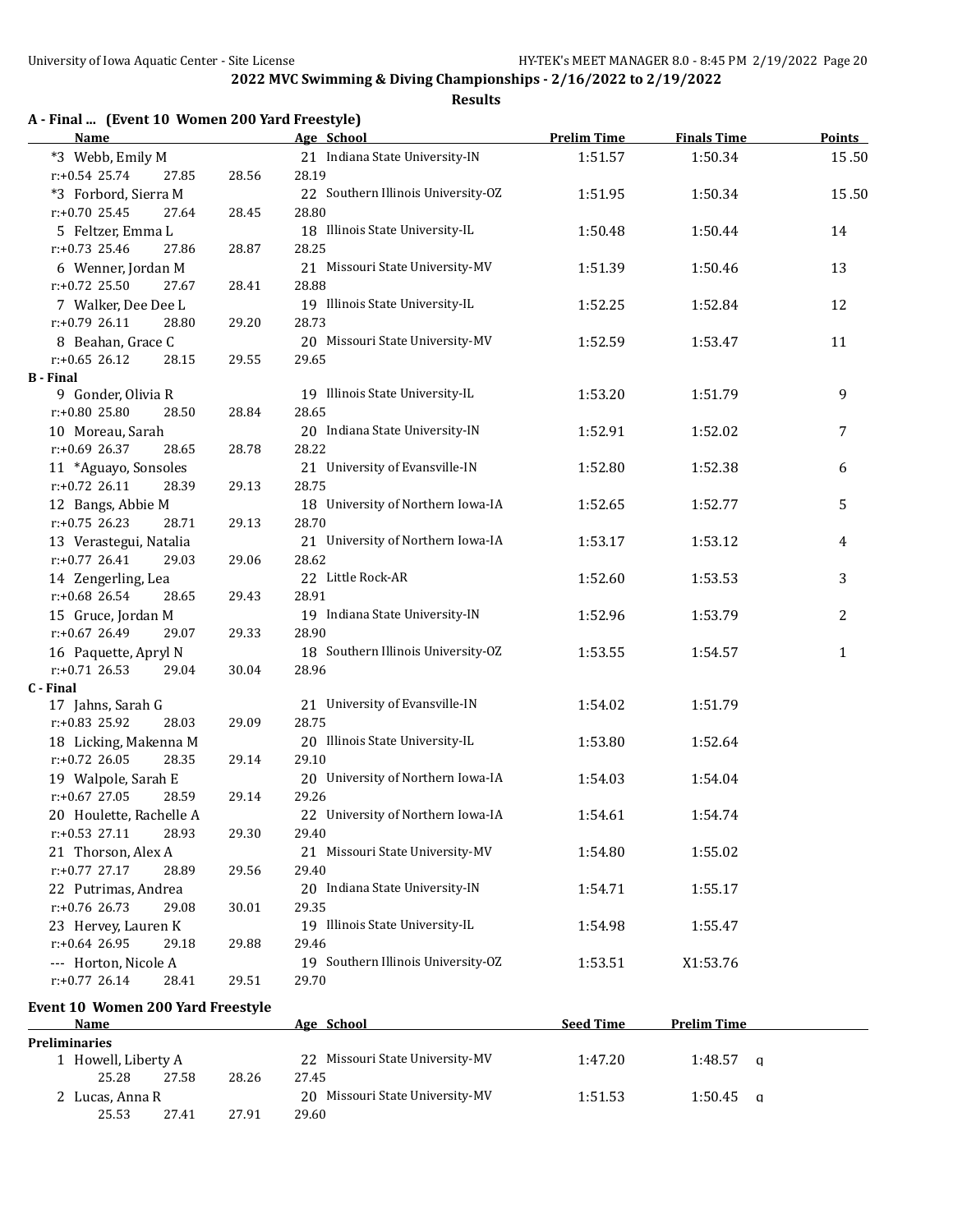| Preliminaries  (Event 10 Women 200 Yard Freestyle) |       |                                             |                  |                         |  |
|----------------------------------------------------|-------|---------------------------------------------|------------------|-------------------------|--|
| Name                                               |       | Age School                                  | <b>Seed Time</b> | <b>Prelim Time</b>      |  |
| 3 Feltzer, Emma L<br>25.30<br>27.76                | 28.56 | 18 Illinois State University-IL<br>28.86    | 1:51.25          | 1:50.48<br>q            |  |
| 4 Wenner, Jordan M<br>25.60<br>27.64               | 28.63 | 21 Missouri State University-MV<br>29.52    | 1:53.83          | 1:51.39<br><b>a</b>     |  |
| 5 Webb, Emily M                                    |       | 21 Indiana State University-IN              | 1:51.38          | 1:51.57<br><b>q</b>     |  |
| 25.98<br>28.23<br>6 Forbord, Sierra M              | 28.70 | 28.66<br>22 Southern Illinois University-OZ | 1:49.69          | 1:51.95<br>q            |  |
| 25.11<br>27.81<br>7 Walker, Dee Dee L              | 29.11 | 29.92<br>19 Illinois State University-IL    | 1:52.51          | 1:52.25<br>q            |  |
| 26.50<br>28.18<br>8 Beahan, Grace C                | 28.84 | 28.73<br>20 Missouri State University-MV    | 1:53.52          | 1:52.59<br>q            |  |
| 26.40<br>27.90                                     | 28.95 | 29.34                                       |                  |                         |  |
| 9 Zengerling, Lea<br>26.24<br>28.36                | 29.04 | 22 Little Rock-AR<br>28.96                  | 1:53.69          | 1:52.60<br>q            |  |
| 10 Bangs, Abbie M<br>26.47<br>28.50                | 28.90 | 18 University of Northern Iowa-IA<br>28.78  | 1:52.17          | 1:52.65<br>q            |  |
| 11 *Aguayo, Sonsoles<br>26.00<br>28.32             | 29.09 | 21 University of Evansville-IN<br>29.39     | 1:55.13          | 1:52.80<br>q            |  |
| 12 Moreau, Sarah<br>26.41<br>28.50                 | 29.13 | 20 Indiana State University-IN<br>28.87     | 1:52.47          | 1:52.91<br>q            |  |
| 13 Gruce, Jordan M<br>26.66                        |       | 19 Indiana State University-IN<br>28.38     | 1:53.90          | 1:52.96<br>a            |  |
| 28.79<br>14 Verastegui, Natalia                    | 29.13 | 21 University of Northern Iowa-IA           | 1:53.11          | 1:53.17<br><b>q</b>     |  |
| 26.52<br>28.34<br>15 Gonder, Olivia R              | 28.88 | 29.43<br>19 Illinois State University-IL    | 1:52.70          | 1:53.20<br>q            |  |
| 25.67<br>27.86<br>16 Paquette, Apryl N             | 29.30 | 30.37<br>18 Southern Illinois University-OZ | 1:55.86          | J1:53.55<br>q           |  |
| 26.26<br>28.55                                     | 29.59 | 29.15                                       |                  |                         |  |
| 17 Horton, Nicole A<br>26.50<br>28.57              | 29.39 | 19 Southern Illinois University-OZ<br>29.05 | 1:52.23          | J1:53.51<br>$\mathbf q$ |  |
| 18 Girloanta, Eden<br>26.58<br>28.42               | 29.45 | 21 Southern Illinois University-OZ<br>29.11 | 1:52.69          | 1:53.56<br>q            |  |
| 19 Licking, Makenna M<br>26.53<br>28.68            | 29.09 | 20 Illinois State University-IL<br>29.50    | 1:52.89          | 1:53.80<br>a            |  |
| 20 Jahns, Sarah G<br>26.28<br>28.73                | 29.54 | 21 University of Evansville-IN<br>29.47     | 1:53.42          | 1:54.02<br>a            |  |
| 21 Walpole, Sarah E<br>26.54<br>28.50              | 29.10 | 20 University of Northern Iowa-IA<br>29.89  | 1:54.81          | 1:54.03<br>q            |  |
| 22 Markl, Alexa E<br>26.36<br>28.46                | 29.16 | 21 University of Evansville-IN<br>30.31     | 1:58.30          | 1:54.29<br>$\mathbf q$  |  |
| 23 Farro, Chloe                                    |       | 18 Indiana State University-IN              | 1:54.96          | 1:54.52<br><b>a</b>     |  |
| 26.38<br>28.54<br>24 Houlette, Rachelle A          | 28.47 | 31.13<br>22 University of Northern Iowa-IA  | 1:54.75          | 1:54.61<br>$\alpha$     |  |
| 26.76<br>28.62                                     | 29.53 | 29.70                                       |                  |                         |  |
| 25 Putrimas, Andrea<br>26.76<br>28.93              | 29.65 | 20 Indiana State University-IN<br>29.37     | 1:54.83          | 1:54.71                 |  |
| 26 Thorson, Alex A<br>26.61<br>28.65               | 29.74 | 21 Missouri State University-MV<br>29.80    | 1:54.96          | 1:54.80                 |  |
| 27 Hervey, Lauren K<br>28.51<br>26.19              | 29.82 | 19 Illinois State University-IL<br>30.46    | 1:53.80          | 1:54.98                 |  |
| 28 Montgomery, Meesha E<br>28.26<br>26.15          | 29.61 | 18 Southern Illinois University-OZ<br>30.97 | 1:54.33          | 1:54.99                 |  |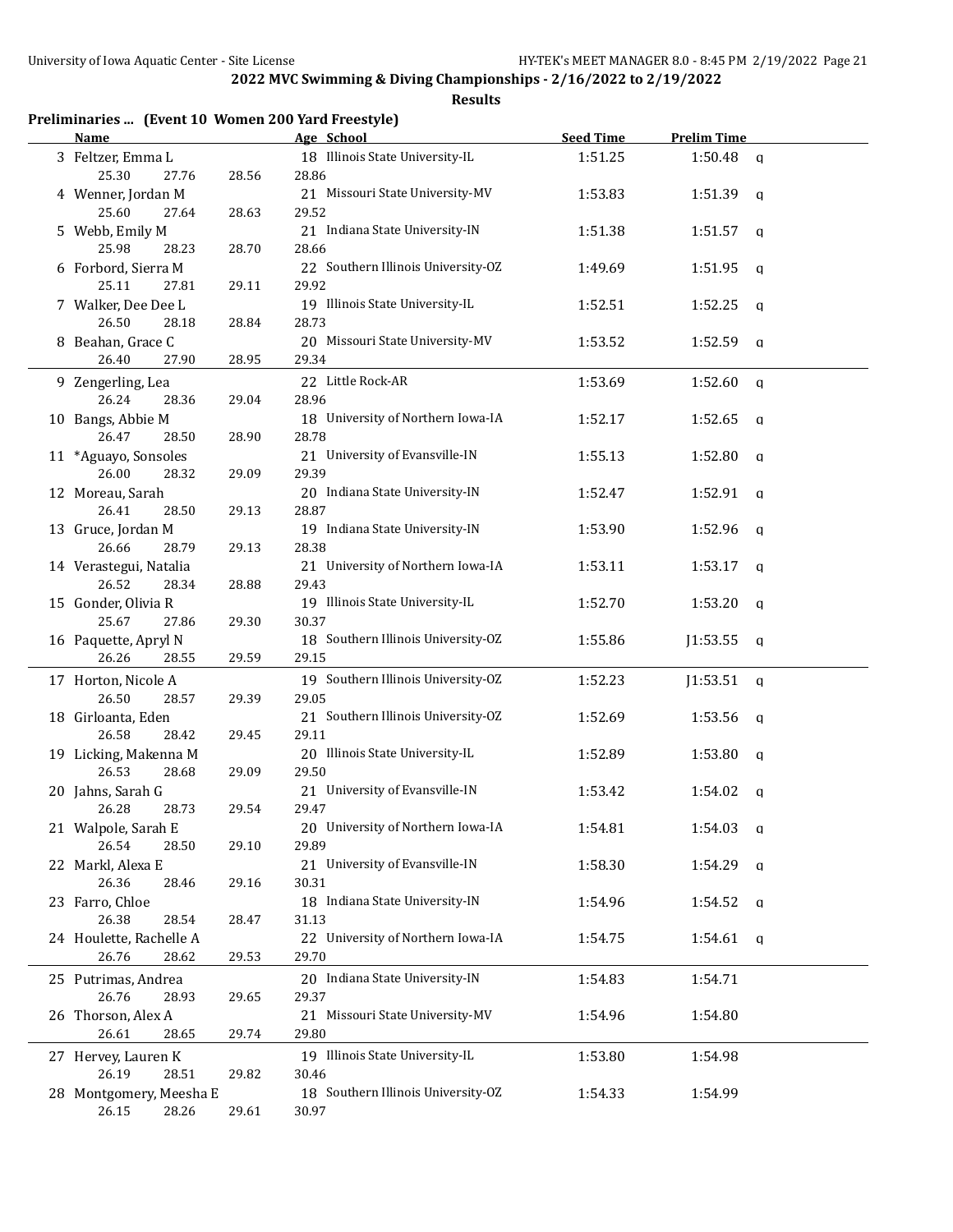**Results**

| <b>Name</b>             |       | Age School                         | <b>Seed Time</b> | <b>Prelim Time</b> |  |
|-------------------------|-------|------------------------------------|------------------|--------------------|--|
| 29 Wozny, Rhiannon M    |       | 20 Indiana State University-IN     | 1:54.03          | 1:55.26            |  |
| 26.68<br>28.95          | 30.00 | 29.63                              |                  |                    |  |
| 30 Poulsen, Cheryl A    |       | 19 Little Rock-AR                  | 1:55.37          | 1:55.71            |  |
| 26.53<br>29.52          | 29.85 | 29.81                              |                  |                    |  |
| 31 Sanqunetti, Rachel A |       | 20 Indiana State University-IN     | 1:54.82          | 1:56.08            |  |
| 26.59<br>29.08          | 29.98 | 30.43                              |                  |                    |  |
| 32 Kozel, Marissa L     |       | 21 Indiana State University-IN     | 1:55.95          | 1:56.55            |  |
| 26.14<br>28.83          | 30.41 | 31.17                              |                  |                    |  |
| 33 Parsons, Rose K      |       | 18 Indiana State University-IN     | 1:59.38          | 1:57.37            |  |
| 27.85<br>29.70          | 30.41 | 29.41                              |                  |                    |  |
| 34 Short, Taylor I      |       | 19 University of Northern Iowa-IA  | 2:02.06          | 1:57.40            |  |
| 26.93<br>29.40          | 30.34 | 30.73                              |                  |                    |  |
| 35 Hietpas, Sam M       |       | 21 Missouri State University-MV    | 1:57.47          | 1:57.47            |  |
| 27.18<br>29.62          | 30.64 | 30.03                              |                  |                    |  |
| 36 Wickes, Nicolette A  |       | 22 University of Evansville-IN     | 1:58.80          | 1:58.85            |  |
| 27.70<br>29.67          | 30.55 | 30.93                              |                  |                    |  |
| 37 Lovig, Kassidy S     |       | 21 University of Northern Iowa-IA  | 1:56.49          | 1:58.98            |  |
| 26.91<br>29.19          | 30.98 | 31.90                              |                  |                    |  |
| 38 Mathers, Megan E     |       | 18 Southern Illinois University-OZ | 1:58.81          | 1:59.71            |  |
| 27.29<br>29.46          | 30.81 | 32.15                              |                  |                    |  |
| *39 Graeve, Waren J     |       | 18 University of Northern Iowa-IA  | 1:59.27          | 2:01.00            |  |
| 27.29<br>30.84          | 31.61 | 31.26                              |                  |                    |  |
| *39 Desmet, Abbey F     |       | 22 Southern Illinois University-OZ | 1:59.89          | 2:01.00            |  |
| 27.16<br>30.30          | 31.91 | 31.63                              |                  |                    |  |
| 41 Eleish, Nour         |       | 19 Southern Illinois University-OZ | 2:03.86          | 2:01.39            |  |
| 27.94<br>31.16          | 31.24 | 31.05                              |                  |                    |  |
| 42 Tanda, Ana           |       | 20 Southern Illinois University-OZ | 2:00.50          | 2:01.93            |  |
| 28.69<br>30.41          | 31.54 | 31.29                              |                  |                    |  |
| 43 Brunet, Olivia       |       | 18 Southern Illinois University-OZ | 1:57.42          | 2:02.28            |  |
| 27.24<br>30.38          | 31.96 | 32.70                              |                  |                    |  |
| 44 Dunn, Kasey          |       | 19 Little Rock-AR                  | 2:03.10          | 2:02.47            |  |
| 28.05<br>30.86          | 31.57 | 31.99                              |                  |                    |  |
| 45 Oploh, Heidi K       |       | 20 Southern Illinois University-OZ | 2:04.31          | 2:02.49            |  |
| 28.95<br>31.19          | 31.23 | 31.12                              |                  |                    |  |
| 46 Markley, Morgan A    |       | 20 Valparaiso University-IN        | 1:59.71          | 2:02.98            |  |
| 27.84<br>30.65          | 32.28 | 32.21                              |                  |                    |  |
| 47 Brooks, Heidi J      |       | 18 Southern Illinois University-OZ | <b>NT</b>        | 2:04.46            |  |
| 28.59<br>31.70          | 32.31 | 31.86                              |                  |                    |  |
| --- Alsader, Lara A     |       | 18 Little Rock-AR                  | 2:03.21          | DQ                 |  |
| 27.84<br>30.25          | 31.21 | 31.58                              |                  |                    |  |

## **Event 11 Women 100 Yard Breaststroke**

| <b>Name</b>               | Age School                          | <b>Prelim Time</b> | <b>Finals Time</b> | <b>Points</b> |
|---------------------------|-------------------------------------|--------------------|--------------------|---------------|
| A - Final                 |                                     |                    |                    |               |
| 1 *Zubina, Yuliya         | Missouri State University-MV<br>19. | 1:01.38            | 1:00.98            | 20            |
| $r: +0.7029.39$<br>31.59  |                                     |                    |                    |               |
| 2 Johnson, Cabrini J      | Missouri State University-MV<br>20  | 1:02.75            | 1:01.68            | 17            |
| $r: +0.56$ 29.22<br>32.46 |                                     |                    |                    |               |
| 3 Puleo, Alessia          | Missouri State University-MV<br>22  | 1:02.92            | 1:02.52            | 16            |
| 32.96<br>$r: +0.74$ 29.56 |                                     |                    |                    |               |
| 4 Morse, Madyson P        | Illinois State University-IL<br>21  | 1:02.97            | 1:02.72            | 15            |
| $r: +0.7029.57$<br>33.15  |                                     |                    |                    |               |
| 5 Matsumoto, Kaimi M      | Indiana State University-IN<br>21   | 1:03.31            | 1:02.82            | 14            |
| $r: +0.57$ 29.42<br>33.40 |                                     |                    |                    |               |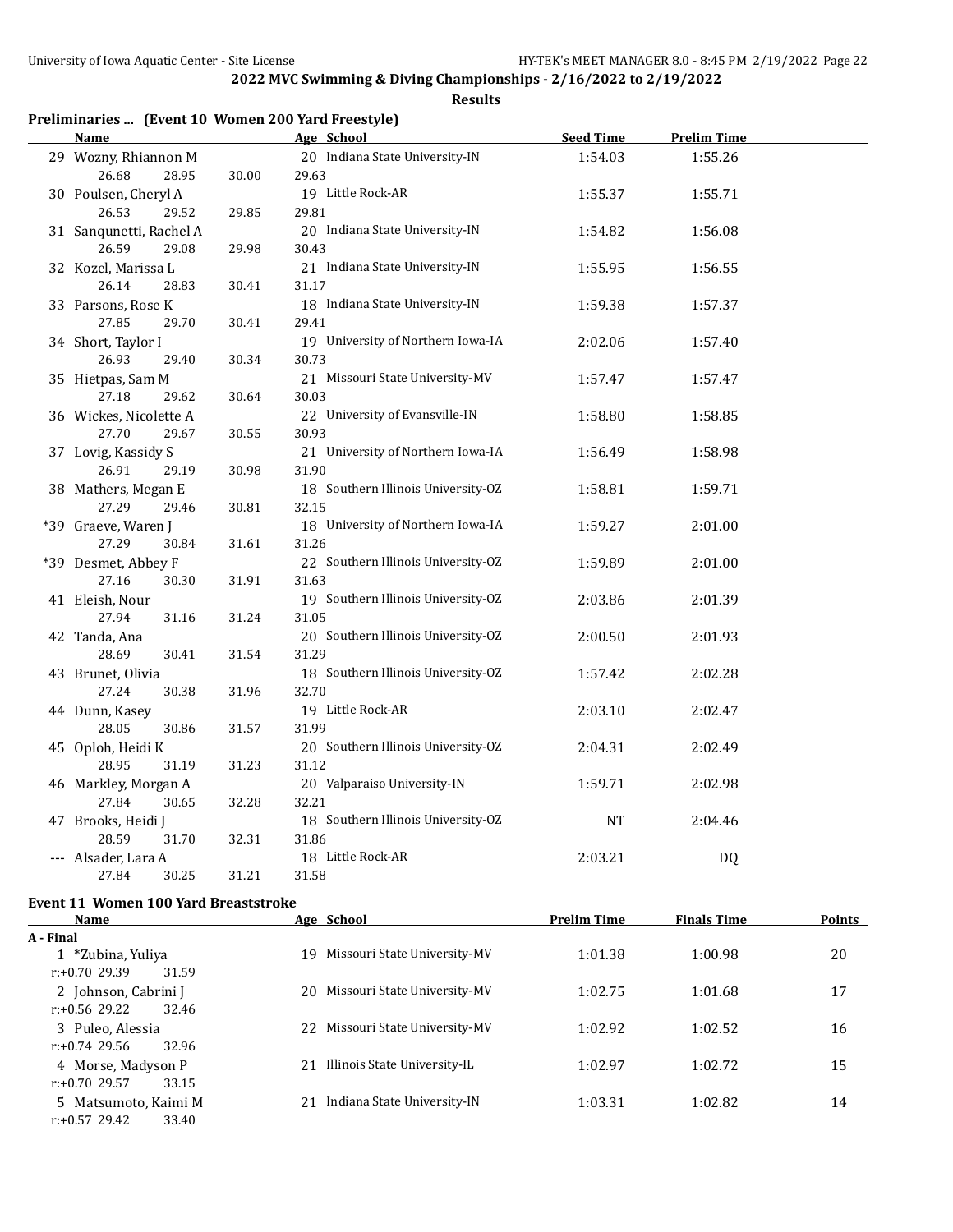**Results**

|  |  |  | A - Final  (Event 11 Women 100 Yard Breaststroke) |
|--|--|--|---------------------------------------------------|
|--|--|--|---------------------------------------------------|

| Name                                                 | Age School                         | <b>Prelim Time</b> | <b>Finals Time</b> | <b>Points</b>  |
|------------------------------------------------------|------------------------------------|--------------------|--------------------|----------------|
| 6 Robertson, Ali R<br>r:+0.63 29.78<br>33.32         | 18 Southern Illinois University-OZ | 1:03.58            | 1:03.10            | 13             |
| 7 Scheiblein, Melanie N<br>$r: +0.71$ 30.26<br>32.94 | 20 Southern Illinois University-OZ | 1:03.87            | 1:03.20            | 12             |
| 8 Kerr, Ella<br>r:+0.81 30.32<br>33.21               | 19 Southern Illinois University-OZ | 1:03.77            | 1:03.53            | 11             |
| <b>B</b> - Final                                     |                                    |                    |                    |                |
| 9 Hoff, Sydney D<br>$r: +0.77$ 30.35<br>33.90        | 19 Illinois State University-IL    | 1:04.48            | 1:04.25            | 9              |
| 10 Lavigne, Ema S<br>$r: +0.67$ 30.11<br>34.26       | 19 University of Northern Iowa-IA  | 1:04.72            | 1:04.37            | 7              |
| 11 McDonald, Allison E<br>$r: +0.67$ 30.83<br>33.88  | 21 University of Evansville-IN     | 1:04.87            | 1:04.71            | 6              |
| 12 Moore, Sage N<br>$r: +0.71$ 30.11<br>34.63        | 21 University of Evansville-IN     | 1:04.19            | 1:04.74            | 5              |
| 13 Nasiou, Anna-Maria<br>$r: +0.52$ 30.28<br>34.67   | 21 Indiana State University-IN     | 1:04.42            | 1:04.95            | 4              |
| 14 Savicevic, Mia N<br>$r: +0.68$ 30.61<br>34.53     | 20 University of Northern Iowa-IA  | 1:05.07            | 1:05.14            | 3              |
| 15 Havertape, Lauren G<br>$r: +0.71$ 30.54<br>35.47  | 22 University of Northern Iowa-IA  | 1:05.03            | 1:06.01            | $\overline{c}$ |
| --- Gilkerson, Elle R<br>$r: +0.74$ 30.17<br>34.15   | 19 Indiana State University-IN     | 1:04.51            | DQ                 |                |
| C - Final                                            |                                    |                    |                    |                |
| 17 Bukvic, Dorotea<br>$r: +0.72$ 30.87<br>34.40      | 19 Indiana State University-IN     | 1:06.35            | 1:05.27            |                |
| 18 Harr, Karina A<br>r:+0.66 30.68<br>35.03          | 19 Little Rock-AR                  | 1:05.84            | 1:05.71            |                |
| 19 Pallett, Meghan E<br>$r: +0.64$ 31.06<br>34.79    | 19 University of Northern Iowa-IA  | 1:06.28            | 1:05.85            |                |
| 20 Godwin, Carolyn A<br>$r: +0.66$ 30.95<br>34.94    | 21 Little Rock-AR                  | 1:05.89            | 1:05.89            |                |
| 21 Kolar, Julie M<br>$r: +0.73$ 31.18<br>34.74       | 21 Illinois State University-IL    | 1:05.89            | 1:05.92            |                |
| 22 *Mueller, Mari E<br>$r: +0.76$ 31.33<br>35.09     | 19 University of Evansville-IN     | 1:07.99            | 1:06.42            |                |
| 23 Oostman, Julia E<br>r:+0.72 31.85<br>35.35        | 21 Illinois State University-IL    | 1:06.46            | 1:07.20            |                |
| --- Jager, Madi E<br>$r: +0.71$ 30.50<br>36.11       | 20 Southern Illinois University-OZ | 1:06.34            | X1:06.61           |                |
|                                                      |                                    |                    |                    |                |

## **Event 11 Women 100 Yard Breaststroke**

| Name                                   | Age School                          | <b>Seed Time</b> | <b>Prelim Time</b> |  |
|----------------------------------------|-------------------------------------|------------------|--------------------|--|
| <b>Preliminaries</b>                   |                                     |                  |                    |  |
| 1 *Zubina, Yuliya<br>28.87<br>32.51    | Missouri State University-MV<br>19  | 1:02.74          | 1:01.38<br>a       |  |
| 2 Johnson, Cabrini J<br>29.79<br>32.96 | Missouri State University-MV<br>20. | 1:04.05          | 1:02.75<br>- a     |  |
| 3 Puleo, Alessia<br>29.85<br>33.07     | Missouri State University-MV<br>22  | 1:03.47          | 1:02.92<br>a       |  |
| 4 Morse, Madyson P<br>29.33<br>33.64   | Illinois State University-IL<br>21  | 1:02.70          | 1:02.97<br>a       |  |
| 5 Matsumoto, Kaimi M<br>29.48<br>33.83 | Indiana State University-IN<br>21   | 1:04.62          | 1:03.31<br>a       |  |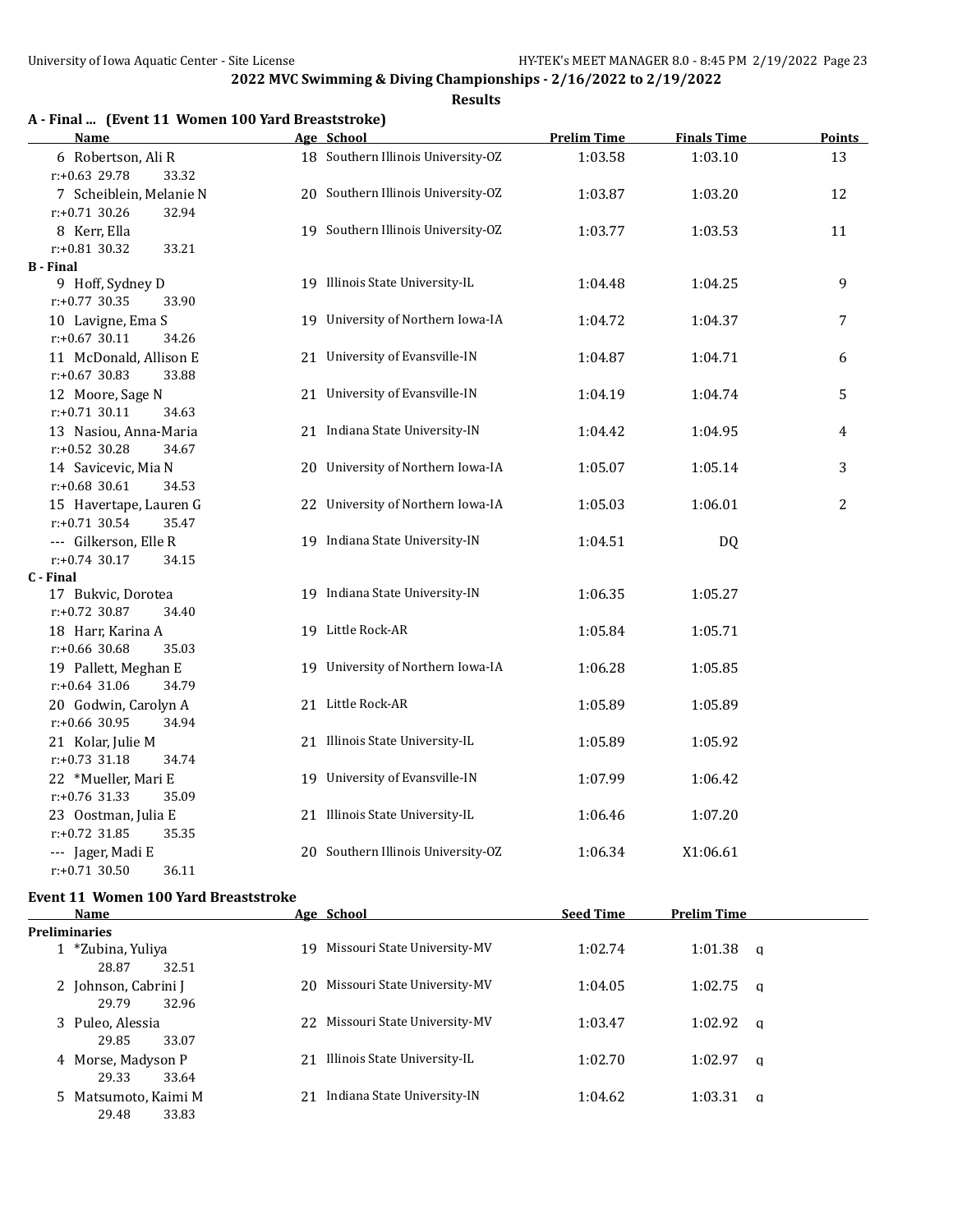| Preliminaries  (Event 11 Women 100 Yard Breaststroke)<br>Name |    | Age School                         | <b>Seed Time</b> | <b>Prelim Time</b> |              |
|---------------------------------------------------------------|----|------------------------------------|------------------|--------------------|--------------|
| 6 Robertson, Ali R                                            |    | 18 Southern Illinois University-OZ | 1:03.42          | 1:03.58            | $\mathbf{q}$ |
| 29.81<br>33.77                                                |    |                                    |                  |                    |              |
| 7 Kerr, Ella<br>30.28<br>33.49                                |    | 19 Southern Illinois University-OZ | 1:03.53          | 1:03.77            | q            |
| 8 Scheiblein, Melanie N                                       |    | 20 Southern Illinois University-OZ | 1:03.37          | 1:03.87            | a            |
| 30.18<br>33.69                                                |    |                                    |                  |                    |              |
| 9 Moore, Sage N<br>30.09<br>34.10                             |    | 21 University of Evansville-IN     | 1:05.99          | 1:04.19            | $\mathbf q$  |
| 10 Nasiou, Anna-Maria<br>29.98<br>34.44                       |    | 21 Indiana State University-IN     | 1:05.92          | 1:04.42            | q            |
| 11 Hoff, Sydney D<br>30.08<br>34.40                           |    | 19 Illinois State University-IL    | 1:04.69          | 1:04.48            | q            |
| 12 Gilkerson, Elle R<br>30.26<br>34.25                        |    | 19 Indiana State University-IN     | 1:05.29          | 1:04.51            | q            |
| 13 Lavigne, Ema S<br>30.00<br>34.72                           |    | 19 University of Northern Iowa-IA  | 1:05.07          | 1:04.72            | q            |
| 14 McDonald, Allison E<br>29.89<br>34.98                      |    | 21 University of Evansville-IN     | 1:06.21          | 1:04.87            | q            |
| 15 Havertape, Lauren G<br>30.11<br>34.92                      |    | 22 University of Northern Iowa-IA  | 1:05.66          | 1:05.03            | q            |
| 16 Savicevic, Mia N<br>30.26<br>34.81                         |    | 20 University of Northern Iowa-IA  | 1:05.80          | 1:05.07            | a            |
| 17 Harr, Karina A<br>31.49<br>34.35                           |    | 19 Little Rock-AR                  | 1:05.15          | 1:05.84            | $\mathsf{q}$ |
| 18 Godwin, Carolyn A<br>30.91<br>34.98                        |    | 21 Little Rock-AR                  | 1:07.33          | 1:05.89            | $\mathbf q$  |
| 19 Kolar, Julie M<br>31.16<br>34.73                           |    | 21 Illinois State University-IL    | <b>NT</b>        | J1:05.89           | q            |
| 20 Pallett, Meghan E<br>30.86<br>35.42                        |    | 19 University of Northern Iowa-IA  | 1:06.52          | 1:06.28            | q            |
| 21 Jager, Madi E<br>30.24<br>36.10                            |    | 20 Southern Illinois University-OZ | 1:06.39          | 1:06.34            | q            |
| 22 Bukvic, Dorotea<br>31.04<br>35.31                          |    | 19 Indiana State University-IN     | 1:05.81          | 1:06.35            | a            |
| 23 Oostman, Julia E<br>31.03<br>35.43                         |    | 21 Illinois State University-IL    | 1:08.95          | 1:06.46            | q            |
| 24 *Mueller, Mari E<br>31.47<br>36.52                         |    | 19 University of Evansville-IN     | 1:06.34          | $1:07.99$ q        |              |
| 25 Petrone, Hannah C<br>31.58<br>36.44                        |    | 20 Southern Illinois University-OZ | 1:06.54          | 1:08.02            |              |
| 26 Strauss, Sara A<br>31.98<br>36.06                          |    | 18 Valparaiso University-IN        | 1:09.08          | 1:08.04            |              |
| 27 Pieniazkiewicz, Lauren O<br>31.79<br>36.60                 |    | 19 Little Rock-AR                  | 1:09.53          | 1:08.39            |              |
| 28 Studer, Rachel R<br>31.76<br>36.67                         | 21 | University of Northern Iowa-IA     | 1:08.61          | 1:08.43            |              |
| 29 Gray, Grace V<br>32.05<br>37.19                            |    | 18 Southern Illinois University-OZ | 1:09.64          | 1:09.24            |              |
| 30 Simons, Maili R<br>32.16<br>37.39                          |    | 19 Illinois State University-IL    | 1:09.17          | 1:09.55            |              |
| 31 Robinson, Chiara A<br>32.45<br>37.11                       |    | 21 Valparaiso University-IN        | 1:10.91          | 1:09.56            |              |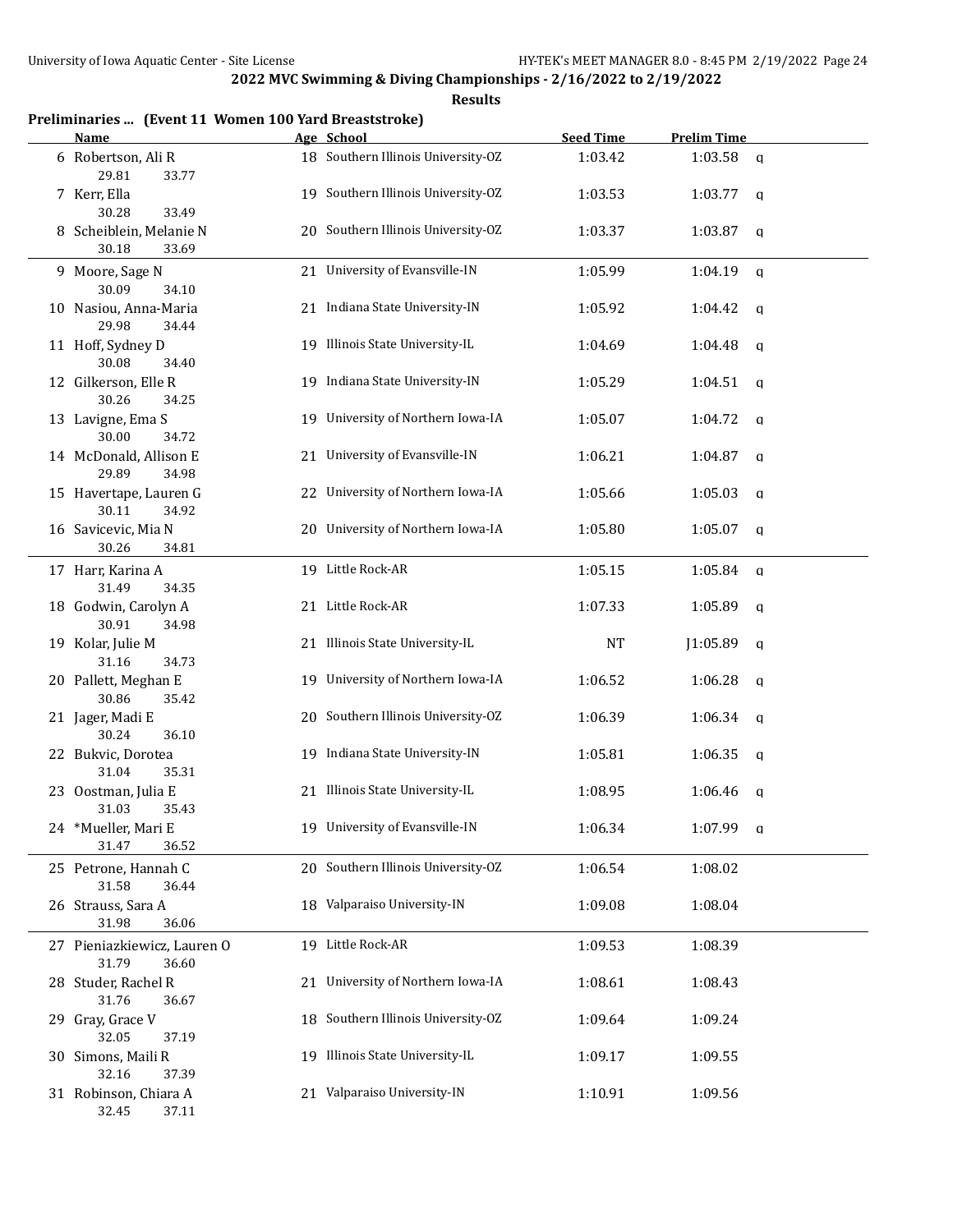**Results**

# **Preliminaries ... (Event 11 Women 100 Yard Breaststroke)**

|    | Name                                    |     | Age School                         | <b>Seed Time</b> | <b>Prelim Time</b> |
|----|-----------------------------------------|-----|------------------------------------|------------------|--------------------|
|    | 32 Ohlhauser, Keely R<br>36.69<br>32.91 |     | 19 Southern Illinois University-OZ | 1:09.15          | 1:09.60            |
| 33 | White, Katie R<br>37.48<br>32.51        | 22. | Little Rock-AR                     | 1:09.46          | 1:09.99            |
| 34 | Dassow, Caitlin 2<br>37.36<br>34.05     | 21  | University of Northern Iowa-IA     | 1:12.66          | 1:11.41            |
|    | 35 Purser, Morgan E<br>39.35<br>36.06   | 19. | Valparaiso University-IN           | 1:16.98          | 1:15.41            |

#### **Event 12 Women 100 Yard Backstroke**

|                  | <b>Name</b>                                | Age School                         | <b>Prelim Time</b> | <b>Finals Time</b> | <u>Points</u> |
|------------------|--------------------------------------------|------------------------------------|--------------------|--------------------|---------------|
| A - Final        |                                            |                                    |                    |                    |               |
|                  | 1 Pulido, Celia<br>25.64<br>27.05          | 19 Southern Illinois University-OZ | 53.09              | 52.69              | 20            |
|                  | 2 Romero Endolz, Lucia M<br>26.27<br>28.00 | 21 Southern Illinois University-OZ | 54.68              | 54.27              | 17            |
|                  | 3 Finke, Amber M<br>26.16<br>28.28         | 19 University of Northern Iowa-IA  | 55.20              | 54.44              | 16            |
|                  | 4 Heuberger, Helena N<br>26.79<br>28.20    | 22 University of Northern Iowa-IA  | 55.27              | 54.99              | 15            |
|                  | 5 Rutan, Madie J<br>26.85<br>28.32         | 19 Indiana State University-IN     | 55.34              | 55.17              | 14            |
|                  | 6 Amelung, Hannah N<br>26.47<br>29.21      | 21 Missouri State University-MV    | 55.90              | 55.68              | 13            |
|                  | 7 *Tsesiul, Iryna<br>26.41<br>29.62        | 20 University of Evansville-IN     | 56.04              | 56.03              | 12            |
|                  | 8 McCorkle, Abby R<br>27.76<br>29.26       | 19 University of Northern Iowa-IA  | 56.28              | 57.02              | 11            |
| <b>B</b> - Final |                                            |                                    |                    |                    |               |
|                  | 9 Hall, Payton E<br>27.07<br>29.19         | 21 University of Northern Iowa-IA  | 56.61              | 56.26              | 9             |
|                  | 10 Romprey, Caitlin M<br>26.95<br>29.42    | 18 Little Rock-AR                  | 57.42              | 56.37              | 7             |
|                  | 11 Fischer, Kellie D<br>27.23<br>29.38     | 21 Missouri State University-MV    | 56.34              | 56.61              | 6             |
|                  | 12 Alard Vegas, Carmen<br>27.56<br>29.36   | 23 Indiana State University-IN     | 56.82              | 56.92              | 5             |
|                  | 13 Carey, Cassidy N<br>27.86<br>29.13      | 20 Illinois State University-IL    | 57.39              | 56.99              | 4             |
|                  | 14 Bergwall, Scout M<br>27.48<br>29.77     | 20 University of Northern Iowa-IA  | 56.99              | 57.25              | 3             |
|                  | 15 Weber, Kenzie R<br>27.23<br>30.05       | 20 Illinois State University-IL    | 57.23              | 57.28              | 2             |
|                  | 16 Veliz, Isabel R<br>28.35<br>29.57       | 21 Illinois State University-IL    | 57.55              | 57.92              | $\mathbf{1}$  |
| C - Final        |                                            |                                    |                    |                    |               |
|                  | 17 Gamez, Fernanda M<br>28.09<br>29.77     | 21 Little Rock-AR                  | 57.84              | 57.86              |               |
|                  | 18 Markl, Alexa E<br>28.04<br>29.86        | 21 University of Evansville-IN     | 58.09              | 57.90              |               |
|                  | 19 Bullock, Trista<br>28.52<br>29.39       | 18 Indiana State University-IN     | 57.97              | 57.91              |               |
|                  | 20 Gray, Lauren F<br>27.52<br>30.41        | 21 Little Rock-AR                  | 57.99              | 57.93              |               |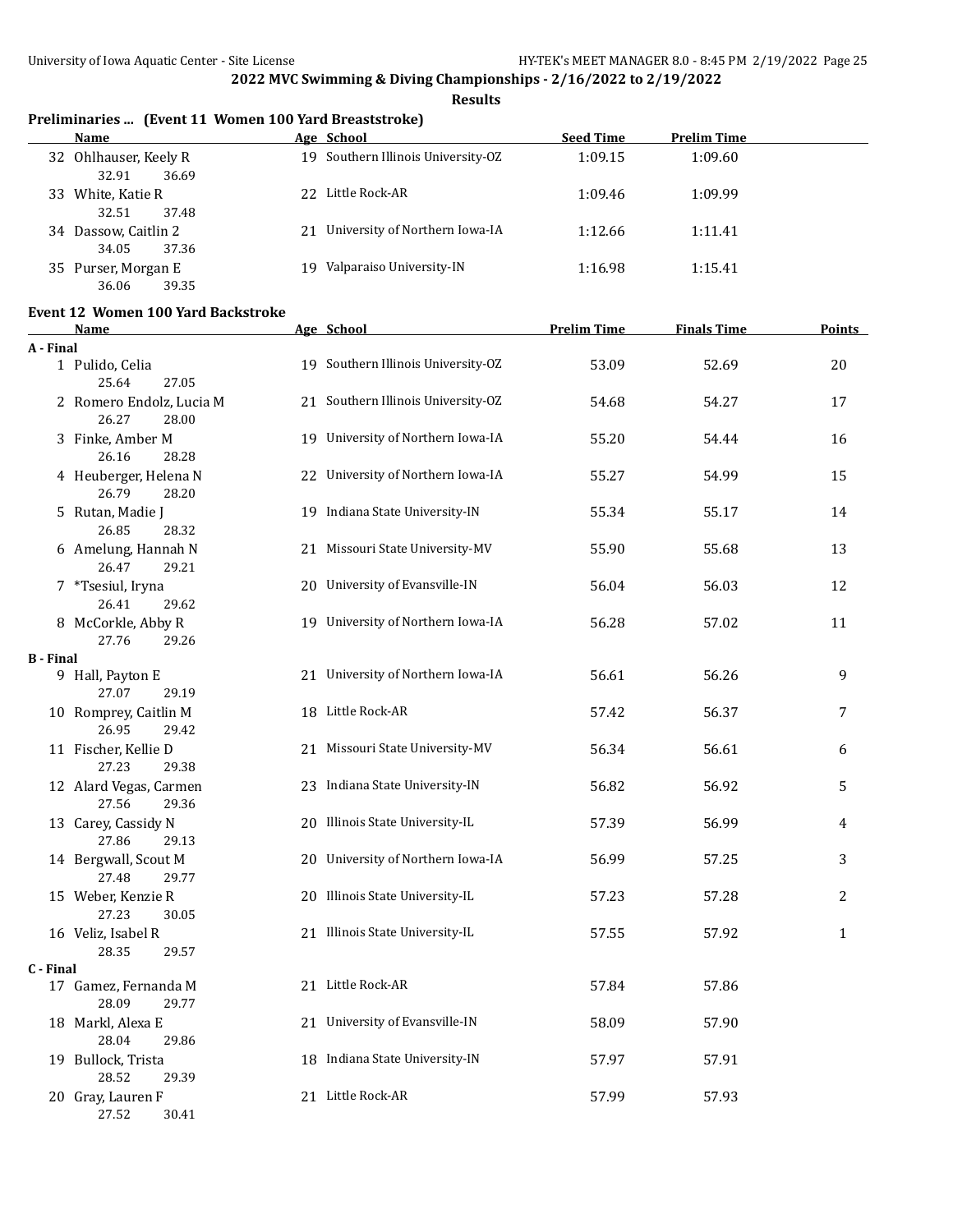**Results**

# **C - Final ... (Event 12 Women 100 Yard Backstroke)**

| Name                                      | Age School                         | <b>Prelim Time</b> | <b>Finals Time</b> | <b>Points</b> |
|-------------------------------------------|------------------------------------|--------------------|--------------------|---------------|
| DiRuzza, Olivia A<br>21<br>27.95<br>30.11 | Indiana State University-IN<br>18  | 57.90              | 58.06              |               |
| 22 Henderson, Olivia B<br>28.34<br>29.97  | Little Rock-AR<br>19.              | 58.60              | 58.31              |               |
| 23 Floyd, Taylor A<br>28.39<br>30.39      | Little Rock-AR<br>19.              | 58.43              | 58.78              |               |
| --- Speed, Deven L<br>29.42<br>27.14      | 22 Southern Illinois University-OZ | 56.97              | X56.56             |               |

#### **Event 12 Women 100 Yard Backstroke**

| <b>Name</b>                                | Age School                         | <b>Seed Time</b> | <b>Prelim Time</b>     |  |
|--------------------------------------------|------------------------------------|------------------|------------------------|--|
| <b>Preliminaries</b>                       |                                    |                  |                        |  |
| 1 Pulido, Celia<br>25.61<br>27.48          | 19 Southern Illinois University-OZ | 52.46            | 53.09<br>$\mathbf{q}$  |  |
| 2 Romero Endolz, Lucia M<br>26.45<br>28.23 | 21 Southern Illinois University-OZ | 54.78            | 54.68<br>$\mathbf{q}$  |  |
| 3 Finke, Amber M<br>26.34<br>28.86         | 19 University of Northern Iowa-IA  | 55.18            | 55.20<br>$\mathbf q$   |  |
| 4 Heuberger, Helena N<br>26.86<br>28.41    | 22 University of Northern Iowa-IA  | 55.72            | 55.27<br>$\mathbf q$   |  |
| 5 Rutan, Madie J<br>27.02<br>28.32         | 19 Indiana State University-IN     | 55.08            | 55.34<br>q             |  |
| 6 Amelung, Hannah N<br>26.73<br>29.17      | 21 Missouri State University-MV    | 56.36            | 55.90<br>$\mathbf q$   |  |
| 7 *Tsesiul, Iryna<br>26.31<br>29.73        | 20 University of Evansville-IN     | 55.61            | 56.04<br>$\mathsf{q}$  |  |
| 8 McCorkle, Abby R<br>27.08<br>29.20       | 19 University of Northern Iowa-IA  | 57.42            | 56.28<br>q             |  |
| 9 Fischer, Kellie D<br>27.35<br>28.99      | 21 Missouri State University-MV    | 55.76            | 56.34<br>$\mathbf{q}$  |  |
| 10 Hall, Payton E<br>26.93<br>29.68        | 21 University of Northern Iowa-IA  | 57.43            | 56.61<br>q             |  |
| 11 Alard Vegas, Carmen<br>27.67<br>29.15   | 23 Indiana State University-IN     | 56.40            | 56.82<br>$\mathbf q$   |  |
| 12 Bergwall, Scout M<br>27.37<br>29.62     | 20 University of Northern Iowa-IA  | 56.79            | J56.99<br>$\mathsf{q}$ |  |
| 13 Weber, Kenzie R<br>27.41<br>29.82       | 20 Illinois State University-IL    | 56.71            | J57.23<br>q            |  |
| 14 Carey, Cassidy N<br>27.70<br>29.69      | 20 Illinois State University-IL    | 57.11            | J57.39<br>q            |  |
| 15 Romprey, Caitlin M<br>27.14<br>30.28    | 18 Little Rock-AR                  | 56.47            | J57.42<br>$\mathbf{q}$ |  |
| 16 Veliz, Isabel R<br>28.15<br>29.40       | 21 Illinois State University-IL    | 57.63            | J57.55<br>q            |  |
| 17 Speed, Deven L<br>27.29<br>29.68        | 22 Southern Illinois University-OZ | 57.48            | J56.97<br>$\mathbf{q}$ |  |
| 18 Gamez, Fernanda M<br>28.06<br>29.78     | 21 Little Rock-AR                  | 58.41            | 57.84<br>q             |  |
| 19 DiRuzza, Olivia A<br>27.97<br>29.93     | 18 Indiana State University-IN     | 57.48            | 57.90<br>q             |  |
| 20 Bullock, Trista<br>28.21<br>29.76       | 18 Indiana State University-IN     | 56.74            | 57.97<br>$\mathbf{q}$  |  |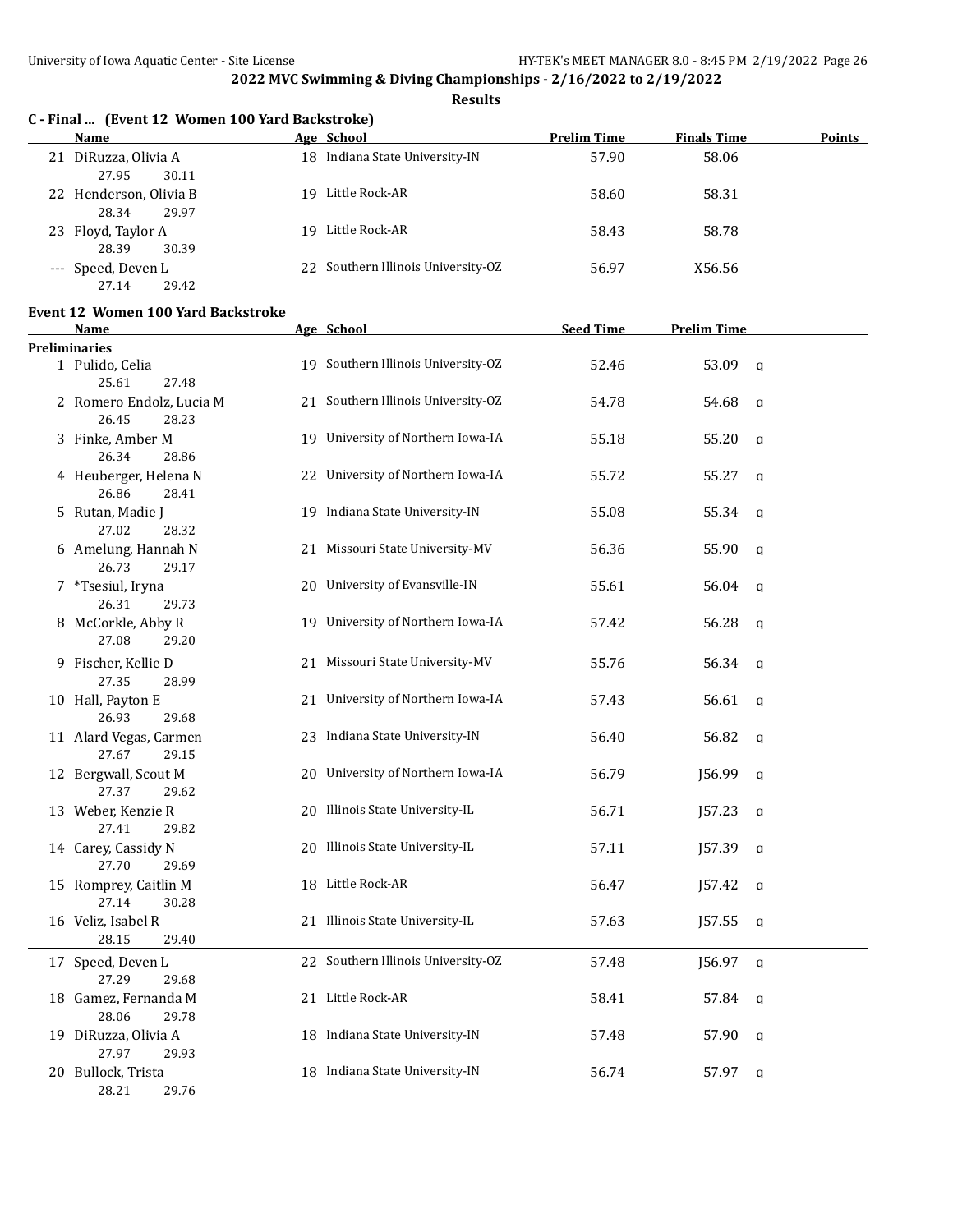| Preliminaries  (Event 12 Women 100 Yard Backstroke)<br>Name | Age School                         | <b>Seed Time</b> | <b>Prelim Time</b> |   |
|-------------------------------------------------------------|------------------------------------|------------------|--------------------|---|
|                                                             | 21 Little Rock-AR                  |                  |                    |   |
| 21 Gray, Lauren F<br>27.30<br>30.69                         |                                    | 57.33            | 57.99              | a |
| 22 Markl, Alexa E<br>28.17<br>29.92                         | 21 University of Evansville-IN     | 57.35            | 58.09              | a |
| 23 Floyd, Taylor A<br>28.40<br>30.03                        | 19 Little Rock-AR                  | 59.66            | 58.43              | a |
| 24 Henderson, Olivia B                                      | 19 Little Rock-AR                  | 57.12            | 58.60              | q |
| 28.32<br>30.28                                              |                                    |                  |                    |   |
|                                                             |                                    |                  |                    |   |
| *25 Lam, Anika K                                            | 19 Missouri State University-MV    | 57.33            | 58.68              |   |
| 28.31<br>30.37                                              |                                    |                  |                    |   |
| *25 Conn, Kenzie O                                          | 20 Valparaiso University-IN        | 59.30            | 58.68              |   |
| 28.50<br>30.18                                              |                                    |                  |                    |   |
| <b>Swim-Off Required</b>                                    | 19 Southern Illinois University-OZ |                  |                    |   |
| 27 Dietzel, Morgan A<br>28.35<br>30.34                      |                                    | 59.05            | 58.69              |   |
| 28 Cyrus, Alyssa R                                          | 20 Southern Illinois University-OZ | 58.07            | 58.78              |   |
| 28.41<br>30.37                                              |                                    |                  |                    |   |
| 29 Limbu, Sira                                              | 18 Missouri State University-MV    | 58.66            | 58.87              |   |
| 27.91<br>30.96                                              |                                    |                  |                    |   |
| 30 Purtle, Liz C                                            | 19 University of Northern Iowa-IA  | 58.98            | 58.97              |   |
| 28.01<br>30.96                                              |                                    |                  |                    |   |
| 31 Piper, Elise J                                           | 21 Southern Illinois University-OZ | 59.45            | 59.49              |   |
| 28.34<br>31.15                                              |                                    |                  |                    |   |
| 32 Groenewold, Abi G                                        | 19 University of Evansville-IN     | 1:00.23          | 59.74              |   |
| 28.92<br>30.82                                              |                                    |                  |                    |   |
| 33 Crowder, Delaney J                                       | 20 Little Rock-AR                  | 1:03.36          | 59.77              |   |
| 29.35<br>30.42                                              |                                    |                  |                    |   |
| 34 Moussier Pichardo, Fer                                   | 21 Little Rock-AR                  | 1:00.13          | 59.96              |   |
| 29.03<br>30.93                                              |                                    |                  |                    |   |
| 35 Johns, Tori A                                            | 20 Indiana State University-IN     | 59.01            | 1:00.01            |   |
| 28.77<br>31.24                                              |                                    |                  |                    |   |
| 36 Hume, Haley A                                            | 18 Valparaiso University-IN        | 1:00.92          | 1:00.22            |   |
| 29.02<br>31.20                                              |                                    |                  |                    |   |
| 37 Foreman, Addy A                                          | 18 Southern Illinois University-OZ | 59.76            | 1:00.29            |   |
| 29.34<br>30.95                                              |                                    |                  |                    |   |
| 38 Moeller, Lauren N                                        | 20 Southern Illinois University-OZ | 1:00.18          | 1:00.50            |   |
| 29.37<br>31.13                                              |                                    |                  |                    |   |
| 39 Matthews, Aubry H                                        | 20 Little Rock-AR                  | 1:00.72          | 1:00.69            |   |
| 29.50<br>31.19                                              |                                    |                  |                    |   |
| 40 Morelock, Sophie H                                       | 20 Valparaiso University-IN        | 1:00.75          | 1:00.97            |   |
| 29.34<br>31.63                                              |                                    |                  |                    |   |
| 41 Discenza, Rylie N                                        | 20 Little Rock-AR                  | 1:01.15          | 1:01.33            |   |
| 29.51<br>31.82                                              |                                    | 1:01.40          |                    |   |
| 42 Sinkiewicz, Mia E                                        | 19 Southern Illinois University-OZ |                  | 1:01.50            |   |
| 30.05<br>31.45                                              | 20 Southern Illinois University-OZ |                  |                    |   |
| 43 Miller, Maggie L<br>29.78<br>33.36                       |                                    | 1:03.93          | 1:03.14            |   |
| 44 Walker, Sarah B                                          | 19 Southern Illinois University-OZ | 1:04.59          | 1:03.51            |   |
| 30.25<br>33.26                                              |                                    |                  |                    |   |
| 45 Yates, Laurel R                                          | 19 Valparaiso University-IN        | 1:07.47          | 1:09.67            |   |
| 33.68<br>35.99                                              |                                    |                  |                    |   |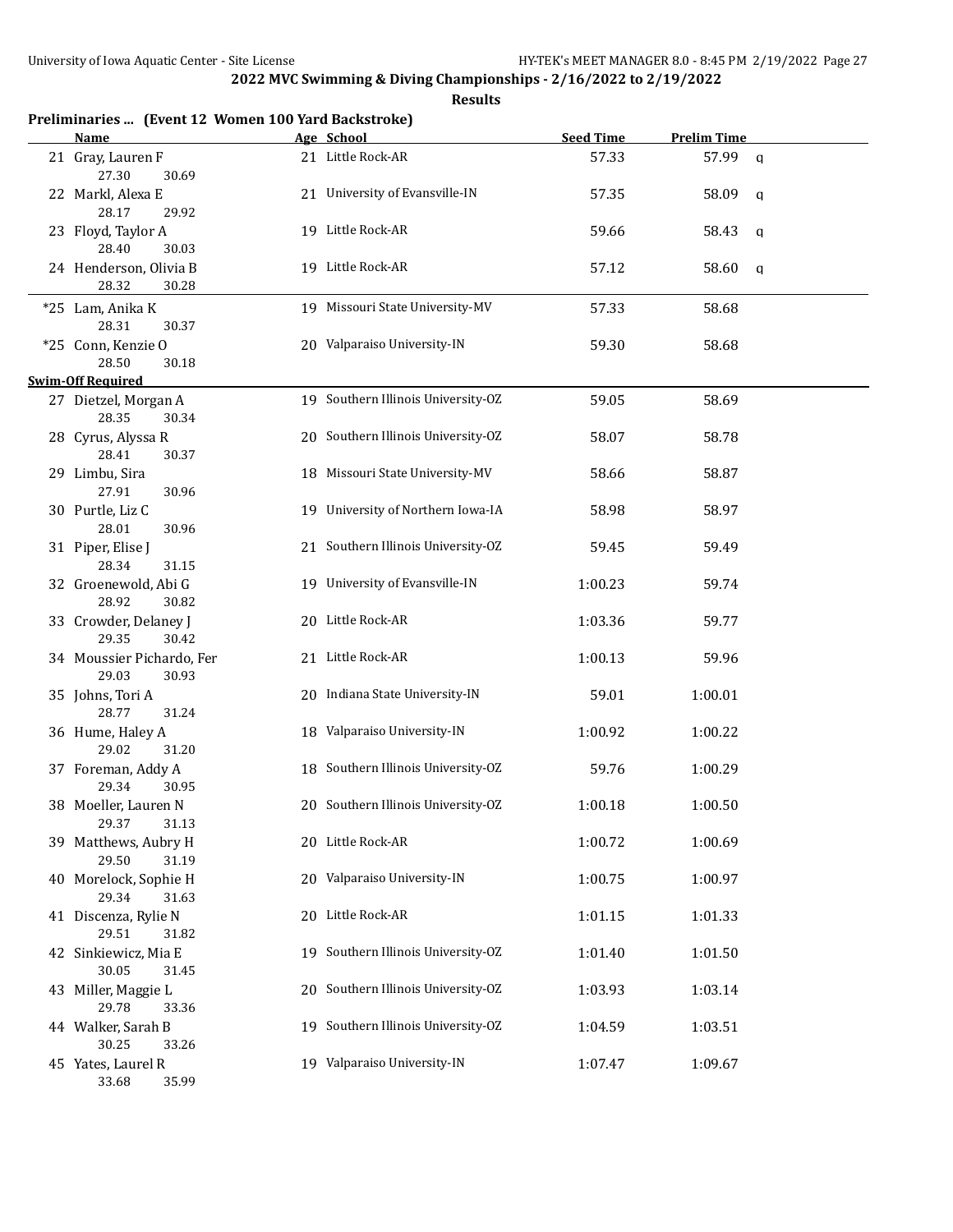#### **Results**

## **Event 13 Women 3 mtr Diving**

|                  | Name                                 |         | Age School                      | <b>Prelim Score</b>        | <b>Finals Score</b>           | <b>Points</b> |
|------------------|--------------------------------------|---------|---------------------------------|----------------------------|-------------------------------|---------------|
| A - Final        |                                      |         |                                 |                            |                               |               |
|                  | 1 Hogan, Taylor                      | 21      | University of Northern Iowa-IA  | 243.00                     | 277.50                        | 20            |
|                  | 2 Avila, Adriana M                   | 21      | Missouri State University-MV    | 267.80                     | 267.85                        | 17            |
| 3                | Reyes, Eva L                         | 18      | Illinois State University-IL    | 228.75                     | 267.80                        | 16            |
|                  | 4 Rissinger, Hailey E                | 20      | Missouri State University-MV    | 238.45                     | 255.60                        | 15            |
| 5.               | Moussa, Farida                       | 17      | Southern Illinois University-OZ | 247.65                     | 237.80                        | 14            |
| 6                | Franz, Maggie A                      | 21      | University of Evansville-IN     | 229.40                     | 236.00                        | 13            |
|                  | 7 Mircea, Laura                      | 21      | Southern Illinois University-OZ | 231.35                     | 232.65                        | 12            |
| 8                | *Keighley, Fae                       | 22      | University of Evansville-IN     | 239.75                     | 225.95                        | 11            |
| <b>B</b> - Final |                                      |         |                                 |                            |                               |               |
|                  | 9 Blake, Kamryn R                    | 20      | Illinois State University-IL    | 212.15                     | 235.55                        | 9             |
|                  | 10 Betzer, Bailey                    | 19      | Indiana State University-IN     | 226.20                     | 231.70                        | 7             |
|                  | 11 Moran, Maddie C                   | 18      | University of Northern Iowa-IA  | 206.55                     | 227.05                        | 6             |
| 12               | Rollett, Maddie L                    | 20      | University of Evansville-IN     | 203.40                     | 217.35                        | 5             |
| 13               | Mulligan, Megan E                    | 20      | Illinois State University-IL    | 210.95                     | 211.10                        | 4             |
| 14               | Thomas, Kira                         | 20      | Southern Illinois University-OZ | 213.50                     | 207.20                        | 3             |
| 15               | Gidley, Paige E                      | 19      | Illinois State University-IL    | 197.75                     | 201.30                        | 2             |
|                  | 16 Russell, Gabriella A              |         | 18 Illinois State University-IL | 206.40                     | 168.95                        | 1             |
|                  |                                      |         |                                 |                            |                               |               |
|                  | Event 13 Women 3 mtr Diving          |         |                                 |                            |                               |               |
|                  | Name                                 |         | Age School                      |                            | <b>Prelim Score</b>           |               |
|                  | <b>Preliminaries</b>                 |         |                                 |                            |                               |               |
|                  | 1 Avila, Adriana M                   |         | 21 Missouri State University-MV | 243.52                     | 267.80<br>a                   |               |
|                  | 2 Moussa, Farida                     | 17      | Southern Illinois University-OZ | 255.30                     | 247.65<br>q                   |               |
|                  | 3 Hogan, Taylor                      | 21      | University of Northern Iowa-IA  | 286.35                     | 243.00<br>a                   |               |
| 4                | *Keighley, Fae                       | 22      | University of Evansville-IN     | 203.60                     | 239.75<br>a                   |               |
| 5.               | Rissinger, Hailey E                  | 20      | Missouri State University-MV    | 236.78                     | 238.45<br>a                   |               |
| 6                | Mircea, Laura                        | 21      | Southern Illinois University-OZ | 264.00                     | 231.35<br>a                   |               |
| 7                | Franz, Maggie A                      | 21      | University of Evansville-IN     | 252.53                     | 229.40<br>q                   |               |
| 8                | Reyes, Eva L                         | 18      | Illinois State University-IL    | 290.93                     | 228.75<br>a                   |               |
| 9                | Betzer, Bailey                       | 19      | Indiana State University-IN     | 253.57                     | 226.20<br>q                   |               |
| 10               | Thomas, Kira                         | 20      | Southern Illinois University-OZ | 222.68                     | 213.50<br>a                   |               |
| 11               | Blake, Kamryn R                      | 20      | Illinois State University-IL    | 254.40                     | 212.15<br>q                   |               |
| 12               | Mulligan, Megan E                    | 20      | Illinois State University-IL    | 234.53                     | 210.95<br>a                   |               |
| 13               | Moran, Maddie C                      | 18      | University of Northern Iowa-IA  | 241.88                     | 206.55<br>q                   |               |
| 14               | Russell, Gabriella A                 | 18      | Illinois State University-IL    | 225.30                     | 206.40<br>a                   |               |
|                  | 15 Rollett, Maddie L                 |         | 20 University of Evansville-IN  | 219.83                     | 203.40<br>q                   |               |
|                  | 16 Gidley, Paige E                   |         | 19 Illinois State University-IL | 192.00                     | 197.75<br>$\mathbf{q}$        |               |
| 17               | Montgomery, Sarah                    | 20      | Indiana State University-IN     | 266.55                     | 194.40                        |               |
| 18               | Stanbury, Courtney C                 | 18      | Missouri State University-MV    | 227.10                     | 190.40                        |               |
| 19               | Orta Castaneda, Daniela              | 19      | Indiana State University-IN     | 219.83                     | 189.25                        |               |
| 20               | Hutchins, Abby M                     | 18      | University of Northern Iowa-IA  | 241.88                     | 188.50                        |               |
| 21               | Kempf, Sarah R                       | 21      | University of Evansville-IN     | 134.70                     | 185.25                        |               |
| $---$            | Taylor, Hannah                       | 18      | University of Northern Iowa-IA  | 228.98                     | X214.90                       |               |
| $---$            | Shelton, Keara                       | 22      | Indiana State University-IN     | 226.13                     | X203.70                       |               |
| $---$            | Henegan, Grace                       | 20      | Southern Illinois University-OZ | 211.80                     | X188.05                       |               |
|                  |                                      |         |                                 |                            |                               |               |
|                  | Event 14 Women 400 Yard Medley Relay |         |                                 |                            |                               |               |
|                  | <b>Team</b>                          |         | Relay                           | <b>Seed Time</b>           | <b>Finals Time</b>            | <b>Points</b> |
|                  | 1 Missouri State University-MV       |         | $\boldsymbol{A}$                | 3:42.95                    | 3:40.09                       | 40            |
|                  | 1) Sego, Kelly M 20                  |         | 2) r:+0.08 *Zubina, Yuliya 19   | 3) r:+0.12 Roemer, Sami 19 | 4) r:+0.39 Howell, Liberty 22 |               |
|                  | 26.56<br>55.68<br>29.39              | 1:01.30 | 53.44<br>24.28<br>23.90         | 49.67                      |                               |               |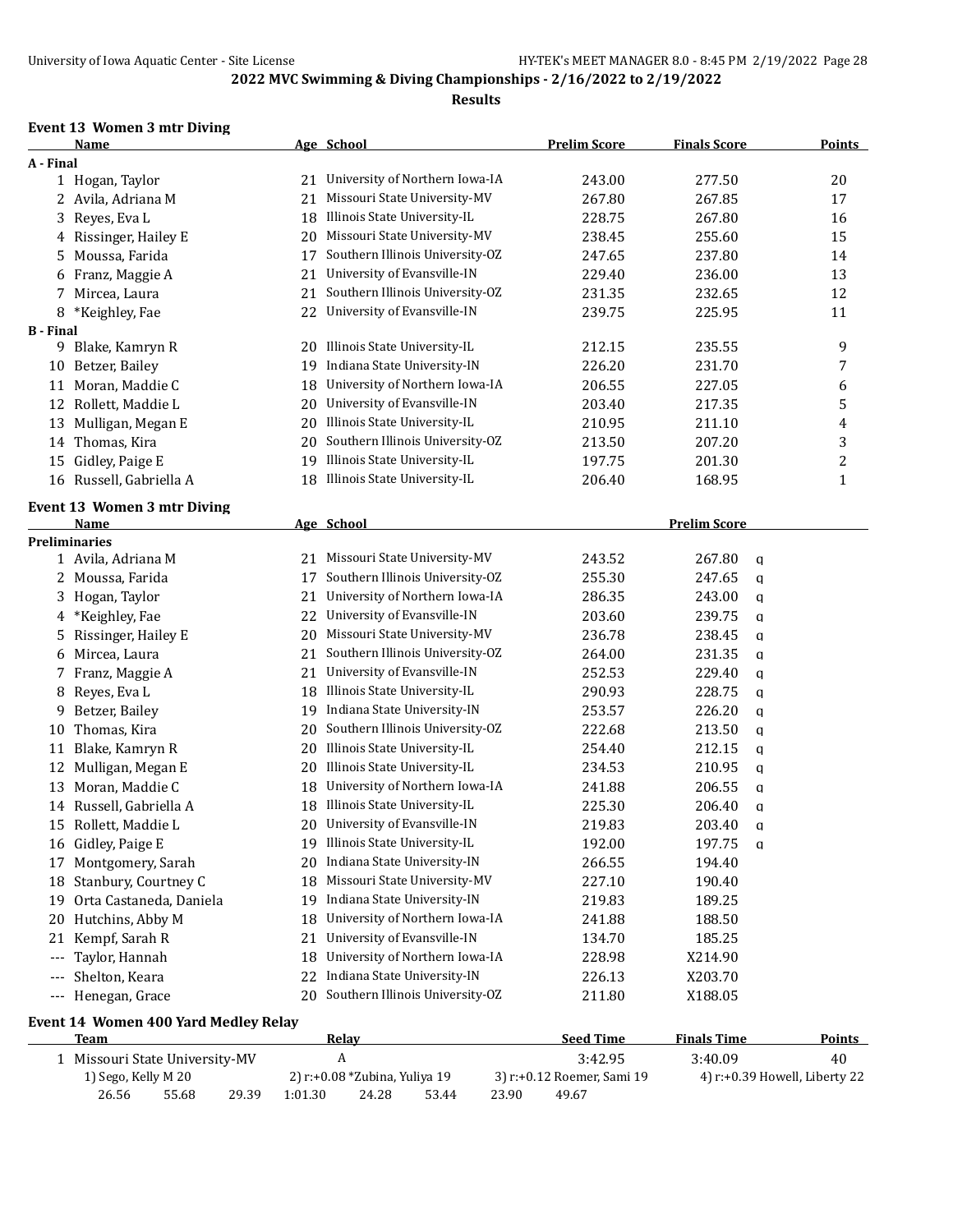## **Results**

# **(Event 14 Women 400 Yard Medley Relay)**

| Team                                        |       | <b>Relay</b>                  |       | <b>Seed Time</b>                | <b>Finals Time</b><br><b>Points</b> |                                                                                                                 |                               |                                 |
|---------------------------------------------|-------|-------------------------------|-------|---------------------------------|-------------------------------------|-----------------------------------------------------------------------------------------------------------------|-------------------------------|---------------------------------|
| 2 Southern Illinois University-OZ           |       | $\mathbf{A}$                  |       |                                 |                                     | 3:41.26                                                                                                         | 3:43.61                       | 34                              |
| 1) Pulido, Celia 19                         |       | 2) r:+0.22 Robertson, Ali 18  |       |                                 |                                     | 3) r:+0.27 Rau, Jasmine 18                                                                                      | 4) r:+0.24 Forbord, Sierra 22 |                                 |
| 26.36<br>54.37                              | 29.19 | 1:03.71                       | 25.26 | 55.21                           | 23.67                               | 50.32                                                                                                           |                               |                                 |
| 3 Indiana State University-IN               |       | $\mathbf{A}$                  |       |                                 |                                     | 3:46.68                                                                                                         | 3:44.64                       | 32                              |
| 1) Rutan, Madie J 19                        |       |                               |       | 2) r:+0.22 Matsumoto, Kaimi 21  |                                     | 3) r:+0.26 Gray, Marni 20                                                                                       | 4) r:+0.24 Farro, Chloe 18    |                                 |
| 56.97<br>28.11                              | 28.70 | 1:02.44                       | 25.05 | 53.92                           | 24.01                               | 51.31                                                                                                           |                               |                                 |
| 4 University of Northern Iowa-IA            |       | $\mathbf{A}$                  |       |                                 |                                     | 3:48.90                                                                                                         | 3:46.27                       | 30                              |
| 1) Finke, Amber M 19                        |       | 2) r:+0.06 Lavigne, Ema 19    |       |                                 |                                     | 3) r:+0.26 Ernst, Lily 20                                                                                       | 4) r:+0.32 Larsen, Faith 18   |                                 |
| 27.09<br>55.83                              | 29.76 | 1:04.50                       | 25.74 | 55.36                           | 23.77                               | 50.58                                                                                                           |                               |                                 |
| 5 University of Evansville-IN               |       | A                             |       |                                 |                                     | 3:49.18                                                                                                         | 3:47.09                       | 28                              |
| 1) *Tsesiul, Iryna 20                       |       | 2) r:+0.19 Moore, Sage 21     |       |                                 |                                     | 3) r:+0.09 *Brugnoli, Sveva 19                                                                                  | 4) r:+0.40 Steele, Jessie 21  |                                 |
| 26.85<br>56.22                              | 29.30 | 1:04.20                       | 25.53 | 56.22                           | 23.88                               | 50.45                                                                                                           |                               |                                 |
| 6 Illinois State University-IL              |       | A                             |       |                                 |                                     | 3:47.51                                                                                                         | 3:47.40                       | 26                              |
| 1) Carey, Cassidy N 20                      |       | 2) r:+0.07 Morse, Madyson 21  |       |                                 |                                     | 3) r:+0.25 Naeger, Lauren 21                                                                                    | 4) r:+0.19 Gonder, Olivia 19  |                                 |
| 27.85<br>57.25                              | 29.90 | 1:03.24                       | 25.89 | 56.13                           | 24.14                               | 50.78                                                                                                           |                               |                                 |
| 7 Little Rock-AR                            |       | A                             |       |                                 |                                     | 3:50.35                                                                                                         | 3:50.31                       | 24                              |
| 1) Romprey, Caitlin M 18                    |       | 2) r:+0.28 Harr, Karina 19    |       |                                 |                                     | 3) r:+0.08 Grom, Annya 23                                                                                       | 4) r:+0.08 Carlson, Jaelle 19 |                                 |
| 27.67<br>57.58                              | 30.79 | 1:06.25                       | 25.23 | 55.90                           | 23.79                               | 50.58                                                                                                           |                               |                                 |
| 8 Little Rock-AR                            |       | B                             |       |                                 |                                     | 3:51.19                                                                                                         | x3:53.77                      |                                 |
| 1) Gamez, Fernanda M 21                     |       | 2) r:+0.20 Godwin, Carolyn 21 |       |                                 |                                     | 3) r:+0.09 Gray, Lauren 21                                                                                      | 4) r:+0.10 Poulsen, Cheryl 19 |                                 |
| 28.29<br>58.28                              | 30.40 | 1:06.04                       | 26.22 | 57.24                           | 24.31                               | 52.21                                                                                                           |                               |                                 |
| 9 Little Rock-AR                            |       | C                             |       |                                 |                                     | 4:02.07                                                                                                         | x3:57.09                      |                                 |
| 1) Henderson, Olivia B 19<br>28.61<br>58.08 | 31.16 | 1:07.76                       | 26.78 | 57.80                           | 25.32                               | 2) r:-0.26 Pieniazkiewicz, Lauren 193) r:+0.40 Moussier Pichardo, Fer 214) r:+0.25 Crowder, Delaney 20<br>53.45 |                               |                                 |
| 10 University of Evansville-IN              |       | B                             |       |                                 |                                     | NT                                                                                                              | x4:00.34                      |                                 |
| 1) Groenewold, Abi G 19                     |       |                               |       | 2) r:+0.23 McDonald, Allison 21 |                                     | 3) r:+0.12 Vasquez, Emily 21                                                                                    |                               | 4) r:+0.43 Wickes, Nicolette 22 |
| 28.87<br>59.99                              | 30.28 | 1:05.76                       | 26.62 | 58.25                           | 26.63                               | 56.34                                                                                                           |                               |                                 |
| 11 Indiana State University-IN              |       | B                             |       |                                 |                                     | 3:52.00                                                                                                         | x4:01.34                      |                                 |
| 1) Johns, Tori A 20                         |       | 2) r:+0.32 Sura, Makayla 19   |       |                                 |                                     | 3) r:+0.44 Armstrong, Carmina 21 4) r:+0.27 Sanqunetti, Rachel 20                                               |                               |                                 |
| 28.93<br>1:00.17                            | 31.74 | 1:08.60                       | 27.23 | 59.43                           | 25.19                               | 53.14                                                                                                           |                               |                                 |
| 12 Southern Illinois University-OZ          |       | $\mathcal{C}$                 |       |                                 |                                     | NT                                                                                                              | x4:05.40                      |                                 |
| 1) Sinkiewicz, Mia E 19                     |       | 2) r:+0.28 Gray, Grace 18     |       |                                 |                                     | 3) r:+0.55 Walker, Sarah 19                                                                                     | 4) r:+0.39 Eleish, Nour 19    |                                 |
| 29.54<br>1:01.03                            | 31.36 | 1:08.09                       | 28.32 | 1:01.85                         | 26.06                               | 54.43                                                                                                           |                               |                                 |
| 13 Southern Illinois University-OZ          |       | $\mathbf{B}$                  |       |                                 |                                     | NT                                                                                                              | x4:05.54                      |                                 |
| 1) Miller, Maggie L 20                      |       | 2) r:+0.09 Petrone, Hannah 20 |       |                                 |                                     | 3) r:+0.04 Collins, Tay 20                                                                                      | 4) r:+0.49 Dietzel, Morgan 19 |                                 |
| 30.61<br>1:04.02                            | 31.76 | 1:08.85                       | 26.92 | 59.10                           | 25.42                               | 53.57                                                                                                           |                               |                                 |
| 14 Southern Illinois University-OZ          |       | D                             |       |                                 |                                     | NT                                                                                                              | x4:06.84                      |                                 |
| 1) Piper, Elise J 21                        |       |                               |       |                                 |                                     | 2) r:+0.14 Sanchez Badillo, Mariana 3) r:+0.23 Kubiuk, Mia 19                                                   | 4) r:+0.20 Moeller, Lauren 20 |                                 |
| 28.92<br>1:00.99                            | 32.57 | 1:10.54                       | 28.13 | 1:01.89                         | 25.42                               | 53.42                                                                                                           |                               |                                 |
| --- Valparaiso University-IN                |       | $\mathbf{A}$                  |       |                                 |                                     | 3:59.19                                                                                                         | DQ                            |                                 |
| 1) Conn, Kenzie O 20                        |       | 2) r:-0.10 Strauss, Sara 18   |       |                                 |                                     | 3) r:+0.13 Pollard, Bridget 18                                                                                  |                               | 4) r:+0.38 Robinson, Chiara 21  |
| 28.18<br>59.30                              | 30.57 | 1:06.59                       | 26.81 | 1:00.02                         | 25.81                               | 54.22                                                                                                           |                               |                                 |

#### **Event 15 Women 1650 Yard Freestyle**

|          | 20       |
|----------|----------|
|          |          |
|          |          |
|          |          |
|          |          |
| 16:44.86 | 17       |
|          |          |
|          |          |
|          |          |
|          |          |
|          | 16:39.67 |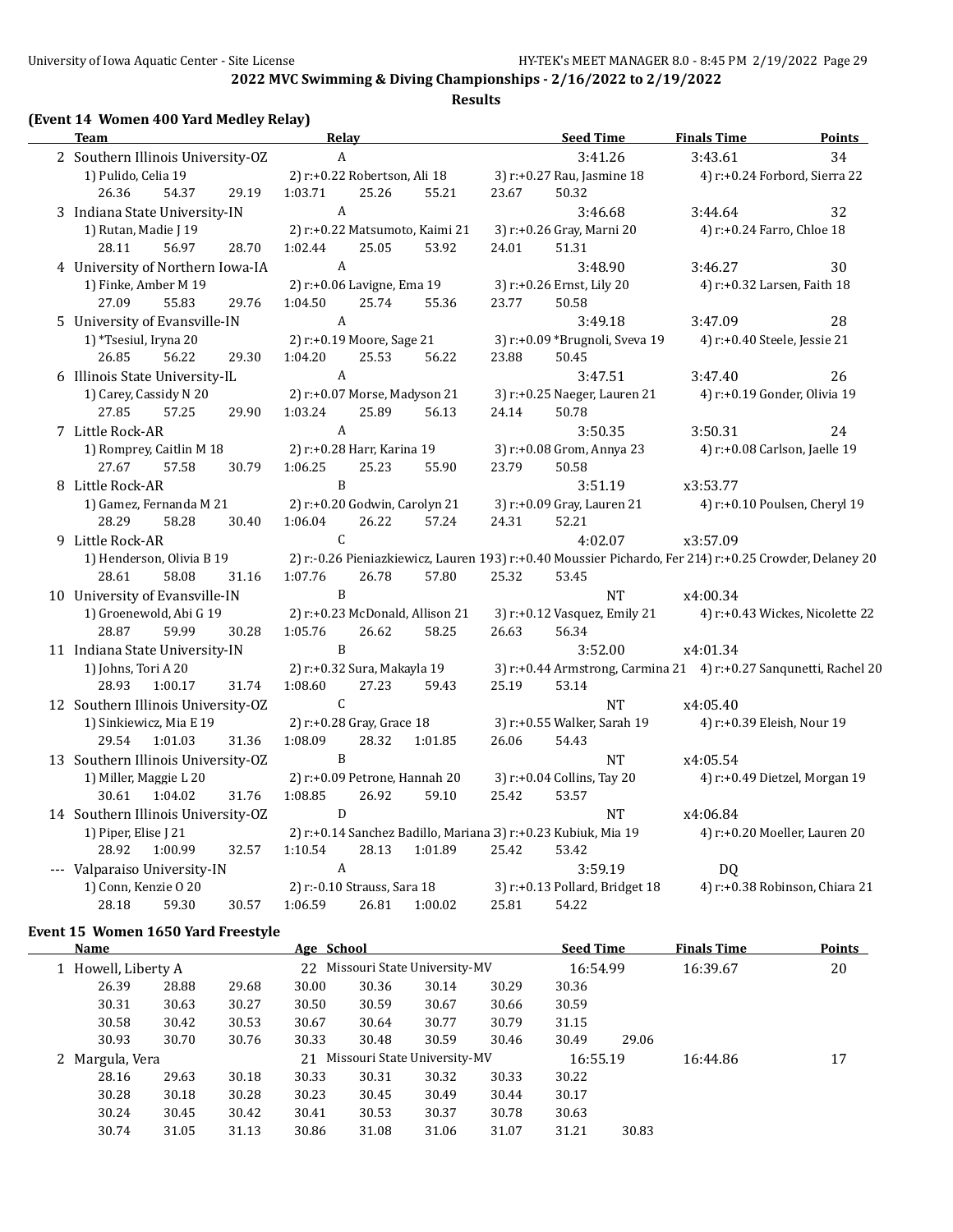**Results**

# **(Event 15 Women 1650 Yard Freestyle)**

| <b>Name</b>           |       |       | Age School |       |                                    |       | <b>Seed Time</b> | <b>Finals Time</b> | <b>Points</b> |    |
|-----------------------|-------|-------|------------|-------|------------------------------------|-------|------------------|--------------------|---------------|----|
| 3 Hietpas, Sam M      |       |       |            |       | 21 Missouri State University-MV    |       | 16:51.38         |                    | 16:55.80      | 16 |
| 27.96                 | 29.93 | 30.50 | 30.90      | 30.68 | 30.71                              | 30.87 | 30.85            |                    |               |    |
| 30.88                 | 30.83 | 30.79 | 30.63      | 30.83 | 30.55                              | 30.73 | 30.75            |                    |               |    |
| 30.72                 | 30.74 | 30.95 | 30.84      | 30.82 | 30.90                              | 31.14 | 30.90            |                    |               |    |
| 31.03                 | 31.22 | 31.37 | 31.27      | 31.21 | 31.20                              | 31.27 | 31.28            | 30.55              |               |    |
| 4 Beahan, Grace C     |       |       |            |       | 20 Missouri State University-MV    |       | 17:13.00         |                    | 17:06.06      | 15 |
| 28.53                 | 29.80 | 30.69 | 30.99      | 31.09 | 30.90                              | 31.03 | 31.12            |                    |               |    |
| 31.09                 | 31.59 | 31.28 | 31.34      | 31.25 | 31.28                              | 31.26 | 31.47            |                    |               |    |
| 31.44                 | 31.04 | 31.40 | 31.20      | 31.31 | 31.15                              | 31.33 | 31.36            |                    |               |    |
| 31.56                 | 31.16 | 31.37 | 31.72      | 31.39 | 31.50                              | 31.11 | 31.09            | 30.22              |               |    |
| 5 Thorson, Alex A     |       |       |            |       | 21 Missouri State University-MV    |       | 17:17.60         |                    | 17:12.64      | 14 |
| 28.58                 | 30.51 | 30.86 | 31.21      | 31.17 | 31.14                              | 31.33 | 31.26            |                    |               |    |
| 31.59                 | 31.46 | 31.50 | 31.38      | 31.38 | 31.47                              | 31.32 | 31.33            |                    |               |    |
| 31.44                 | 31.46 | 31.53 | 31.77      | 31.42 | 31.46                              | 31.72 | 31.65            |                    |               |    |
| 31.62                 | 31.63 | 31.51 | 31.53      | 31.47 | 31.67                              | 31.49 | 31.20            | 30.58              |               |    |
| 6 Girloanta, Eden     |       |       |            |       | 21 Southern Illinois University-OZ |       | 17:03.54         |                    | 17:13.03      | 13 |
| 27.39                 | 29.79 | 30.41 | 30.87      | 30.93 | 31.07                              | 31.15 | 31.11            |                    |               |    |
| 30.74                 | 31.03 | 31.05 | 31.24      | 31.41 | 31.61                              | 31.68 | 31.63            |                    |               |    |
| 31.69                 | 31.80 | 31.58 | 31.83      | 31.87 | 31.93                              | 31.77 | 32.08            |                    |               |    |
| 32.15                 | 31.95 | 31.70 | 32.11      | 32.39 | 31.76                              | 31.55 | 31.35            | 30.41              |               |    |
| 7 Licking, Makenna M  |       |       |            |       | 20 Illinois State University-IL    |       | 17:14.08         |                    | 17:15.87      | 12 |
| 28.23                 | 30.80 | 31.64 | 31.36      | 31.74 | 31.69                              | 31.57 | 31.53            |                    |               |    |
| 31.34                 | 31.17 | 31.50 | 31.51      | 31.62 | 31.42                              | 31.71 | 31.64            |                    |               |    |
| 31.65                 | 31.71 | 31.72 | 31.40      | 31.48 | 31.50                              | 31.65 | 31.68            |                    |               |    |
| 31.53                 | 31.38 | 31.52 | 31.48      | 31.47 | 31.68                              | 31.79 | 31.37            | 30.39              |               |    |
| 8 Fogarty, Molly      |       |       |            |       | 20 Indiana State University-IN     |       | 17:23.11         |                    | 17:16.79      | 11 |
| 28.74                 | 31.24 | 31.58 | 31.83      | 31.80 | 31.75                              | 31.90 | 31.75            |                    |               |    |
| 31.93                 | 31.94 | 31.80 | 31.38      | 31.47 | 31.46                              | 31.46 | 31.23            |                    |               |    |
| 31.29                 | 31.15 | 31.14 | 31.38      | 31.51 | 31.64                              | 31.30 | 31.64            |                    |               |    |
| 31.74                 | 31.75 | 31.69 | 31.72      | 31.75 | 31.85                              | 31.75 | 31.02            | 29.21              |               |    |
| 9 Walker, Dee Dee L   |       |       |            |       | 19 Illinois State University-IL    |       | 17:20.83         |                    | 17:17.60      | 9  |
| 28.66                 | 30.61 | 31.44 | 31.56      | 31.54 | 31.63                              | 31.84 | 31.98            |                    |               |    |
| 32.12                 | 31.97 | 32.03 | 31.79      | 32.04 | 32.13                              | 31.90 | 31.85            |                    |               |    |
| 32.16                 | 31.70 | 31.80 | 31.97      | 31.71 | 31.10                              | 31.52 | 31.14            |                    |               |    |
| 31.48                 | 31.15 | 31.55 | 31.49      | 31.20 | 30.89                              | 31.57 | 30.72            | 29.36              |               |    |
| 10 Putrimas, Andrea   |       |       |            |       | 20 Indiana State University-IN     |       | 17:23.86         |                    | 17:23.70      | 7  |
| 28.05                 | 30.52 | 31.24 | 31.60      | 31.88 | 31.93                              | 31.88 | 32.15            |                    |               |    |
| 32.19                 | 32.04 | 32.12 | 31.93      | 31.92 | 32.18                              | 31.92 | 31.83            |                    |               |    |
| 31.67                 | 31.85 | 32.07 | 32.03      | 32.00 | 31.78                              | 31.74 | 31.84            |                    |               |    |
| 32.02                 | 31.72 | 31.70 | 31.85      | 31.68 | 31.50                              | 31.49 | 31.36            | 30.02              |               |    |
| 11 Wozny, Rhiannon M  |       |       |            |       | 20 Indiana State University-IN     |       | 17:52.68         |                    | 17:24.48      | 6  |
| 28.08                 | 30.28 | 31.20 | 31.42      | 31.41 | 31.45                              | 31.60 | 31.39            |                    |               |    |
| 31.60                 | 31.59 | 31.81 | 31.95      | 32.18 | 32.22                              | 32.17 | 32.07            |                    |               |    |
| 31.96                 | 32.16 | 32.03 | 32.08      | 31.93 | 31.98                              | 32.11 | 31.88            |                    |               |    |
| 32.17                 | 32.02 | 32.29 | 32.36      | 32.18 | 32.15                              | 32.01 | 31.39            | 29.36              |               |    |
| 12 Bangs, Abbie M     |       |       |            |       | 18 University of Northern Iowa-IA  |       | 17:36.41         |                    | 17:24.49      | 5  |
| 28.49                 | 30.97 | 31.50 | 31.84      | 31.66 | 31.81                              | 31.84 | 32.15            |                    |               |    |
| 32.00                 | 31.91 | 31.94 | 31.26      | 32.00 | 32.13                              | 31.93 | 31.78            |                    |               |    |
| 32.08                 | 32.24 | 32.19 | 32.10      | 32.20 | 31.93                              | 32.22 | 32.14            |                    |               |    |
| 31.68                 | 32.07 | 32.14 | 31.88      | 31.86 | 31.71                              | 31.00 | 30.51            | 29.33              |               |    |
| 13 Chambers, Olivia L |       |       |            |       | 18 University of Northern Iowa-IA  |       | 18:13.69         |                    | 17:24.98      | 4  |
| 27.90                 | 30.40 | 30.86 | 31.34      | 31.30 | 31.49                              | 31.81 | 31.93            |                    |               |    |
| 31.79                 | 31.85 | 31.75 | 31.20      | 31.59 | 31.97                              | 32.25 | 32.43            |                    |               |    |
| 32.17                 | 32.15 | 32.27 | 32.36      | 32.43 | 32.62                              | 31.78 | 32.14            |                    |               |    |
| 31.98                 | 31.95 | 32.09 | 32.12      | 31.87 | 31.94                              | 31.97 | 31.57            | 29.71              |               |    |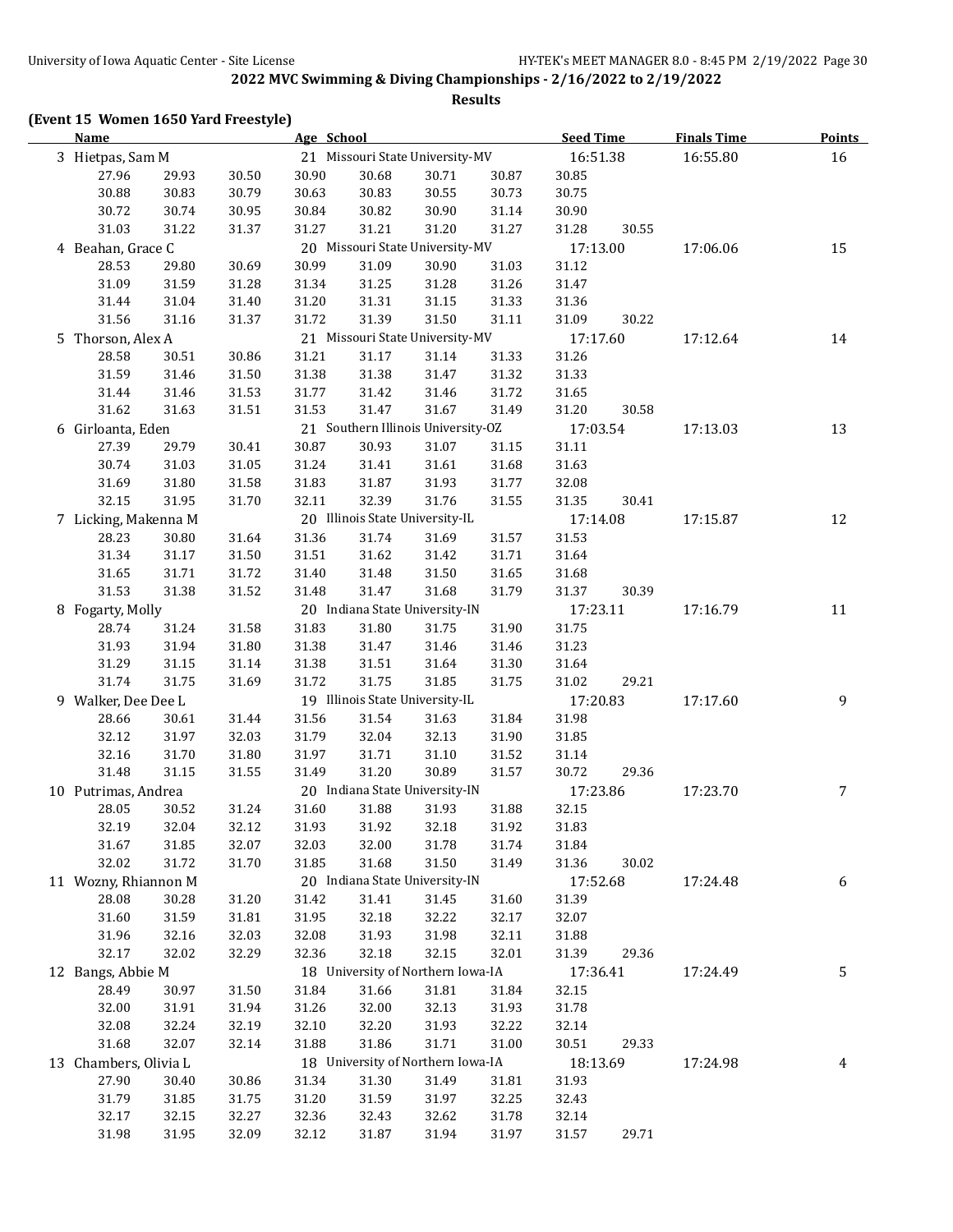**Results**

# **(Event 15 Women 1650 Yard Freestyle)**

| Name                                                 |       |       | Age School |                                 |                                    |          | <b>Seed Time</b> |           | <b>Finals Time</b> | Points       |
|------------------------------------------------------|-------|-------|------------|---------------------------------|------------------------------------|----------|------------------|-----------|--------------------|--------------|
| 14 Wisdom, Lauren M                                  |       |       |            | 18 Illinois State University-IL |                                    | 17:30.48 |                  | 17:28.91  | 3                  |              |
| 29.50                                                | 31.26 | 31.59 | 31.74      | 31.79                           | 31.72                              | 31.87    | 31.72            |           |                    |              |
| 31.83                                                | 31.78 | 31.54 | 31.64      | 31.63                           | 31.51                              | 31.34    | 31.69            |           |                    |              |
| 31.84                                                | 31.62 | 31.86 | 31.80      | 31.96                           | 31.96                              | 31.89    | 32.00            |           |                    |              |
| 31.87                                                | 31.90 | 32.63 | 32.25      | 32.09                           | 32.58                              | 32.33    | 32.02            | 32.16     |                    |              |
| 15 Walpole, Sarah E                                  |       |       |            |                                 | 20 University of Northern Iowa-IA  |          | 17:43.51         |           | 17:39.12           | 2            |
| 28.36                                                | 30.70 | 31.57 | 31.93      | 31.88                           | 31.84                              | 32.09    | 31.99            |           |                    |              |
| 32.24                                                | 32.23 | 32.19 | 32.24      | 32.19                           | 32.41                              | 32.30    | 32.50            |           |                    |              |
| 32.24                                                | 32.39 | 32.28 | 32.43      | 32.29                           | 32.34                              | 32.16    | 32.50            |           |                    |              |
| 32.54                                                | 32.45 | 32.46 | 32.58      | 32.56                           | 32.47                              | 32.55    | 32.29            | 31.93     |                    |              |
| 16 Paquette, Apryl N                                 |       |       |            |                                 | 18 Southern Illinois University-OZ |          | 17:54.79         |           | 17:43.22           | $\mathbf{1}$ |
| 26.77                                                | 30.05 | 31.15 | 31.78      | 31.84                           | 32.08                              | 32.13    | 31.89            |           |                    |              |
| 32.41                                                | 32.84 | 32.76 | 32.30      | 32.82                           | 32.67                              | 32.72    | 32.46            |           |                    |              |
| 32.41                                                | 33.05 | 32.54 | 32.74      | 32.07                           | 33.29                              | 32.78    | 32.72            |           |                    |              |
| 32.68                                                | 33.13 | 33.28 | 32.66      | 33.53                           | 32.68                              | 32.29    | 32.02            | 30.68     |                    |              |
| 17 Glaspie, Ella J                                   |       |       |            |                                 | 18 Illinois State University-IL    |          | 17:42.91         |           | 17:48.46           |              |
| 28.35                                                | 30.84 | 31.37 | 31.60      | 31.80                           | 31.94                              | 31.91    | 32.05            |           |                    |              |
| 32.27                                                | 32.46 | 32.34 | 32.49      | 32.81                           | 32.55                              | 33.02    | 32.82            |           |                    |              |
| 33.12                                                | 32.84 | 32.93 | 33.18      | 32.86                           | 33.09                              | 32.93    | 33.06            |           |                    |              |
| 33.01                                                | 33.26 | 33.08 | 33.06      | 33.04                           | 32.85                              | 32.58    |                  |           |                    |              |
|                                                      |       |       |            |                                 | 19 Illinois State University-IL    |          | 31.42            | 31.53     |                    |              |
| 18 Hervey, Lauren K                                  |       |       |            |                                 |                                    |          | 17:35.35         |           | 17:50.04           |              |
| 28.38                                                | 30.76 | 31.53 | 31.65      | 31.87                           | 32.00                              | 32.01    | 31.96            |           |                    |              |
| 32.34                                                | 32.48 | 32.37 | 32.43      | 32.49                           | 32.55                              | 32.71    | 32.66            |           |                    |              |
| 33.03                                                | 32.84 | 32.83 | 32.93      | 33.08                           | 33.18                              | 33.15    | 32.95            |           |                    |              |
| 33.34                                                | 32.96 | 33.24 | 33.09      | 33.12                           | 32.84                              | 32.82    | 32.41            | 32.04     |                    |              |
| 19 Penick, Drew J                                    |       |       |            |                                 | 18 Southern Illinois University-OZ |          | 17:19.17         |           | 17:58.22           |              |
| 28.04                                                | 31.08 | 31.76 | 31.52      | 31.97                           | 32.37                              | 32.35    | 32.37            |           |                    |              |
| 32.57                                                | 32.59 | 32.65 | 32.75      | 32.84                           | 32.81                              | 33.15    | 32.96            |           |                    |              |
| 33.61                                                | 33.15 | 33.09 | 33.16      | 33.29                           | 32.94                              | 33.20    | 33.20            |           |                    |              |
| 33.25                                                | 33.80 | 33.31 | 33.08      | 33.66                           | 33.11                              | 33.78    | 32.61            | 32.20     |                    |              |
| 20 Sprinkle, Clare E                                 |       |       |            | 20 Little Rock-AR               |                                    |          |                  | <b>NT</b> | 18:23.15           |              |
| 30.28                                                | 32.65 | 33.18 | 32.89      | 32.76                           | 32.62                              | 32.67    | 32.36            |           |                    |              |
| 32.86                                                | 33.29 | 33.18 | 33.59      | 33.59                           | 33.94                              | 33.84    | 33.78            |           |                    |              |
| 33.45                                                | 33.65 | 33.72 | 33.71      | 34.05                           | 33.87                              | 33.91    | 34.25            |           |                    |              |
| 34.52                                                | 34.34 | 34.24 | 34.11      | 33.79                           | 34.03                              | 33.84    | 33.62            | 32.57     |                    |              |
| --- Parsons, Rose K                                  |       |       |            |                                 | 18 Indiana State University-IN     |          | 18:05.11         |           | X17:40.58          |              |
| 28.61                                                | 30.75 | 32.24 | 32.08      | 32.30                           | 32.45                              | 32.57    | 32.50            |           |                    |              |
| 32.39                                                | 32.32 | 32.29 | 32.01      | 32.26                           | 32.10                              | 32.01    | 32.16            |           |                    |              |
| 32.32                                                | 32.16 | 32.03 | 32.54      | 32.04                           | 32.13                              | 32.20    | 32.38            |           |                    |              |
| 32.61                                                | 32.76 | 32.47 | 32.96      | 32.59                           | 33.06                              | 32.05    | 32.50            | 30.74     |                    |              |
| --- Lovig, Kassidy S                                 |       |       |            |                                 | 21 University of Northern Iowa-IA  |          | 18:19.14         |           | X18:03.47          |              |
| 29.95                                                | 32.55 | 33.13 | 33.08      | 33.04                           | 33.20                              | 33.16    | 33.12            |           |                    |              |
| 32.74                                                | 32.82 | 32.72 | 32.67      | 32.94                           | 32.83                              | 33.01    | 32.97            |           |                    |              |
| 33.03                                                | 33.20 | 32.97 | 33.20      | 32.90                           | 33.05                              | 33.02    | 33.08            |           |                    |              |
| 32.97                                                | 33.40 | 32.91 | 32.95      | 32.85                           | 32.90                              | 32.70    | 32.70            | 31.71     |                    |              |
| 20 Southern Illinois University-OZ<br>--- Tanda, Ana |       |       | 18:32.75   |                                 | X18:47.70                          |          |                  |           |                    |              |
| 29.46                                                | 32.53 | 32.78 | 33.27      | 33.66                           | 33.94                              | 33.56    | 33.78            |           |                    |              |
| 34.21                                                | 34.19 | 33.90 | 34.18      | 34.54                           | 34.76                              | 34.48    | 34.47            |           |                    |              |
| 34.38                                                | 34.66 | 34.88 | 35.12      | 34.98                           | 35.01                              | 34.88    | 35.08            |           |                    |              |
| 34.59                                                | 35.10 | 35.17 | 35.04      | 34.80                           | 35.25                              | 34.42    | 33.60            | 33.03     |                    |              |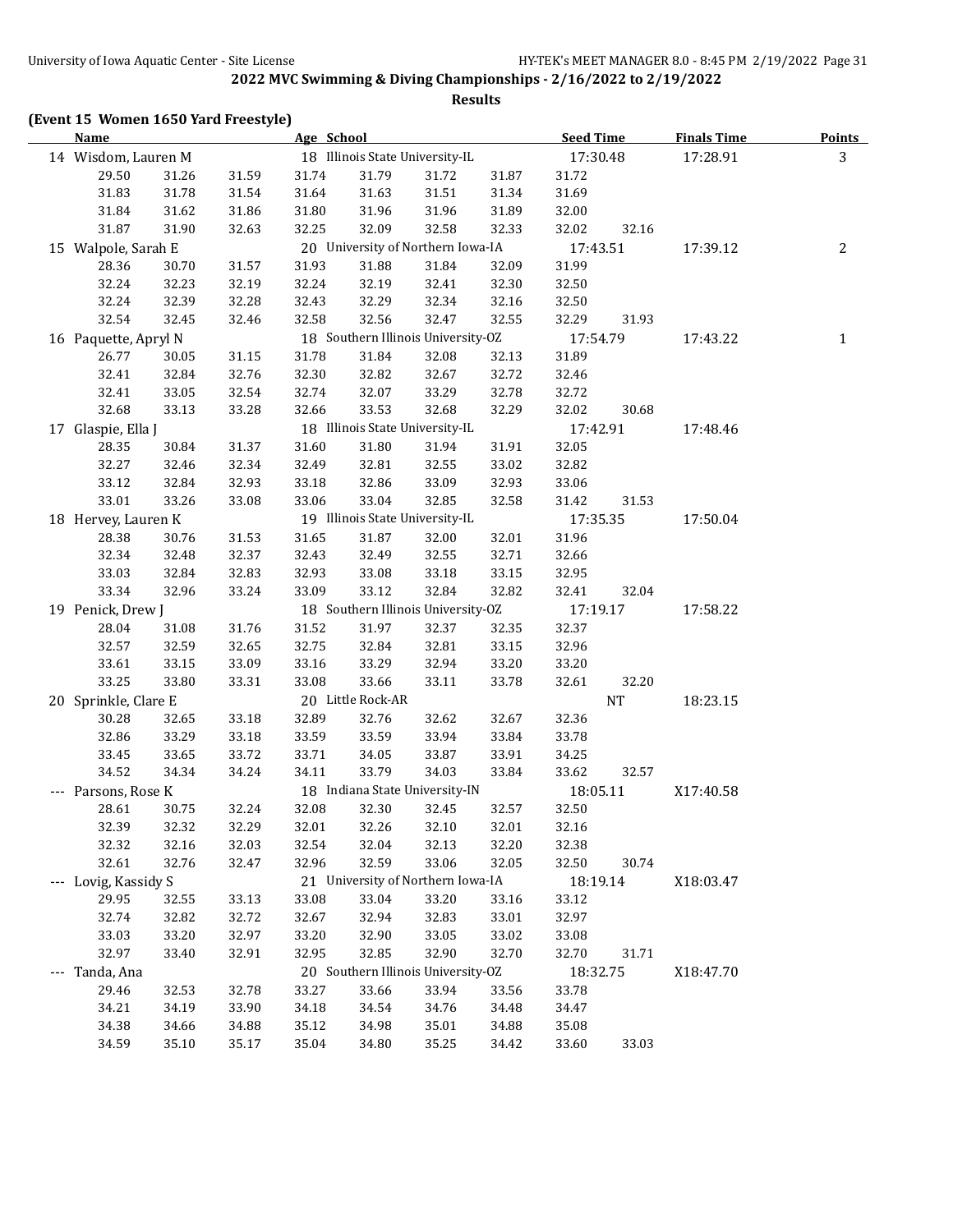**Results**

## **Event 16 Women 200 Yard Backstroke**

|                  | <b>Name</b>                       |       | Age School                                  | <b>Prelim Time</b> | <b>Finals Time</b> | <b>Points</b> |
|------------------|-----------------------------------|-------|---------------------------------------------|--------------------|--------------------|---------------|
| A - Final        |                                   |       |                                             |                    |                    |               |
|                  | 1 Pulido, Celia<br>26.59<br>28.80 | 29.53 | 19 Southern Illinois University-OZ<br>30.36 | 1:56.02            | 1:55.28            | 20            |
|                  | 2 Rutan, Madie J                  |       | 19 Indiana State University-IN              | 1:58.79            | 1:58.22            | 17            |
|                  | 28.02<br>29.24                    | 30.33 | 30.63                                       |                    |                    |               |
|                  | 3 Finke, Amber M                  |       | 19 University of Northern Iowa-IA           | 1:59.30            | 1:58.68            | 16            |
|                  | 27.73<br>29.46                    | 30.41 | 31.08                                       |                    |                    |               |
|                  | 4 Romero Endolz, Lucia M          |       | 21 Southern Illinois University-OZ          | 2:01.46            | 1:59.32            | 15            |
|                  | 27.74<br>29.69                    | 30.96 | 30.93                                       |                    |                    |               |
|                  | 5 Fischer, Kellie D               |       | 21 Missouri State University-MV             | 2:01.80            | 2:00.84            | 14            |
|                  | 28.23<br>30.59                    | 30.91 | 31.11                                       |                    |                    |               |
|                  | 6 Carey, Cassidy N                |       | 20 Illinois State University-IL             | 2:01.65            | 2:02.25            | 13            |
|                  | 29.03<br>30.42                    | 31.38 | 31.42                                       |                    |                    |               |
|                  | 7 DiRuzza, Olivia A               |       | 18 Indiana State University-IN              | 2:01.47            | 2:02.91            | 12            |
|                  | 28.22<br>30.23                    | 31.48 | 32.98                                       |                    |                    |               |
|                  | 8 Margula, Vera                   |       | 21 Missouri State University-MV             | 2:02.41            | 2:05.60            | 11            |
|                  | 29.61<br>31.27                    | 32.17 | 32.55                                       |                    |                    |               |
| <b>B</b> - Final |                                   |       |                                             |                    |                    |               |
|                  | 9 Jahns, Sarah G                  |       | 21 University of Evansville-IN              | 2:02.47            | 2:01.12            | 9             |
|                  | 29.41<br>30.34                    | 30.93 | 30.44                                       |                    |                    |               |
|                  | 10 Sego, Kelly M                  |       | 20 Missouri State University-MV             | 2:03.28            | 2:01.32            | 7             |
|                  | 28.31<br>30.62                    | 31.31 | 31.08                                       |                    |                    |               |
|                  | 11 Veliz, Isabel R                |       | 21 Illinois State University-IL             | 2:03.08            | 2:02.98            | 6             |
|                  | 28.83<br>30.69                    | 31.72 | 31.74                                       |                    |                    |               |
|                  | 12 Hall, Payton E                 |       | 21 University of Northern Iowa-IA           | 2:04.09            | 2:03.18            | 5             |
|                  | 29.10<br>30.98                    | 31.31 | 31.79                                       |                    |                    |               |
|                  | 13 Markl, Alexa E                 |       | 21 University of Evansville-IN              | 2:04.91            | 2:04.46            | 4             |
|                  | 29.06<br>31.09                    | 31.83 | 32.48                                       |                    |                    |               |
|                  | 14 Alard Vegas, Carmen            |       | 23 Indiana State University-IN              | 2:02.91            | 2:05.09            | 3             |
|                  | 29.12<br>31.30                    | 31.86 | 32.81                                       |                    |                    |               |
|                  | 15 Henderson, Olivia B            |       | 19 Little Rock-AR                           | 2:04.25            | 2:05.32            | 2             |
|                  | 29.38<br>31.64                    | 32.75 | 31.55                                       |                    |                    |               |
|                  | 16 McCorkle, Abby R               |       | 19 University of Northern Iowa-IA           | 2:05.01            | 2:08.48            | $\mathbf{1}$  |
| C - Final        | 30.18<br>31.82                    | 33.19 | 33.29                                       |                    |                    |               |
|                  | 17 Bergwall, Scout M              |       | 20 University of Northern Iowa-IA           | 2:05.10            | 2:03.35            |               |
|                  | 28.71<br>30.69                    | 31.67 | 32.28                                       |                    |                    |               |
|                  | 18 Romprey, Caitlin M             |       | 18 Little Rock-AR                           | 2:05.35            | 2:04.64            |               |
|                  | 29.11<br>32.09                    | 31.88 | 31.56                                       |                    |                    |               |
|                  | 19 Bullock, Trista                |       | 18 Indiana State University-IN              | 2:06.55            | 2:04.87            |               |
|                  | 29.47<br>31.42                    | 32.02 | 31.96                                       |                    |                    |               |
|                  | 20 Zengerling, Lea                |       | 22 Little Rock-AR                           | 2:05.03            | 2:05.30            |               |
|                  | 29.45<br>31.66                    | 31.83 | 32.36                                       |                    |                    |               |
|                  | 21 Weber, Kenzie R                |       | 20 Illinois State University-IL             | 2:07.43            | 2:06.06            |               |
|                  | 27.79<br>30.29                    | 32.46 | 35.52                                       |                    |                    |               |
|                  | 22 Cyrus, Alyssa R                |       | 20 Southern Illinois University-OZ          | 2:05.44            | 2:06.29            |               |
|                  | 29.84<br>31.48                    | 32.02 | 32.95                                       |                    |                    |               |
|                  | 23 Gamez, Fernanda M              |       | 21 Little Rock-AR                           | 2:06.54            | 2:06.31            |               |
|                  | 29.00<br>31.53                    | 32.77 | 33.01                                       |                    |                    |               |
|                  | --- Speed, Deven L                |       | 22 Southern Illinois University-OZ          | 2:03.76            | X2:03.12           |               |
|                  | 28.04<br>31.69                    | 31.80 | 31.59                                       |                    |                    |               |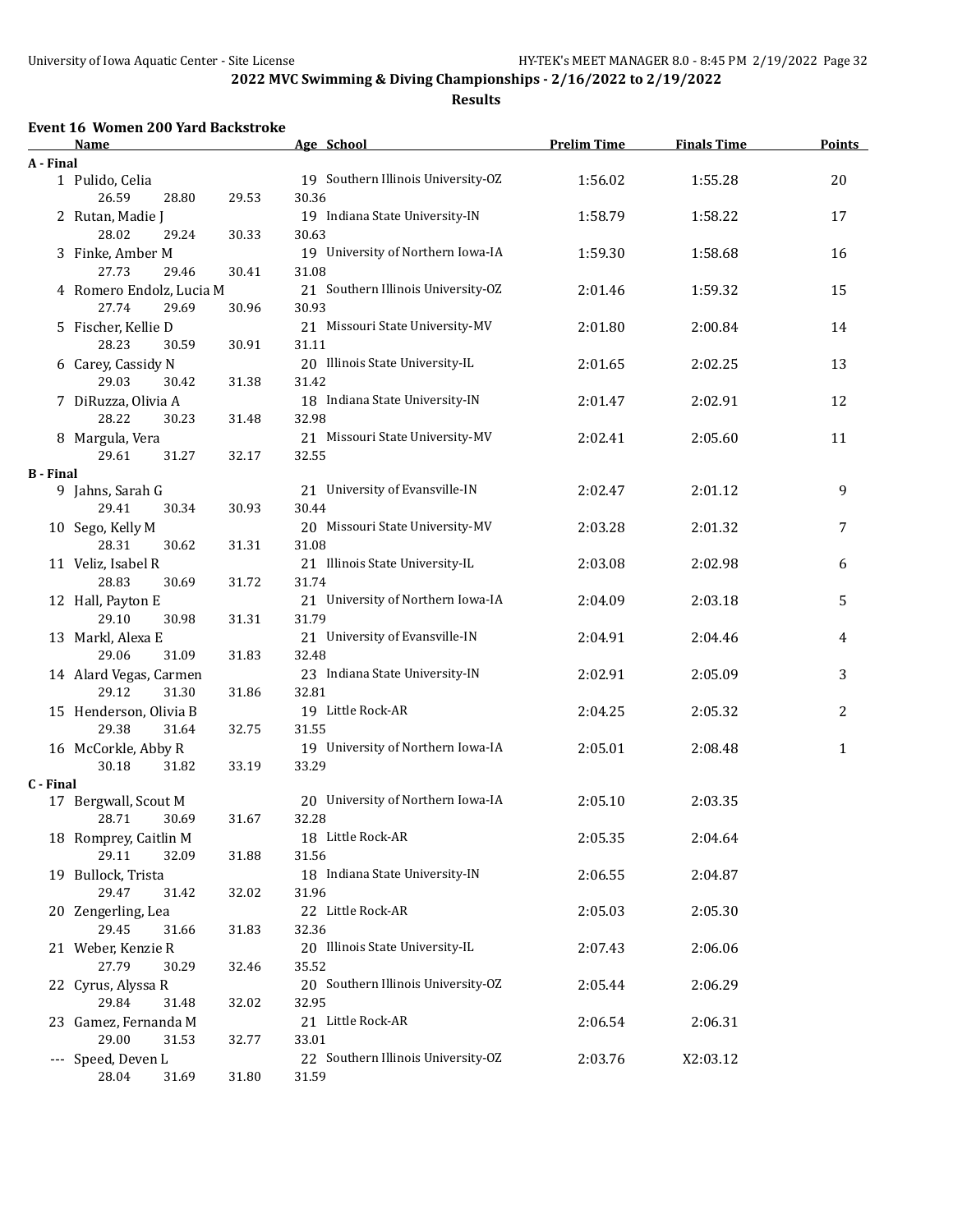**Results**

## **Event 16 Women 200 Yard Backstroke**

| <b>Name</b>                        |       | Age School                                  | <b>Seed Time</b> | <b>Prelim Time</b> |                |
|------------------------------------|-------|---------------------------------------------|------------------|--------------------|----------------|
| <b>Preliminaries</b>               |       |                                             |                  |                    |                |
| 1 Pulido, Celia<br>27.08<br>28.85  | 29.49 | 19 Southern Illinois University-OZ<br>30.60 | 1:54.26          | 1:56.02            | q              |
| 2 Rutan, Madie J                   |       | 19 Indiana State University-IN              | 1:58.07          | 1:58.79            | q              |
| 28.39<br>29.28<br>3 Finke, Amber M | 30.39 | 30.73<br>19 University of Northern Iowa-IA  | 1:58.13          | 1:59.30            | q              |
| 27.81<br>29.64                     | 30.25 | 31.60                                       |                  |                    |                |
| 4 Romero Endolz, Lucia M           |       | 21 Southern Illinois University-OZ          | 2:00.00          | 2:01.46            | q              |
| 27.76<br>29.94                     | 31.73 | 32.03                                       |                  |                    |                |
| 5 DiRuzza, Olivia A                |       | 18 Indiana State University-IN              | 2:00.22          | 2:01.47            | q              |
| 28.33<br>30.00                     | 31.03 | 32.11                                       |                  |                    |                |
| 6 Carey, Cassidy N                 |       | 20 Illinois State University-IL             | 2:01.42          | 2:01.65            | a              |
| 28.90<br>30.40                     | 31.22 | 31.13                                       |                  |                    |                |
| 7 Fischer, Kellie D                |       | 21 Missouri State University-MV             | 2:01.65          | 2:01.80            | q              |
| 28.84<br>30.41                     | 31.62 | 30.93                                       |                  |                    |                |
| 8 Margula, Vera                    |       | 21 Missouri State University-MV             | 2:02.05          | 2:02.41            | q              |
| 28.82<br>29.96                     | 31.56 | 32.07                                       |                  |                    |                |
| 9 Jahns, Sarah G                   |       | 21 University of Evansville-IN              | 2:00.17          | 2:02.47            | q              |
| 29.55<br>30.62                     | 31.32 | 30.98                                       |                  |                    |                |
| 10 Alard Vegas, Carmen             |       | 23 Indiana State University-IN              | 2:02.65          | 2:02.91            | q              |
| 29.09<br>31.18                     | 31.24 | 31.40                                       |                  |                    |                |
| 11 Veliz, Isabel R                 |       | 21 Illinois State University-IL             | 2:05.74          | 2:03.08            | q              |
| 28.52<br>30.53                     | 31.71 | 32.32                                       |                  |                    |                |
| 12 Sego, Kelly M                   |       | 20 Missouri State University-MV             | 2:02.15          | 2:03.28            | q              |
| 28.40<br>30.92                     | 32.07 | 31.89                                       |                  |                    |                |
| 13 Hall, Payton E                  |       | 21 University of Northern Iowa-IA           | 2:05.76          | J2:04.09           | q              |
| 28.29<br>30.19                     | 31.65 | 33.96                                       |                  |                    |                |
| 14 Henderson, Olivia B             |       | 19 Little Rock-AR                           | 2:03.63          | J2:04.25           | q              |
| 29.23<br>31.03                     | 32.05 | 31.94                                       |                  |                    |                |
| 15 Markl, Alexa E                  |       | 21 University of Evansville-IN              | 2:04.77          | J2:04.91           | $\alpha$       |
| 28.79<br>30.66                     | 32.15 | 33.31                                       |                  |                    |                |
| 16 McCorkle, Abby R                |       | 19 University of Northern Iowa-IA           | 2:04.72          | J2:05.01           | q              |
| 29.03<br>30.83                     | 32.01 | 33.14                                       |                  |                    |                |
|                                    |       |                                             |                  |                    |                |
| 17 Zengerling, Lea                 |       | 22 Little Rock-AR                           | 2:07.22          | 2:05.03            | $\mathfrak{a}$ |
| 29.30<br>31.11                     | 31.69 | 32.93                                       |                  |                    |                |
| 18 Bergwall, Scout M               |       | 20 University of Northern Iowa-IA           | 2:04.37          | 2:05.10            | q              |
| 28.36 30.18                        | 32.27 | 34.29                                       |                  |                    |                |
| 19 Romprey, Caitlin M              |       | 18 Little Rock-AR                           | 2:04.68          | $2:05.35$ q        |                |
| 28.24<br>30.84                     | 32.76 | 33.51                                       |                  |                    |                |
| 20 Cyrus, Alyssa R                 |       | 20 Southern Illinois University-OZ          | 2:05.89          | $2:05.44$ a        |                |
| 29.65<br>31.68                     | 31.90 | 32.21                                       |                  |                    |                |
| 21 Heuberger, Helena N             |       | 22 University of Northern Iowa-IA           | 2:05.08          | $2:05.91$ a        |                |
| 28.22<br>31.11                     | 33.47 | 33.11                                       |                  |                    |                |
| 22 Gamez, Fernanda M               |       | 21 Little Rock-AR                           | 2:05.73          | $2:06.54$ a        |                |
| 28.82<br>31.53                     | 33.06 | 33.13                                       |                  |                    |                |
| 23 Bullock, Trista                 |       | 18 Indiana State University-IN              | 2:05.73          | $2:06.55$ q        |                |
| 29.73<br>31.81                     | 32.62 | 32.39                                       |                  |                    |                |
| 24 Weber, Kenzie R                 |       | 20 Illinois State University-IL             | 2:04.60          | $2:07.43$ q        |                |
| 28.87<br>31.86                     | 32.86 | 33.84                                       |                  |                    |                |
| 25 Floyd, Taylor A                 |       | 19 Little Rock-AR                           | 2:13.02          | 2:07.55            |                |
| 29.75<br>32.20                     | 32.87 | 32.73                                       |                  |                    |                |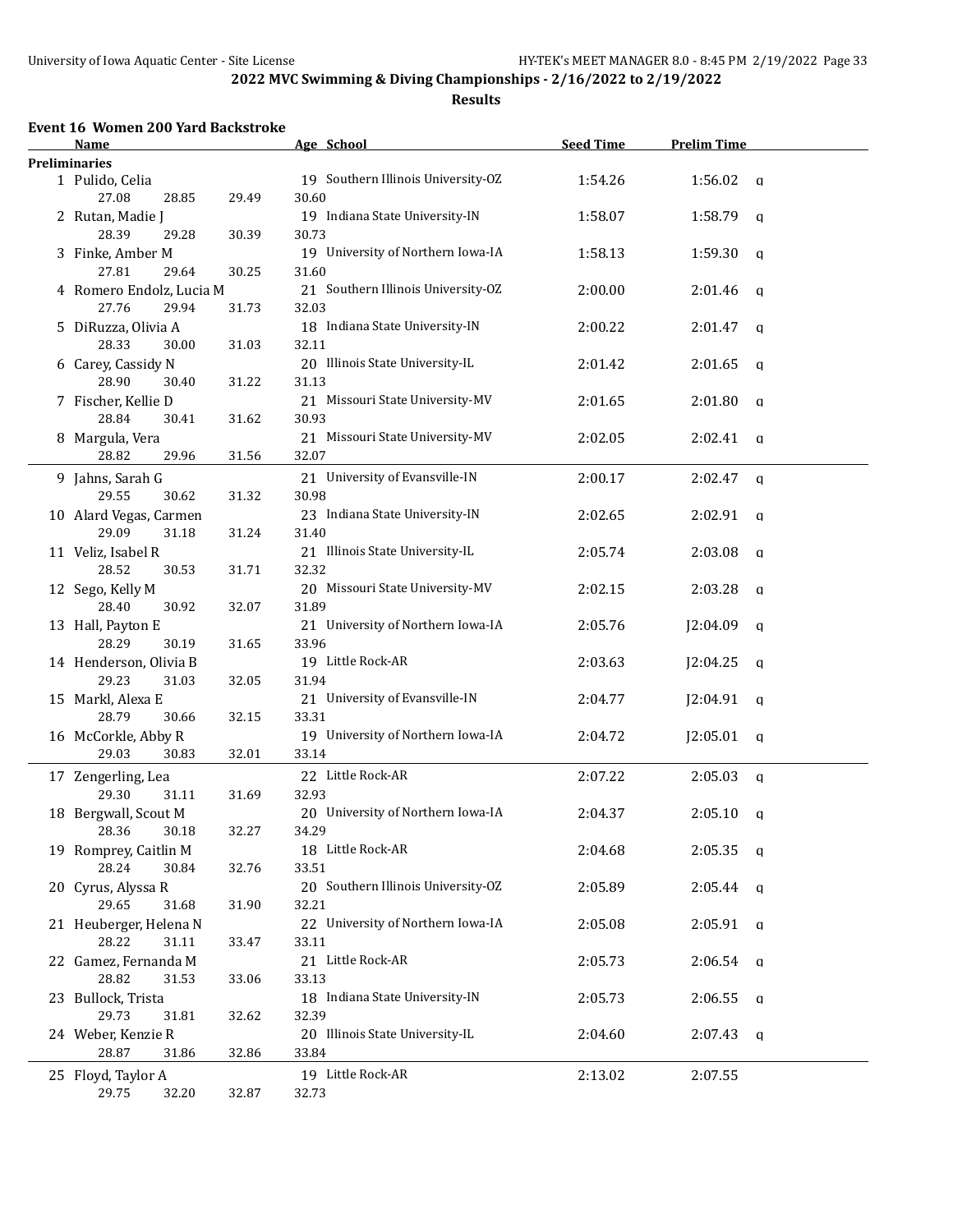**Results**

| Preliminaries  (Event 16 Women 200 Yard Backstroke) |  |  |  |  |  |
|-----------------------------------------------------|--|--|--|--|--|
|                                                     |  |  |  |  |  |

|                  | <b>Name</b>                               |       | Age School                                  | <b>Seed Time</b>   | <b>Prelim Time</b> |        |
|------------------|-------------------------------------------|-------|---------------------------------------------|--------------------|--------------------|--------|
|                  | 26 *Tsesiul, Iryna<br>28.88<br>31.46      | 33.15 | 20 University of Evansville-IN<br>34.46     | 2:04.03            | 2:07.95            |        |
|                  | 27 Sanqunetti, Rachel A<br>29.89<br>32.61 | 32.66 | 20 Indiana State University-IN<br>32.87     | 2:06.74            | 2:08.03            |        |
|                  | 28 Morelock, Sophie H<br>30.89<br>32.87   | 33.25 | 20 Valparaiso University-IN<br>32.96        | 2:10.19            | 2:09.97            |        |
|                  | 29 Groenewold, Abi G<br>30.06<br>32.71    | 33.64 | 19 University of Evansville-IN<br>33.94     | 2:10.15            | 2:10.35            |        |
|                  | 30 Hume, Haley A<br>30.31<br>32.76        | 33.98 | 18 Valparaiso University-IN<br>34.72        | 2:10.76            | 2:11.77            |        |
|                  | 31 Conn, Kenzie O<br>30.38<br>32.79       | 34.12 | 20 Valparaiso University-IN<br>34.80        | 2:14.64            | 2:12.09            |        |
|                  | --- Speed, Deven L<br>27.89<br>31.68      | 31.92 | 22 Southern Illinois University-OZ<br>32.27 | 2:03.67            | X2:03.76           |        |
|                  | --- Bates, Valerie S<br>30.48<br>32.40    | 32.60 | 20 Southern Illinois University-OZ<br>32.62 | 2:10.30            | X2:08.10           |        |
|                  | --- Foreman, Addy A<br>29.87<br>31.65     | 33.77 | 18 Southern Illinois University-OZ<br>33.35 | 2:06.47            | X2:08.64           |        |
|                  | --- Dietzel, Morgan A<br>30.31<br>32.51   | 32.96 | 19 Southern Illinois University-OZ<br>33.11 | 2:07.85            | X2:08.89           |        |
|                  | --- Johns, Tori A<br>30.61<br>32.38       | 33.14 | 20 Indiana State University-IN<br>33.77     | 2:08.54            | X2:09.90           |        |
|                  | --- Kelley, Meagan E<br>31.34<br>32.87    | 33.08 | 18 Southern Illinois University-OZ<br>33.81 | 2:09.78            | X2:11.10           |        |
|                  | --- Sinkiewicz, Mia E<br>31.17<br>32.95   | 33.77 | 19 Southern Illinois University-OZ<br>33.77 | 2:11.79            | X2:11.66           |        |
|                  | --- Hein, Sarah G                         |       | 21 Illinois State University-IL             | 2:08.08            | <b>DFS</b>         |        |
|                  | Event 17 Women 100 Yard Freestyle<br>Name |       | Age School                                  | <b>Prelim Time</b> | <b>Finals Time</b> | Points |
| A - Final        |                                           |       |                                             |                    |                    |        |
|                  | 1 Miller, Anna M<br>23.41<br>25.04        |       | 22 Missouri State University-MV             | 49.52              | 48.45              | 20     |
|                  | 2 Grom, Annya<br>23.71<br>26.14           |       | 23 Little Rock-AR                           | 49.52              | 49.85              | 17     |
|                  | 3 Wenner, Jordan M<br>24.14<br>26.04      |       | 21 Missouri State University-MV             | 50.19              | 50.18              | 16     |
|                  | 4 Steele, Jessie E<br>24.15<br>26.24      |       | 21 University of Evansville-IN              | 50.85              | 50.39              | 15     |
|                  | 5 Forbord, Sierra M<br>24.32<br>26.41     |       | 22 Southern Illinois University-OZ          | 50.98              | 50.73              | 14     |
|                  | 6 Feltzer, Emma L<br>24.37<br>26.50       |       | 18 Illinois State University-IL             | 50.92              | 50.87              | 13     |
|                  | 7 Lucas, Anna R<br>24.42<br>26.67         |       | 20 Missouri State University-MV             | 50.86              | 51.09              | 12     |
|                  | 8 Webb, Emily M<br>24.75<br>26.42         |       | 21 Indiana State University-IN              | 51.30              | 51.17              | 11     |
| <b>B</b> - Final |                                           |       |                                             |                    |                    |        |
|                  | 9 Carlson, Jaelle S<br>24.28<br>26.77     |       | 19 Little Rock-AR                           | 51.46              | 51.05              | 9      |
|                  | 10 Farro, Chloe                           |       | 18 Indiana State University-IN              | 51.34              | 51.60              | 7      |

24.60 27.00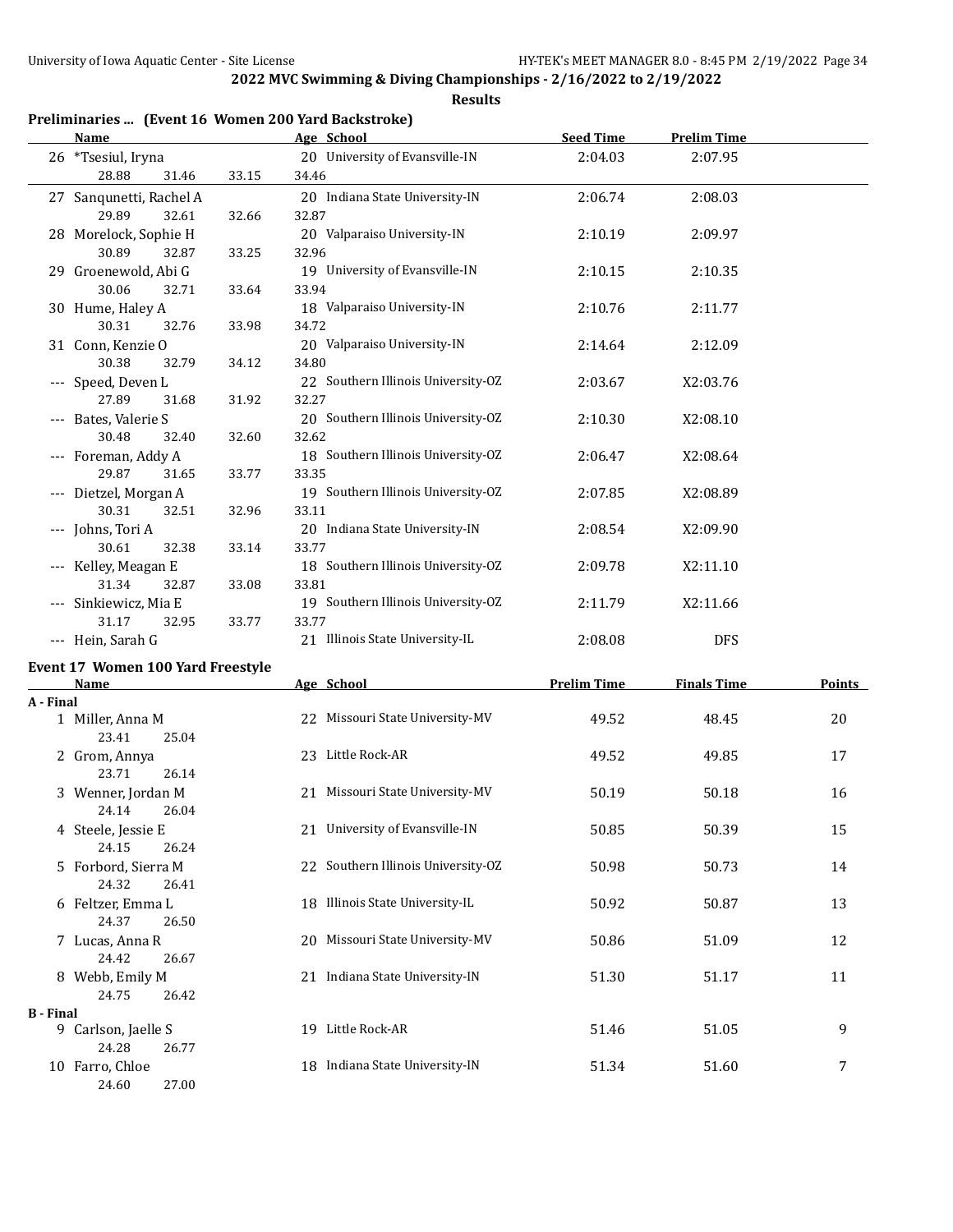## **Results**

|  | B - Final  (Event 17 Women 100 Yard Freestyle) |  |  |  |
|--|------------------------------------------------|--|--|--|
|  |                                                |  |  |  |

|           | <b>Name</b>                              | Age School                         | <b>Prelim Time</b> | <b>Finals Time</b> | Points         |
|-----------|------------------------------------------|------------------------------------|--------------------|--------------------|----------------|
|           | 11 Gray, Lauren F<br>24.70<br>26.98      | 21 Little Rock-AR                  | 51.97              | 51.68              | 6              |
|           | 12 Larsen, Faith M<br>24.71<br>27.01     | 18 University of Northern Iowa-IA  | 51.45              | 51.72              | 5              |
|           | 13 Zubina, Ulyana<br>24.75<br>27.22      | 19 Missouri State University-MV    | 51.95              | 51.97              | 4              |
|           | 14 Gonder, Olivia R<br>24.84<br>27.26    | 19 Illinois State University-IL    | 52.18              | 52.10              | 3              |
|           | 15 Amelung, Hannah N<br>24.87<br>27.53   | 21 Missouri State University-MV    | 52.57              | 52.40              | $\overline{2}$ |
|           | 16 Poulsen, Cheryl A<br>24.95<br>27.48   | 19 Little Rock-AR                  | 52.62              | 52.43              | $\mathbf{1}$   |
| C - Final |                                          |                                    |                    |                    |                |
|           | 17 Verastegui, Natalia<br>25.11<br>27.10 | 21 University of Northern Iowa-IA  | 52.92              | 52.21              |                |
|           | 18 Horton, Nicole A<br>25.50<br>26.88    | 19 Southern Illinois University-OZ | 52.36              | 52.38              |                |
|           | 19 Gruce, Jordan M<br>25.35<br>27.40     | 19 Indiana State University-IN     | 52.83              | 52.75              |                |
|           | 20 *Aguayo, Sonsoles<br>25.47<br>27.30   | 21 University of Evansville-IN     | 52.77              | 52.77              |                |
|           | 21 Kolar, Julie M<br>25.43<br>27.36      | 21 Illinois State University-IL    | 52.73              | 52.79              |                |
|           | 22 Christensen, Clare<br>25.25<br>27.62  | 19 University of Northern Iowa-IA  | 52.81              | 52.87              |                |
|           | 23 Rau, Jasmine T<br>25.13<br>27.82      | 18 Southern Illinois University-OZ | 53.08              | 52.95              |                |
|           | 24 Graeve, Waren J<br>25.46<br>27.72     | 18 University of Northern Iowa-IA  | 52.58              | 53.18              |                |

## **Event 17 Women 100 Yard Freestyle**

| Name                 |    | Age School                         | <b>Seed Time</b> | <b>Prelim Time</b> |  |
|----------------------|----|------------------------------------|------------------|--------------------|--|
| <b>Preliminaries</b> |    |                                    |                  |                    |  |
| *1 Grom, Annya       |    | 23 Little Rock-AR                  | 50.01            | 49.52<br>$\alpha$  |  |
| 23.59<br>25.93       |    |                                    |                  |                    |  |
| *1 Miller, Anna M    |    | 22 Missouri State University-MV    | 48.70            | 49.52<br>a         |  |
| 23.76<br>25.76       |    |                                    |                  |                    |  |
| 3 Wenner, Jordan M   |    | 21 Missouri State University-MV    | 50.34            | 50.19<br>q         |  |
| 24.13<br>26.06       |    |                                    |                  |                    |  |
| 4 Steele, Jessie E   |    | 21 University of Evansville-IN     | 51.13            | 50.85<br>a         |  |
| 24.35<br>26.50       |    |                                    |                  |                    |  |
| 5 Lucas, Anna R      |    | 20 Missouri State University-MV    | 52.57            | 50.86<br>a         |  |
| 24.28<br>26.58       |    |                                    |                  |                    |  |
| 6 Feltzer, Emma L    |    | 18 Illinois State University-IL    | 51.25            | 50.92<br>a         |  |
| 24.11<br>26.81       |    |                                    |                  |                    |  |
| 7 Forbord, Sierra M  |    | 22 Southern Illinois University-OZ | 50.40            | 50.98<br>q         |  |
| 24.30<br>26.68       |    |                                    |                  |                    |  |
| 8 Webb, Emily M      |    | 21 Indiana State University-IN     | 51.95            | 51.30<br>a         |  |
| 24.89<br>26.41       |    |                                    |                  |                    |  |
| 9 Farro, Chloe       |    | 18 Indiana State University-IN     | 50.85            | $51.34 \quad a$    |  |
| 24.65<br>26.69       |    |                                    |                  |                    |  |
| 10 Larsen, Faith M   | 18 | University of Northern Iowa-IA     | 51.25            | 51.45<br>a         |  |
| 24.78<br>26.67       |    |                                    |                  |                    |  |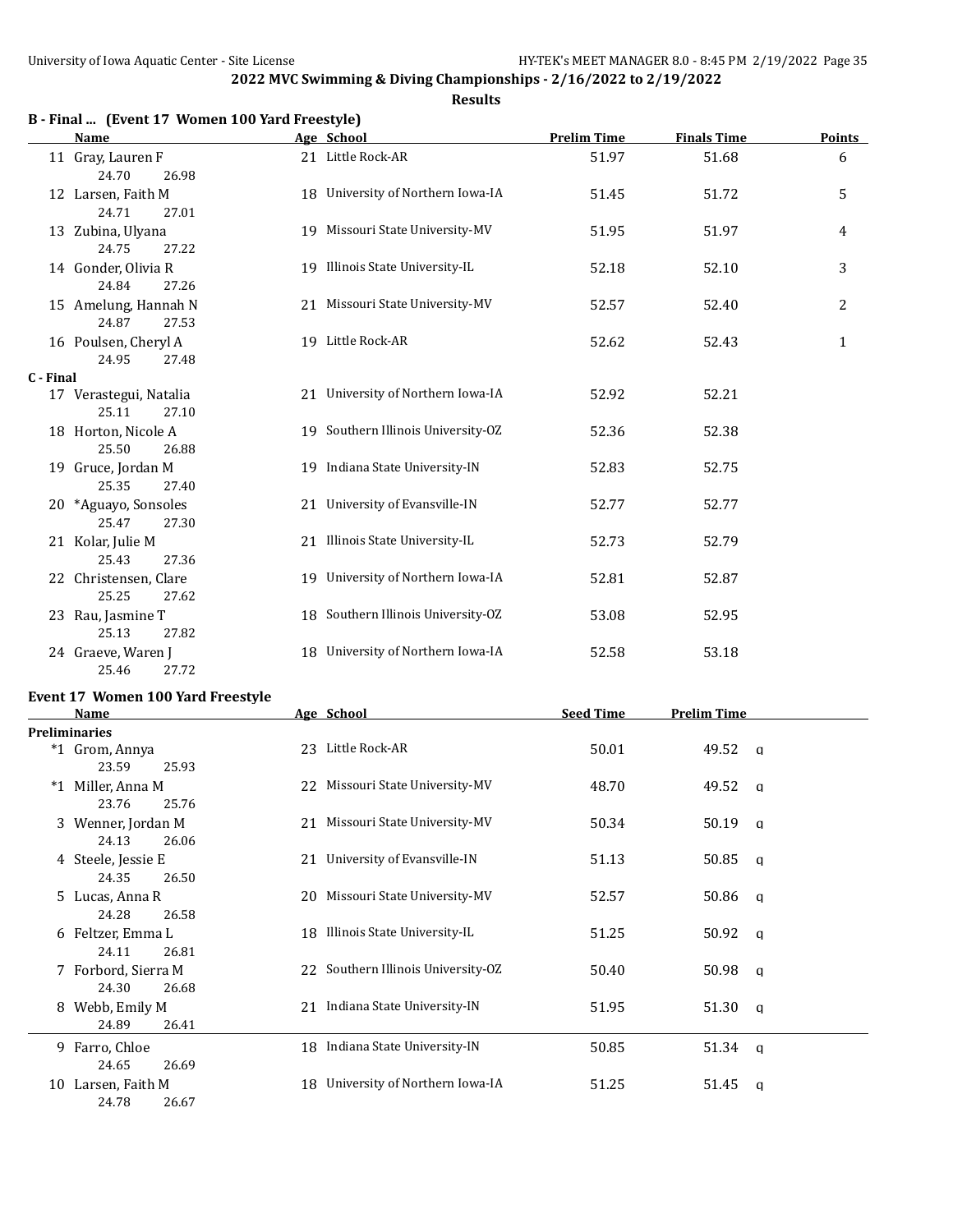| Preliminaries  (Event 17 Women 100 Yard Freestyle)<br><b>Name</b> | Age School                         | <b>Seed Time</b> | <b>Prelim Time</b> |   |
|-------------------------------------------------------------------|------------------------------------|------------------|--------------------|---|
| 11 Carlson, Jaelle S<br>24.54<br>26.92                            | 19 Little Rock-AR                  | 50.57            | 51.46 a            |   |
| 12 Zubina, Ulyana<br>24.48<br>27.47                               | 19 Missouri State University-MV    | 51.95            | 51.95              | q |
| 13 Gray, Lauren F<br>24.76<br>27.21                               | 21 Little Rock-AR                  | 52.62            | 51.97              | q |
| 14 Gonder, Olivia R<br>24.78<br>27.40                             | 19 Illinois State University-IL    | 51.76            | 52.18              | q |
| 15 Amelung, Hannah N<br>25.04<br>27.53                            | 21 Missouri State University-MV    | 52.47            | J52.57             | q |
| 16 Poulsen, Cheryl A<br>24.74<br>27.88                            | 19 Little Rock-AR                  | 53.06            | J52.62             | q |
| 17 Desmet, Abbey F<br>25.11<br>27.54                              | 22 Southern Illinois University-OZ | 52.51            | 52.65              | q |
| 18 Kolar, Julie M<br>25.38<br>27.35                               | 21 Illinois State University-IL    | 52.91            | 52.73              | q |
| 19 *Aguayo, Sonsoles<br>25.16<br>27.61                            | 21 University of Evansville-IN     | 53.15            | 52.77              | q |
| 20 Christensen, Clare<br>25.09<br>27.72                           | 19 University of Northern Iowa-IA  | 52.86            | 52.81              | q |
| 21 Gruce, Jordan M<br>25.21<br>27.62                              | 19 Indiana State University-IN     | 53.85            | 52.83              | q |
| 22 Godwin, Carolyn A<br>25.12<br>27.76                            | 21 Little Rock-AR                  | 52.65            | 52.88              | q |
| 23 Verastegui, Natalia<br>25.30<br>27.62                          | 21 University of Northern Iowa-IA  | 52.42            | 52.92              | q |
| 24 Rau, Jasmine T<br>25.09<br>27.99                               | 18 Southern Illinois University-OZ | 53.24            | 53.08              | q |
| 25 Redzuan, Asmalia<br>25.47<br>27.74                             | 22 Little Rock-AR                  | 53.06            | 53.21              |   |
| 26 Vasquez, Emily R<br>25.21<br>28.18                             | 21 University of Evansville-IN     | 53.65            | 53.39              |   |
| 27 Petrone, Hannah C<br>25.45<br>28.17                            | 20 Southern Illinois University-OZ | 54.10            | 53.62              |   |
| 28 Moeller, Lauren N<br>25.66<br>28.05                            | 20 Southern Illinois University-OZ | 53.52            | 53.71              |   |
| 29 Matthews, Aubry H<br>25.34<br>28.56                            | 20 Little Rock-AR                  | 53.12            | 53.90              |   |
| 30 Robinson, Chiara A<br>25.77<br>28.33                           | 21 Valparaiso University-IN        | 54.20            | 54.10              |   |
| 31 Stephan, Anna M<br>25.85<br>28.38                              | 21 Southern Illinois University-OZ | <b>NT</b>        | 54.23              |   |
| 32 Detta, Teigen M<br>25.78<br>28.63                              | 18 Southern Illinois University-OZ | 53.37            | 54.41              |   |
| 33 Alsader, Lara A<br>26.30<br>28.35                              | 18 Little Rock-AR                  | <b>NT</b>        | 54.65              |   |
| 34 Pieniazkiewicz, Lauren O<br>25.98<br>28.95                     | 19 Little Rock-AR                  | 55.55            | 54.93              |   |
| 35 Markley, Morgan A<br>26.99<br>29.76                            | 20 Valparaiso University-IN        | 55.33            | 56.75              |   |
| 36 Yates, Laurel R<br>27.91<br>31.36                              | 19 Valparaiso University-IN        | 58.09            | 59.27              |   |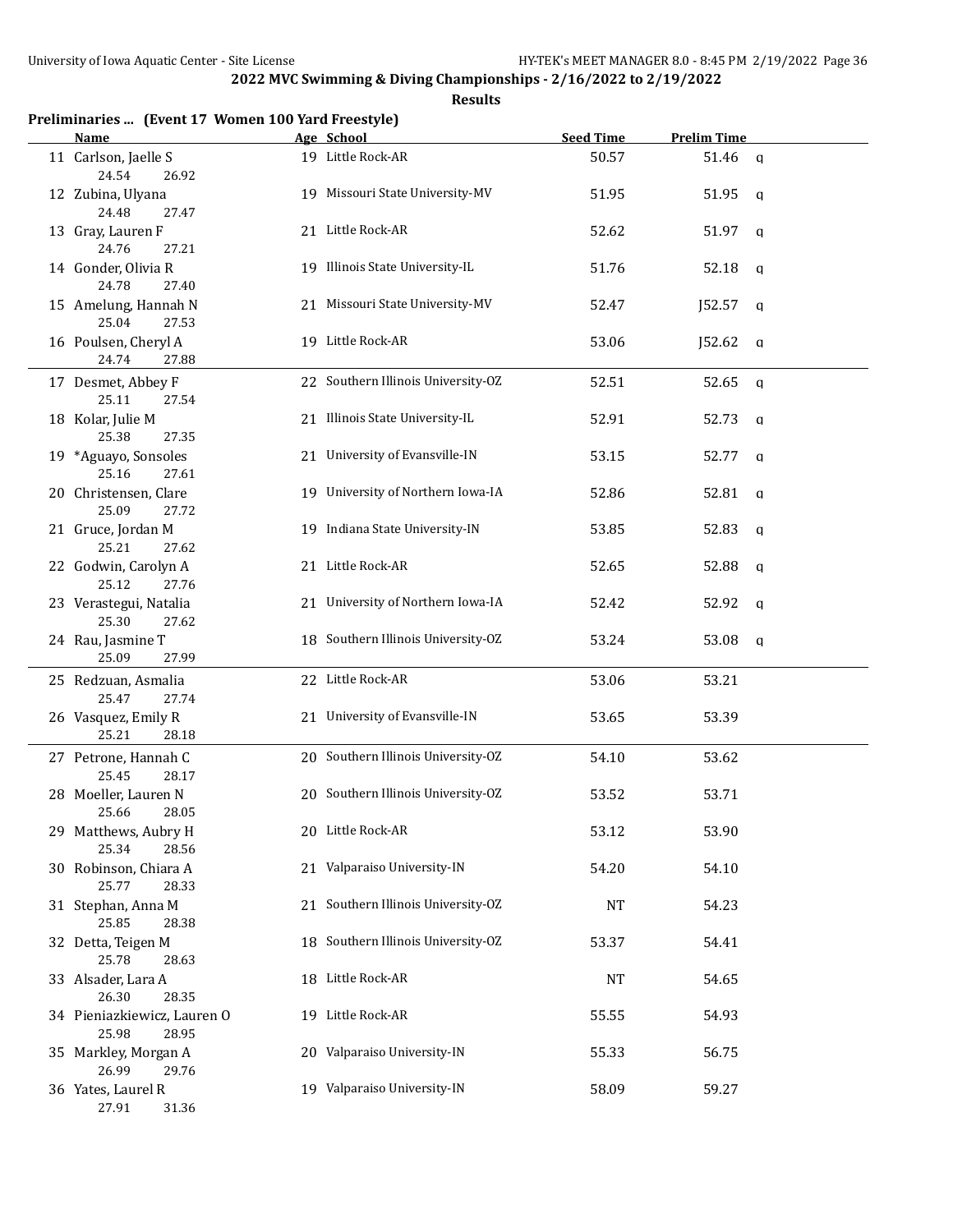**Results**

|  |  | Preliminaries  (Event 17 Women 100 Yard Freestyle) |  |
|--|--|----------------------------------------------------|--|
|--|--|----------------------------------------------------|--|

| <b>Name</b>                        |       | Age School                         | <b>Seed Time</b> | <b>Prelim Time</b> |  |
|------------------------------------|-------|------------------------------------|------------------|--------------------|--|
| --- Horton, Nicole A<br>25.36      | 27.00 | 19 Southern Illinois University-OZ | 51.67            | X52.36             |  |
| --- Graeve, Waren J<br>25.22       | 27.36 | 18 University of Northern Iowa-IA  | 53.10            | X52.58             |  |
| --- Crowder, Delaney J<br>25.58    | 27.69 | 20 Little Rock-AR                  | 55.65            | X53.27             |  |
| --- Eleish, Nour<br>25.47          | 27.89 | 19 Southern Illinois University-OZ | 53.56            | X53.36             |  |
| --- Short, Taylor I<br>25.34       | 28.04 | 19 University of Northern Iowa-IA  | 54.37            | X53.38             |  |
| --- Jager, Madi E<br>25.40         | 28.23 | 20 Southern Illinois University-OZ | 53.85            | X53.63             |  |
| --- Armstrong, Carmina T<br>25.48  | 28.18 | 21 Indiana State University-IN     | 53.79            | X53.66             |  |
| --- Kozel, Marissa L<br>25.33      | 28.48 | 21 Indiana State University-IN     | 53.51            | X53.81             |  |
| --- Jasek, Mikayla Z<br>25.90      | 27.94 | 19 Illinois State University-IL    | 53.53            | X53.84             |  |
| --- Jahn, Lucy M<br>25.58          | 28.34 | 18 Little Rock-AR                  | 54.17            | X53.92             |  |
| --- Summers, Casey L<br>26.33      | 27.76 | 20 University of Northern Iowa-IA  | 57.09            | X54.09             |  |
| --- Brown, Khadijah A<br>25.86     | 28.40 | 20 Little Rock-AR                  | 54.51            | X54.26             |  |
| --- Schaeffer, Courtney M<br>26.12 | 28.30 | 21 University of Northern Iowa-IA  | 55.13            | X54.42             |  |
| --- Mathers, Megan E<br>26.27      | 28.91 | 18 Southern Illinois University-OZ | 55.31            | X55.18             |  |
| --- Brunet, Olivia<br>26.37        | 29.31 | 18 Southern Illinois University-OZ | 54.18            | X55.68             |  |
| --- Discenza, Rylie N<br>26.30     | 29.46 | 20 Little Rock-AR                  | 55.89            | X55.76             |  |
| --- Oploh, Heidi K<br>26.99        | 28.88 | 20 Southern Illinois University-OZ | 55.88            | X55.87             |  |
| --- Brooks, Heidi J<br>26.79       | 29.08 | 18 Southern Illinois University-OZ | 58.21            | X55.87             |  |
| --- Dunn, Kasey<br>26.95           | 29.29 | 19 Little Rock-AR                  | 56.64            | X56.24             |  |
| Miller, Maggie L<br>27.00          | 29.29 | 20 Southern Illinois University-OZ | 56.71            | X56.29             |  |
| --- Purtle, Liz C<br>27.02         | 29.83 | 19 University of Northern Iowa-IA  | 55.29            | X56.85             |  |
| --- Piper, Elise J<br>26.80        | 30.08 | 21 Southern Illinois University-OZ | 55.92            | X56.88             |  |

# **Event 18 Women 200 Yard Breaststroke**

| Name                 |       |       | Age School                         | <b>Prelim Time</b> | <b>Finals Time</b> | <b>Points</b> |
|----------------------|-------|-------|------------------------------------|--------------------|--------------------|---------------|
| A - Final            |       |       |                                    |                    |                    |               |
| 1 Puleo, Alessia     |       |       | 22 Missouri State University-MV    | 2:14.61            | 2:13.89            | 20            |
| 30.45                | 33.75 | 35.03 | 34.66                              |                    |                    |               |
| 2 Johnson, Cabrini J |       |       | 20 Missouri State University-MV    | 2:15.62            | 2:14.96            | 17            |
| 30.36                | 34.15 | 35.30 | 35.15                              |                    |                    |               |
| 3 Bukvic, Dorotea    |       |       | Indiana State University-IN<br>19. | 2:14.73            | 2:15.24            | 16            |
| 30.24                | 34.38 | 35.32 | 35.30                              |                    |                    |               |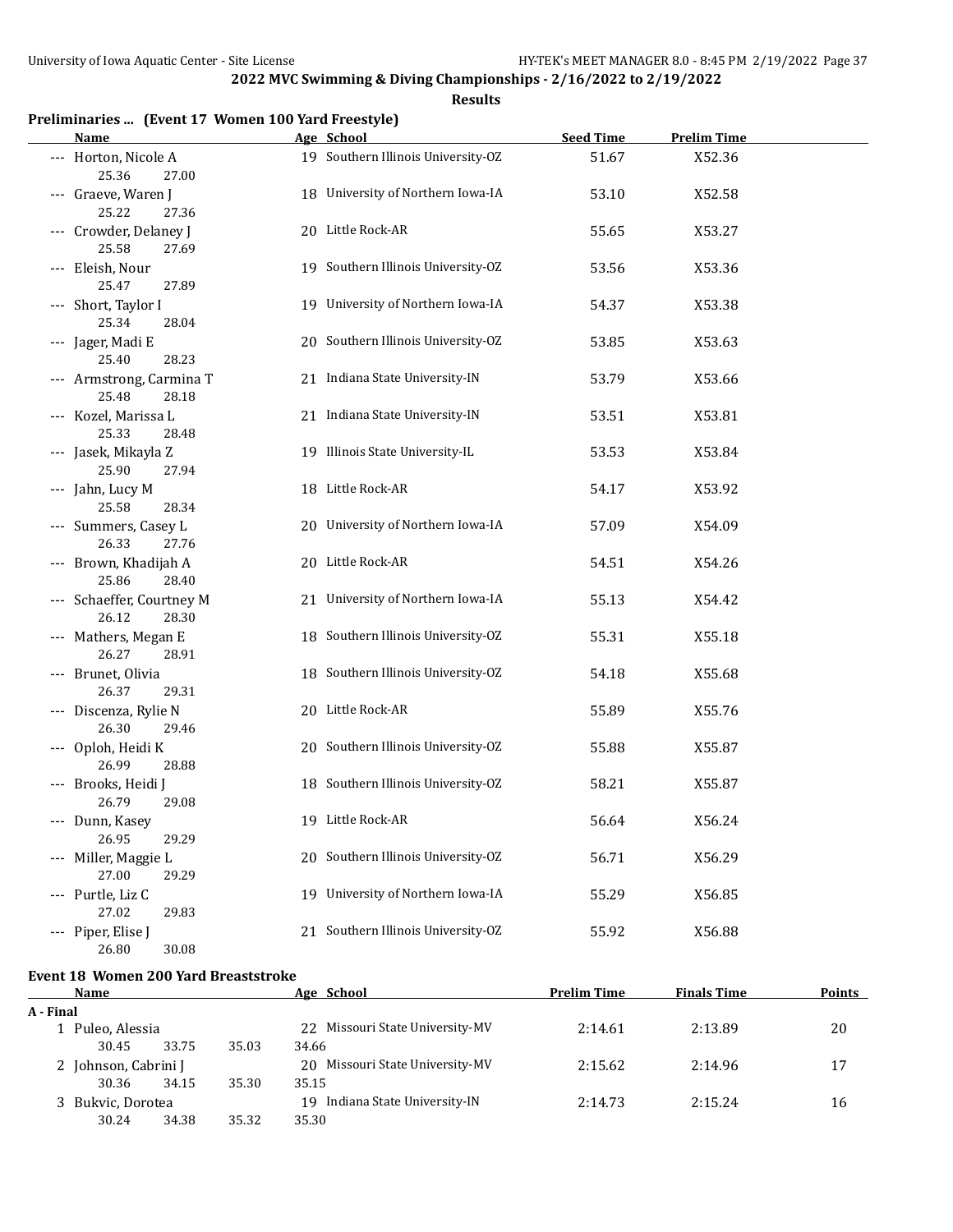## **Results**

|  | A - Final  (Event 18 Women 200 Yard Breaststroke) |
|--|---------------------------------------------------|
|  |                                                   |

|                    | <b>Name</b>                              |       | Age School                                 | <b>Prelim Time</b> | <b>Finals Time</b> | <b>Points</b> |
|--------------------|------------------------------------------|-------|--------------------------------------------|--------------------|--------------------|---------------|
| 4 Morse, Madyson P |                                          |       | 21 Illinois State University-IL            | 2:18.09            | 2:16.04            | 15            |
|                    | 30.55<br>34.84                           | 35.24 | 35.41                                      |                    |                    |               |
|                    | 5 Hoff, Sydney D                         |       | 19 Illinois State University-IL            | 2:18.14            | 2:16.91            | 14            |
|                    | 31.24<br>34.91                           | 35.58 | 35.18                                      |                    |                    |               |
|                    | 6 Kerr, Ella                             |       | 19 Southern Illinois University-OZ         | 2:18.07            | 2:17.59            | 13            |
|                    | 31.48<br>33.99                           | 35.36 | 36.76                                      |                    |                    |               |
|                    | 7 Scheiblein, Melanie N                  |       | 20 Southern Illinois University-OZ         | 2:19.03            | 2:17.69            | 12            |
|                    | 31.49<br>34.57                           | 35.81 | 35.82                                      |                    |                    |               |
|                    | 8 Moore, Sage N                          |       | 21 University of Evansville-IN             | 2:19.43            | 2:20.59            | 11            |
|                    | 35.20<br>31.16                           | 36.43 | 37.80                                      |                    |                    |               |
| <b>B</b> - Final   |                                          |       |                                            |                    |                    |               |
|                    | 9 *Zubina, Yuliya                        |       | 19 Missouri State University-MV            | 2:21.21            | 2:17.73            | 9             |
|                    | 31.26<br>35.01                           | 35.46 | 36.00                                      |                    |                    |               |
|                    | 10 Pallett, Meghan E                     |       | 19 University of Northern Iowa-IA          | 2:21.51            | 2:20.15            | 7             |
|                    | 31.47<br>35.30<br>36.60                  |       | 36.78                                      |                    |                    |               |
|                    | 11 Gilkerson, Elle R                     |       | 19 Indiana State University-IN             | 2:22.42            | 2:20.38            | 6             |
|                    | 31.59<br>35.98<br>36.43                  |       | 36.38                                      |                    |                    |               |
|                    | *12 Nasiou, Anna-Maria                   |       | 21 Indiana State University-IN             | 2:23.04            | 2:21.61            | 4.50          |
|                    | 31.84<br>35.97                           | 36.81 | 36.99                                      |                    |                    |               |
|                    | *12 Savicevic, Mia N                     |       | 20 University of Northern Iowa-IA          | 2:23.25            | 2:21.61            | 4.50          |
|                    | 31.42<br>35.48                           | 36.67 | 38.04                                      |                    |                    |               |
|                    | 14 McDonald, Allison E<br>31.68<br>36.14 |       | 21 University of Evansville-IN             | 2:23.10            | 2:22.68            | 3             |
|                    |                                          | 37.24 | 37.62                                      |                    |                    |               |
|                    | 15 Lavigne, Ema S<br>32.18<br>36.66      | 37.05 | 19 University of Northern Iowa-IA<br>36.97 | 2:22.89            | 2:22.86            | 2             |
|                    | 16 Boggs, Gillian N                      |       | 19 Little Rock-AR                          | 2:23.18            | 2:23.61            | $\mathbf{1}$  |
|                    | 32.02<br>37.38<br>36.31                  |       | 37.90                                      |                    |                    |               |
| C - Final          |                                          |       |                                            |                    |                    |               |
|                    | 17 *Mueller, Mari E                      |       | 19 University of Evansville-IN             | 2:24.43            | 2:22.37            |               |
|                    | 32.15<br>35.95                           | 36.69 | 37.58                                      |                    |                    |               |
|                    | 18 Keebler, Emily S                      |       | 21 Illinois State University-IL            | 2:24.48            | 2:22.48            |               |
|                    | 32.83<br>35.76                           | 36.47 | 37.42                                      |                    |                    |               |
|                    | 19 Shelton, Lexie G                      |       | 19 Little Rock-AR                          | 2:25.81            | 2:24.46            |               |
|                    | 31.95<br>35.95                           | 37.85 | 38.71                                      |                    |                    |               |
|                    | 20 Stemper, Sydney E                     |       | 18 University of Northern Iowa-IA          | 2:25.08            | 2:24.77            |               |
|                    | 32.57<br>36.45                           | 37.48 | 38.27                                      |                    |                    |               |
|                    | 21 Harr, Karina A                        |       | 19 Little Rock-AR                          | 2:26.74            | 2:25.13            |               |
|                    | 32.58<br>37.04                           | 37.01 | 38.50                                      |                    |                    |               |
|                    | 22 Oostman, Julia E                      |       | 21 Illinois State University-IL            | 2:27.30            | 2:26.81            |               |
|                    | 32.49<br>36.57                           | 38.24 | 39.51                                      |                    |                    |               |
|                    | 23 Strauss, Sara A                       |       | 18 Valparaiso University-IN                | 2:27.41            | 2:27.28            |               |
|                    | 33.34<br>36.70                           | 39.00 | 38.24                                      |                    |                    |               |
|                    | 24 Farmer, Amanda H                      |       | 21 Valparaiso University-IN                | 2:27.46            | 2:32.14            |               |
|                    | 33.28<br>37.40                           | 40.28 | 41.18                                      |                    |                    |               |

## **Event 18 Women 200 Yard Breaststroke**

| Name                 |                      |       | Age School                      | <b>Seed Time</b> | <b>Prelim Time</b>  |  |
|----------------------|----------------------|-------|---------------------------------|------------------|---------------------|--|
| <b>Preliminaries</b> |                      |       |                                 |                  |                     |  |
| 1 Puleo, Alessia     |                      |       | 22 Missouri State University-MV | 2:14.74          | 2:14.61<br>$\alpha$ |  |
| 30.79                | 34.04                | 34.84 | 34.94                           |                  |                     |  |
|                      | 2 Bukvic, Dorotea    |       | 19 Indiana State University-IN  | 2:19.83          | 2:14.73<br>$\alpha$ |  |
| 30.43                | 34.38                | 34.93 | 34.99                           |                  |                     |  |
|                      | 3 Johnson, Cabrini J |       | 20 Missouri State University-MV | 2:18.08          | 2:15.62<br>$\alpha$ |  |
| 30.33                | 34.62                | 35.41 | 35.26                           |                  |                     |  |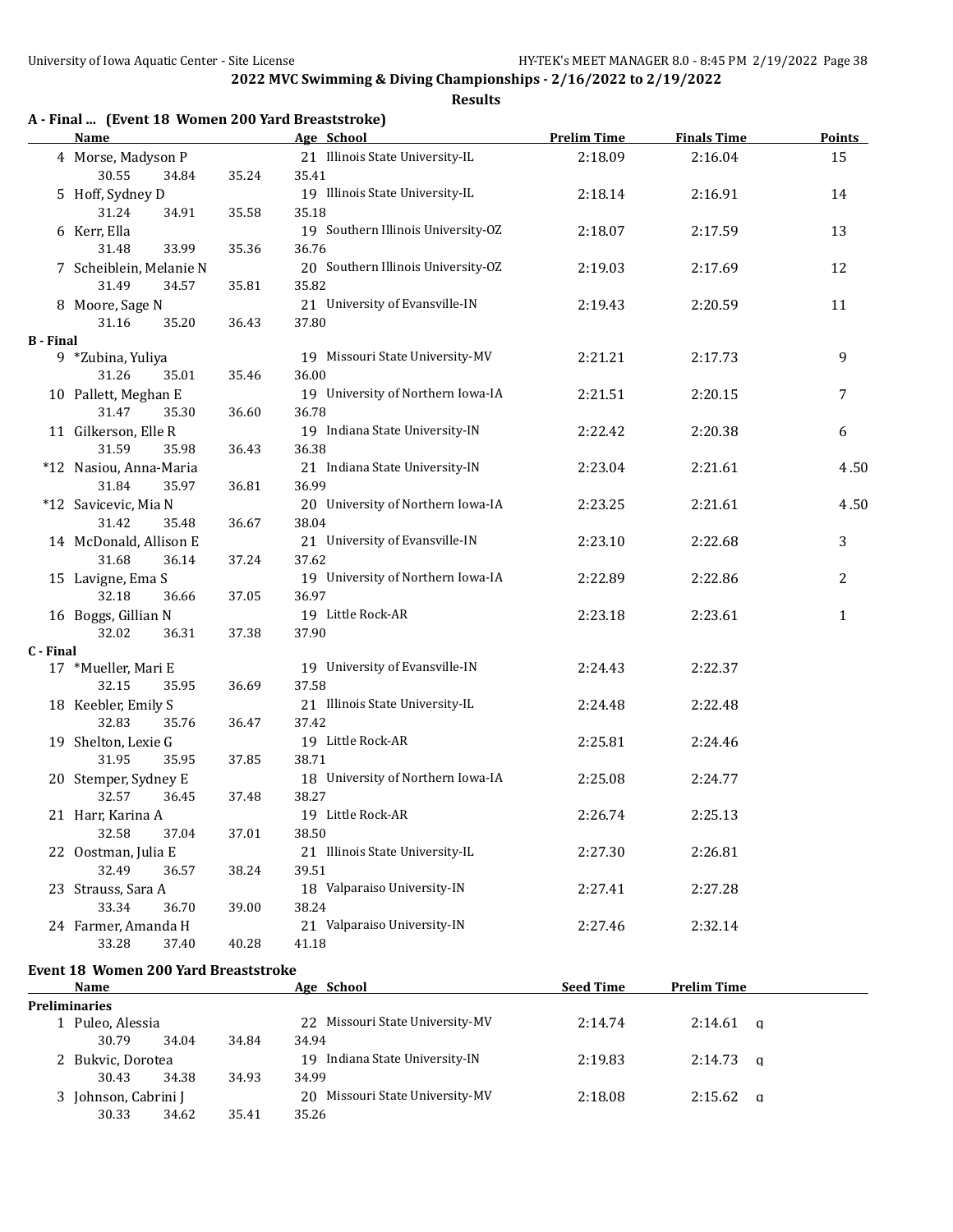| Preliminaries  (Event 18 Women 200 Yard Breaststroke) |       |                                            |                  |                    |              |
|-------------------------------------------------------|-------|--------------------------------------------|------------------|--------------------|--------------|
| Name                                                  |       | Age School                                 | <b>Seed Time</b> | <b>Prelim Time</b> |              |
| 4 Kerr, Ella                                          |       | 19 Southern Illinois University-OZ         | 2:17.76          | $2:18.07$ a        |              |
| 31.49<br>34.13                                        | 35.52 | 36.93                                      |                  |                    |              |
| 5 Morse, Madyson P                                    |       | 21 Illinois State University-IL            | 2:18.07          | 2:18.09            | a            |
| 30.87<br>34.98                                        | 35.97 | 36.27                                      |                  |                    |              |
| 6 Hoff, Sydney D                                      |       | 19 Illinois State University-IL            | 2:19.30          | $2:18.14$ q        |              |
| 31.31<br>35.35                                        | 35.79 | 35.69                                      |                  |                    |              |
| 7 Scheiblein, Melanie N                               |       | 20 Southern Illinois University-OZ         | 2:17.00          | 2:19.03            | q            |
| 31.50<br>35.34                                        | 35.76 | 36.43                                      |                  |                    |              |
| 8 Moore, Sage N                                       |       | 21 University of Evansville-IN             | 2:22.19          | 2:19.43            | q            |
| 30.77<br>34.90                                        | 36.18 | 37.58                                      |                  |                    |              |
| 9 *Zubina, Yuliya                                     |       | 19 Missouri State University-MV            | 2:19.91          | 2:21.21            | q            |
| 31.74<br>35.91                                        | 35.99 | 37.57                                      |                  |                    |              |
| 10 Pallett, Meghan E                                  |       | 19 University of Northern Iowa-IA          | 2:23.66          | 2:21.51            | $\mathbf{q}$ |
| 31.78<br>36.07                                        | 36.28 | 37.38                                      |                  |                    |              |
| 11 Gilkerson, Elle R                                  |       | 19 Indiana State University-IN             | 2:21.81          | 2:22.42            | q            |
| 31.60<br>35.98                                        | 37.11 | 37.73                                      |                  |                    |              |
| 12 Lavigne, Ema S                                     |       | 19 University of Northern Iowa-IA          | 2:22.30          | 2:22.89            | q            |
| 31.44<br>37.05                                        | 36.17 | 38.23                                      |                  |                    |              |
| 13 Nasiou, Anna-Maria                                 |       | 21 Indiana State University-IN             | 2:23.50          | 2:23.04            | q            |
| 32.42<br>36.53                                        | 37.23 | 36.86                                      |                  |                    |              |
| 14 McDonald, Allison E                                |       | 21 University of Evansville-IN             | 2:25.68          | 2:23.10            | q            |
| 32.43<br>36.31<br>37.20                               |       | 37.16                                      |                  |                    |              |
| 15 Boggs, Gillian N                                   |       | 19 Little Rock-AR                          | 2:25.75          | 2:23.18            | $\mathbf{q}$ |
| 31.82<br>36.48                                        | 37.19 | 37.69                                      |                  |                    |              |
| 16 Savicevic, Mia N                                   |       | 20 University of Northern Iowa-IA          | 2:22.77          | 2:23.25            | q            |
| 32.22<br>35.67                                        | 37.18 | 38.18                                      |                  |                    |              |
| 17 *Mueller, Mari E                                   |       | 19 University of Evansville-IN             | 2:21.80          | 2:24.43            | q            |
| 32.35<br>36.00                                        | 37.42 | 38.66                                      |                  |                    |              |
| 18 Keebler, Emily S                                   |       | 21 Illinois State University-IL<br>2:24.26 |                  | 2:24.48            | q            |
| 32.47<br>36.34                                        | 37.32 | 38.35                                      |                  |                    |              |
| 19 Robertson, Ali R                                   |       | 18 Southern Illinois University-OZ         | 2:23.40          | 2:25.04            | - a          |
| 32.21<br>36.23                                        | 38.10 | 38.50                                      |                  |                    |              |
| 20 Stemper, Sydney E                                  |       | 18 University of Northern Iowa-IA          | 2:24.57          | 2:25.08            | a            |
| 32.72<br>36.35                                        | 37.59 | 38.42                                      |                  |                    |              |
| 21 Shelton, Lexie G                                   |       | 19 Little Rock-AR                          | 2:25.97          | 2:25.81            | - a          |
| 31.91<br>35.95                                        | 38.19 | 39.76                                      |                  |                    |              |
| 22 Harr, Karina A                                     |       | 19 Little Rock-AR                          | 2:23.59          | $2:26.74$ q        |              |
| 32.56<br>36.94                                        | 37.90 | 39.34                                      |                  |                    |              |
| 23 Oostman, Julia E                                   |       | 21 Illinois State University-IL            | 2:31.40          | $2:27.30$ q        |              |
| 32.09<br>36.53                                        | 38.13 | 40.55                                      |                  |                    |              |
| 24 Strauss, Sara A                                    |       | 18 Valparaiso University-IN                | 2:31.15          | $2:27.41$ q        |              |
| 33.57<br>37.47                                        | 38.49 | 37.88                                      |                  |                    |              |
| 25 Farmer, Amanda H                                   |       | 21 Valparaiso University-IN                | 2:35.23          | 2:27.46            |              |
| 33.21<br>37.72                                        | 38.32 | 38.21                                      |                  |                    |              |
| 26 Purser, Morgan E                                   |       | 19 Valparaiso University-IN                | 2:42.84          | 2:41.22            |              |
| 36.40<br>40.36                                        | 42.17 | 42.29                                      |                  |                    |              |
| --- Sura, Makayla A                                   |       | 19 Indiana State University-IN             | 2:25.86          | X2:28.91           |              |
| 33.66<br>38.00                                        | 38.78 | 38.47                                      |                  |                    |              |
| --- Studer, Rachel R                                  |       | 21 University of Northern Iowa-IA          | 2:31.95          | X2:29.33           |              |
| 32.83<br>38.07                                        | 39.39 | 39.04                                      |                  |                    |              |
| --- Bergmann, Brianna A                               |       | 19 Southern Illinois University-OZ         | 2:31.60          | X2:30.77           |              |
| 34.91<br>38.42                                        | 38.66 | 38.78                                      |                  |                    |              |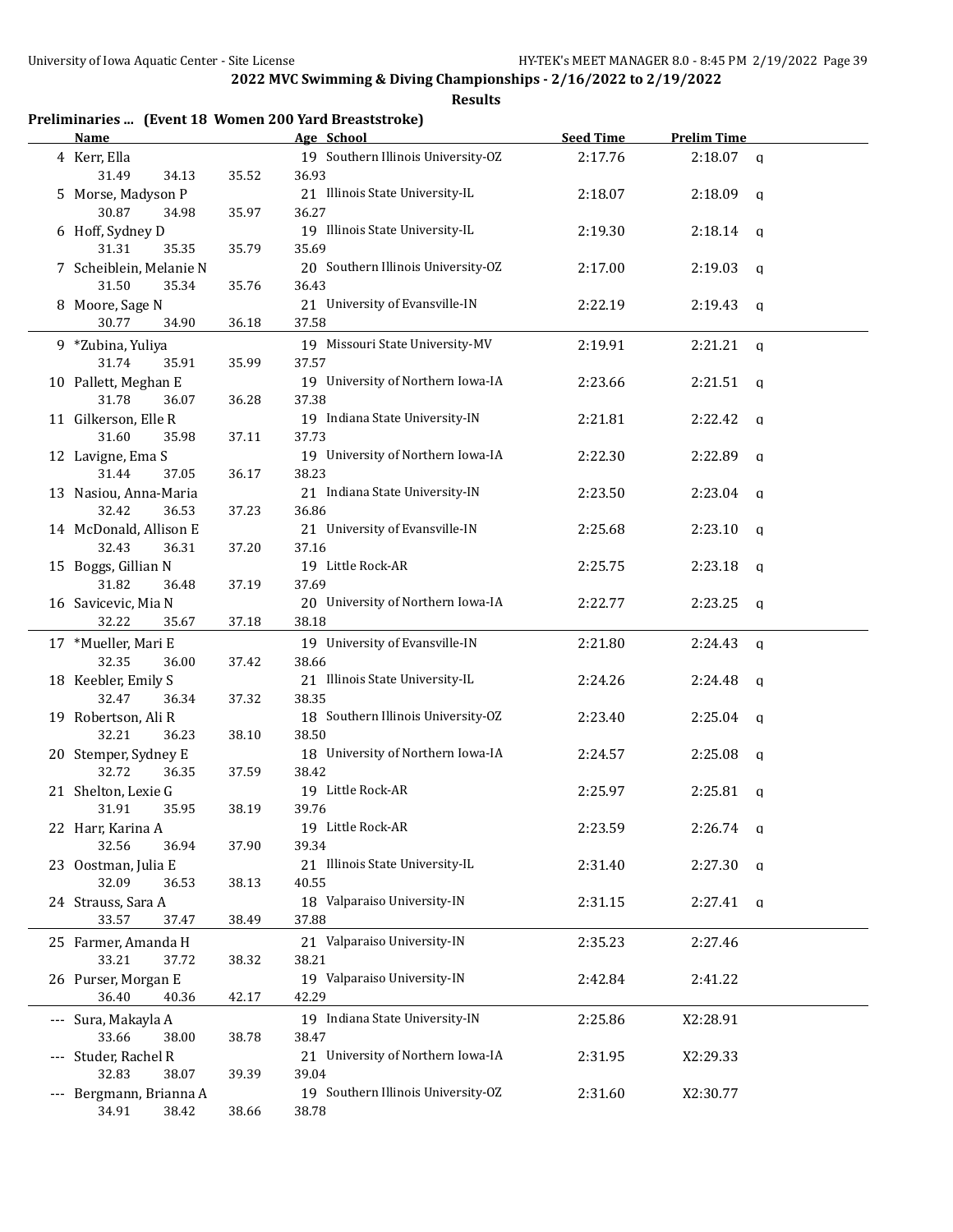|                  |                                          |       | Preliminaries  (Event 18 Women 200 Yard Breaststroke) |                    |                    |               |
|------------------|------------------------------------------|-------|-------------------------------------------------------|--------------------|--------------------|---------------|
|                  | <b>Name</b>                              |       | Age School                                            | <b>Seed Time</b>   | <b>Prelim Time</b> |               |
|                  | --- Ohlhauser, Keely R<br>34.10<br>37.99 | 39.24 | 19 Southern Illinois University-OZ<br>39.87           | 2:32.01            | X2:31.20           |               |
|                  | --- Simons, Maili R                      |       | 19 Illinois State University-IL                       | 2:27.57            | X2:31.22           |               |
|                  | 34.04<br>38.77<br>--- Gray, Grace V      | 39.03 | 39.38<br>18 Southern Illinois University-OZ           | 2:34.01            | X2:34.47           |               |
|                  | 33.54<br>39.04                           | 40.40 | 41.49                                                 |                    |                    |               |
|                  | <b>Event 19 Women 200 Yard Butterfly</b> |       |                                                       |                    |                    |               |
|                  | <b>Name</b>                              |       | Age School                                            | <b>Prelim Time</b> | <b>Finals Time</b> | <b>Points</b> |
| A - Final        | 1 Atkinson, Jules I<br>27.30<br>30.72    |       | 18 Southern Illinois University-OZ<br>33.18           | 2:04.40            | 2:01.70            | 20            |
|                  | 2 Gray, Marni A                          | 30.50 | 20 Indiana State University-IN                        | 2:03.23            | 2:02.86            | 17            |
|                  | 27.72<br>30.87                           | 31.71 | 32.56                                                 |                    |                    |               |
|                  | 3 Naeger, Lauren M<br>27.67<br>30.95     |       | 21 Illinois State University-IL<br>32.94              | 2:02.64            | 2:02.93            | 16            |
|                  | 4 Smith, Payton R                        | 31.37 | 18 Missouri State University-MV                       | 2:04.16            | 2:02.94            | 15            |
|                  | 27.38<br>30.93                           | 31.74 | 32.89                                                 |                    |                    |               |
|                  | 5 Ernst, Lily A                          |       | 20 University of Northern Iowa-IA                     | 2:04.01            | 2:02.97            | 14            |
|                  | 28.02<br>30.83<br>6 Hein, Sarah G        | 31.96 | 32.16<br>21 Illinois State University-IL              | 2:04.66            | 2:03.94            | 13            |
|                  | 27.68<br>31.29                           | 32.54 | 32.43                                                 |                    |                    |               |
|                  | 7 Szadorski, Alexa N                     |       | 19 Indiana State University-IN                        | 2:04.91            | 2:04.24            | 12            |
|                  | 27.98<br>31.18                           | 32.35 | 32.73                                                 |                    |                    |               |
|                  | 8 Roemer, Sami N                         |       | 19 Missouri State University-MV                       | 2:05.04            | 2:05.19            | 11            |
|                  | 27.19<br>30.94                           | 32.18 | 34.88                                                 |                    |                    |               |
| <b>B</b> - Final |                                          |       | 20 University of Evansville-IN                        | 2:05.60            | 2:06.04            | 9             |
|                  | 9 Cunningham, Maya R<br>27.86<br>31.54   | 32.91 | 33.73                                                 |                    |                    |               |
|                  | 10 Carey, Cassidy N                      |       | 20 Illinois State University-IL                       | 2:07.43            | 2:06.51            | 7             |
|                  | 28.71<br>32.25<br>32.64                  |       | 32.91                                                 |                    |                    |               |
|                  | 11 Moussier Pichardo, Fer                |       | 21 Little Rock-AR                                     | 2:07.73            | 2:06.92            | 6             |
|                  | 28.08<br>30.99                           | 32.25 | 35.60                                                 |                    |                    |               |
|                  | 12 Torres Nole, Maria                    |       | 19 Southern Illinois University-OZ                    | 2:06.71            | 2:07.33            | 5             |
|                  | 28.58<br>32.84                           | 32.68 | 33.23                                                 |                    |                    |               |
|                  | 13 Cotter, Alexandria H                  |       | 18 Indiana State University-IN                        | 2:06.22            | 2:07.49            | 4             |
|                  | 27.98<br>31.98                           | 33.55 | 33.98<br>20 Indiana State University-IN               |                    |                    | 3             |
|                  | 14 Moreau, Sarah<br>28.18<br>32.59       | 33.80 | 34.58                                                 | 2:06.98            | 2:09.15            |               |
|                  | 15 Lam, Anika K                          |       | 19 Missouri State University-MV                       | 2:07.42            | 2:09.36            | 2             |
|                  | 27.97<br>32.14                           | 35.30 | 33.95                                                 |                    |                    |               |
|                  | 16 *Brugnoli, Sveva                      |       | 19 University of Evansville-IN                        | 2:06.81            | 2:09.99            | 1             |
|                  | 27.51<br>32.61                           | 34.91 | 34.96                                                 |                    |                    |               |
| C - Final        |                                          |       |                                                       |                    |                    |               |
|                  | 17 Hall, Sydney A                        |       | 19 University of Northern Iowa-IA                     | 2:08.40            | 2:08.52            |               |
|                  | 28.19<br>31.93                           | 33.31 | 35.09<br>20 Indiana State University-IN               |                    |                    |               |
|                  | 18 O'Connor, Colleen E<br>28.23<br>32.42 | 33.45 | 34.95                                                 | 2:08.58            | 2:09.05            |               |
|                  | 19 Limbu, Sira                           |       | 18 Missouri State University-MV                       | 2:08.15            | 2:09.19            |               |
|                  | 28.26<br>32.51                           | 34.18 | 34.24                                                 |                    |                    |               |
|                  | 20 Gally, Annika L                       |       | 20 Southern Illinois University-OZ                    | 2:11.14            | 2:10.90            |               |
|                  | 27.73<br>32.14                           | 33.92 | 37.11                                                 |                    |                    |               |
|                  | 21 Trammell, Devin N                     |       | 19 Little Rock-AR                                     | 2:10.08            | 2:11.71            |               |
|                  | 28.81<br>32.68                           | 34.50 | 35.72                                                 |                    |                    |               |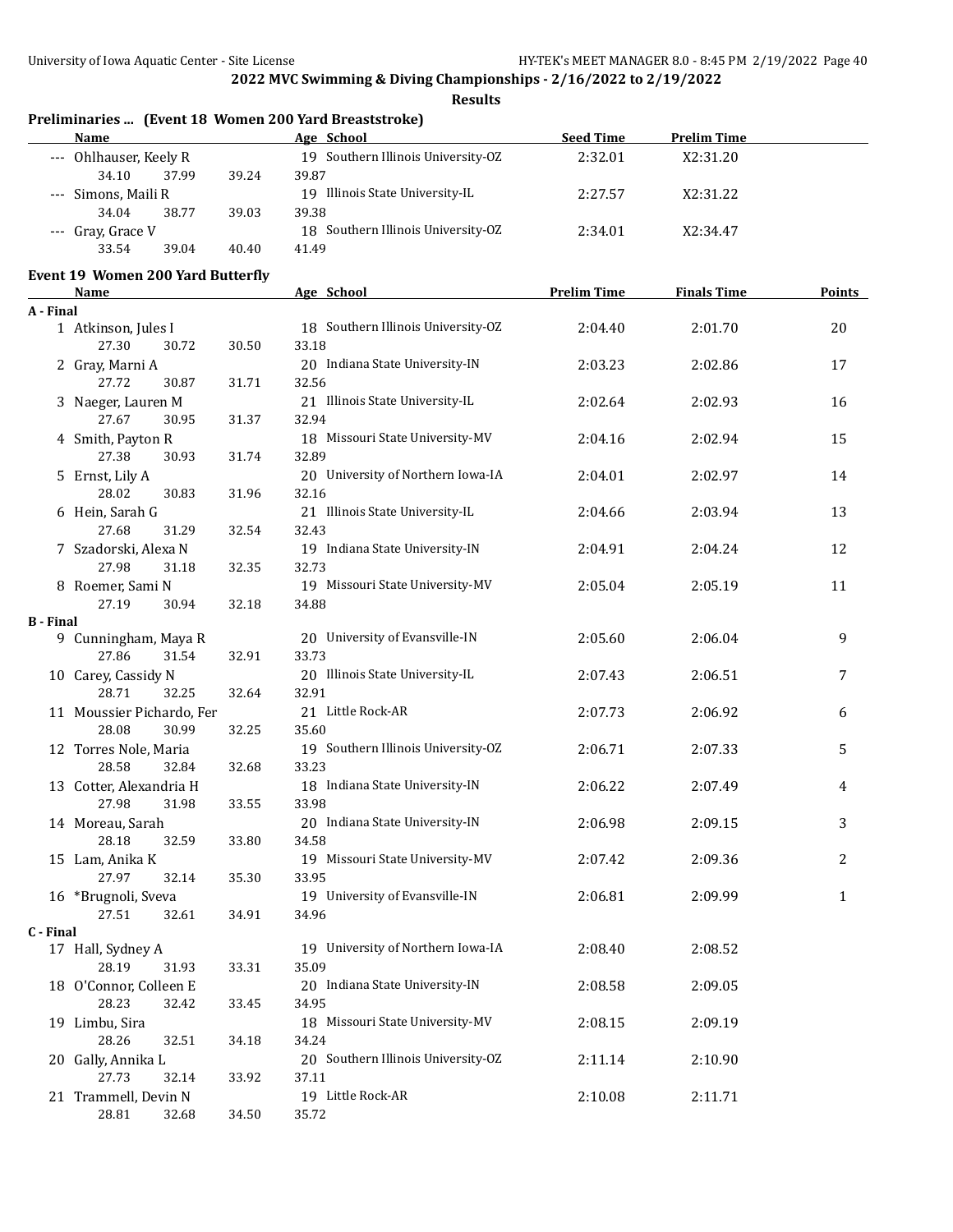| C - Final  (Event 19 Women 200 Yard Butterfly)<br>Name |       | Age School                         | <b>Prelim Time</b> | <b>Finals Time</b>      | Points |
|--------------------------------------------------------|-------|------------------------------------|--------------------|-------------------------|--------|
| 22 Houlette, Rachelle A                                |       | 22 University of Northern Iowa-IA  | 2:12.35            | 2:11.98                 |        |
| 29.30<br>33.06                                         | 34.78 | 34.84                              |                    |                         |        |
| 23 Dassow, Caitlin 2                                   |       | 21 University of Northern Iowa-IA  | 2:11.79            | 2:12.84                 |        |
| 29.26<br>32.70                                         | 34.37 | 36.51                              |                    |                         |        |
| 24 Bates, Valerie S                                    |       | 20 Southern Illinois University-OZ | 2:10.96            | 2:12.92                 |        |
| 29.20<br>32.68                                         | 34.76 | 36.28                              |                    |                         |        |
|                                                        |       |                                    |                    |                         |        |
| <b>Event 19 Women 200 Yard Butterfly</b><br>Name       |       | Age School                         | <b>Seed Time</b>   | <b>Prelim Time</b>      |        |
| <b>Preliminaries</b>                                   |       |                                    |                    |                         |        |
| 1 Naeger, Lauren M                                     |       | 21 Illinois State University-IL    | 2:01.78            | $2:02.64$ q             |        |
| 27.65<br>30.83                                         | 31.57 | 32.59                              |                    |                         |        |
| 2 Gray, Marni A                                        |       | 20 Indiana State University-IN     | 2:03.74            | 2:03.23<br>q            |        |
| 27.51<br>30.86                                         | 31.96 | 32.90                              |                    |                         |        |
| 3 Ernst, Lily A                                        |       | 20 University of Northern Iowa-IA  | 2:04.29            | 2:04.01<br>q            |        |
| 27.69<br>30.79                                         | 32.00 | 33.53                              |                    |                         |        |
| 4 Smith, Payton R                                      |       | 18 Missouri State University-MV    | 2:01.93            | 2:04.16<br>q            |        |
| 27.04<br>31.33                                         | 33.62 | 32.17                              |                    |                         |        |
| 5 Atkinson, Jules I                                    |       | 18 Southern Illinois University-OZ | 2:01.88            | 2:04.40<br>q            |        |
| 28.07<br>31.39                                         | 31.77 | 33.17                              |                    |                         |        |
| 6 Hein, Sarah G                                        |       | 21 Illinois State University-IL    | 2:07.21            | 2:04.66<br>q            |        |
| 27.10<br>30.91                                         | 33.06 | 33.59                              |                    |                         |        |
| 7 Szadorski, Alexa N                                   |       | 19 Indiana State University-IN     | 2:05.91            | $2:04.91$ q             |        |
| 28.23<br>31.55                                         | 32.73 | 32.40                              |                    |                         |        |
| 8 Roemer, Sami N                                       |       | 19 Missouri State University-MV    | 2:06.38            | 2:05.04<br>q            |        |
| 27.16<br>31.38                                         | 32.95 | 33.55                              |                    |                         |        |
| 9 Cunningham, Maya R                                   |       | 20 University of Evansville-IN     | 2:04.35            | 2:05.60<br>q            |        |
| 27.31<br>30.83                                         | 32.59 | 34.87                              |                    |                         |        |
| 10 Cotter, Alexandria H                                |       | 18 Indiana State University-IN     | 2:05.41            | 2:06.22<br>$\alpha$     |        |
| 27.66<br>31.32                                         | 33.01 | 34.23                              |                    |                         |        |
| 11 Torres Nole, Maria                                  |       | 19 Southern Illinois University-OZ | 2:09.03            | 2:06.71<br>$\mathbf{q}$ |        |
| 28.24<br>32.87                                         | 32.39 | 33.21                              |                    |                         |        |
| 12 *Brugnoli, Sveva                                    |       | 19 University of Evansville-IN     | 2:06.44            | 2:06.81<br>q            |        |
| 27.61<br>31.46                                         | 33.83 | 33.91                              |                    |                         |        |
| 13 Moreau, Sarah                                       |       | 20 Indiana State University-IN     | 2:06.66            | 2:06.98<br>q            |        |
| 27.75<br>31.88                                         | 33.18 | 34.17                              |                    |                         |        |
| 14 Lam, Anika K                                        |       | 19 Missouri State University-MV    | 2:09.25            | $2:07.42$ q             |        |
| 27.15<br>31.12                                         | 33.87 | 35.28                              |                    |                         |        |
| 15 Carey, Cassidy N                                    |       | 20 Illinois State University-IL    | 2:05.37            | $2:07.43$ a             |        |
| 28.42<br>31.52                                         | 33.04 | 34.45                              |                    |                         |        |
| 16 Moussier Pichardo, Fer                              |       | 21 Little Rock-AR                  | 2:07.78            | 2:07.73<br>a            |        |
| 28.33<br>31.50                                         | 32.71 | 35.19                              |                    |                         |        |
|                                                        |       |                                    |                    |                         |        |
| 17 Rivera, Haley A                                     |       | 22 Illinois State University-IL    | 2:04.97            | 2:07.95<br>q            |        |
| 28.15<br>32.03                                         | 33.08 | 34.69                              |                    |                         |        |
| 18 Limbu, Sira                                         |       | 18 Missouri State University-MV    | 2:09.81            | 2:08.15<br>q            |        |
| 28.27<br>31.72                                         | 33.34 | 34.82                              |                    |                         |        |
| 19 Hall, Sydney A                                      |       | 19 University of Northern Iowa-IA  | 2:09.55            | 2:08.40<br>a            |        |
| 27.89<br>31.59                                         | 33.09 | 35.83                              |                    |                         |        |
| 20 O'Connor, Colleen E                                 |       | 20 Indiana State University-IN     | 2:08.55            | 2:08.58<br>q            |        |
| 27.95<br>32.03                                         | 33.60 | 35.00                              |                    |                         |        |
| 21 Trammell, Devin N                                   |       | 19 Little Rock-AR                  | 2:12.58            | 2:10.08<br>q            |        |
| 28.55<br>32.30                                         | 33.02 | 36.21                              |                    |                         |        |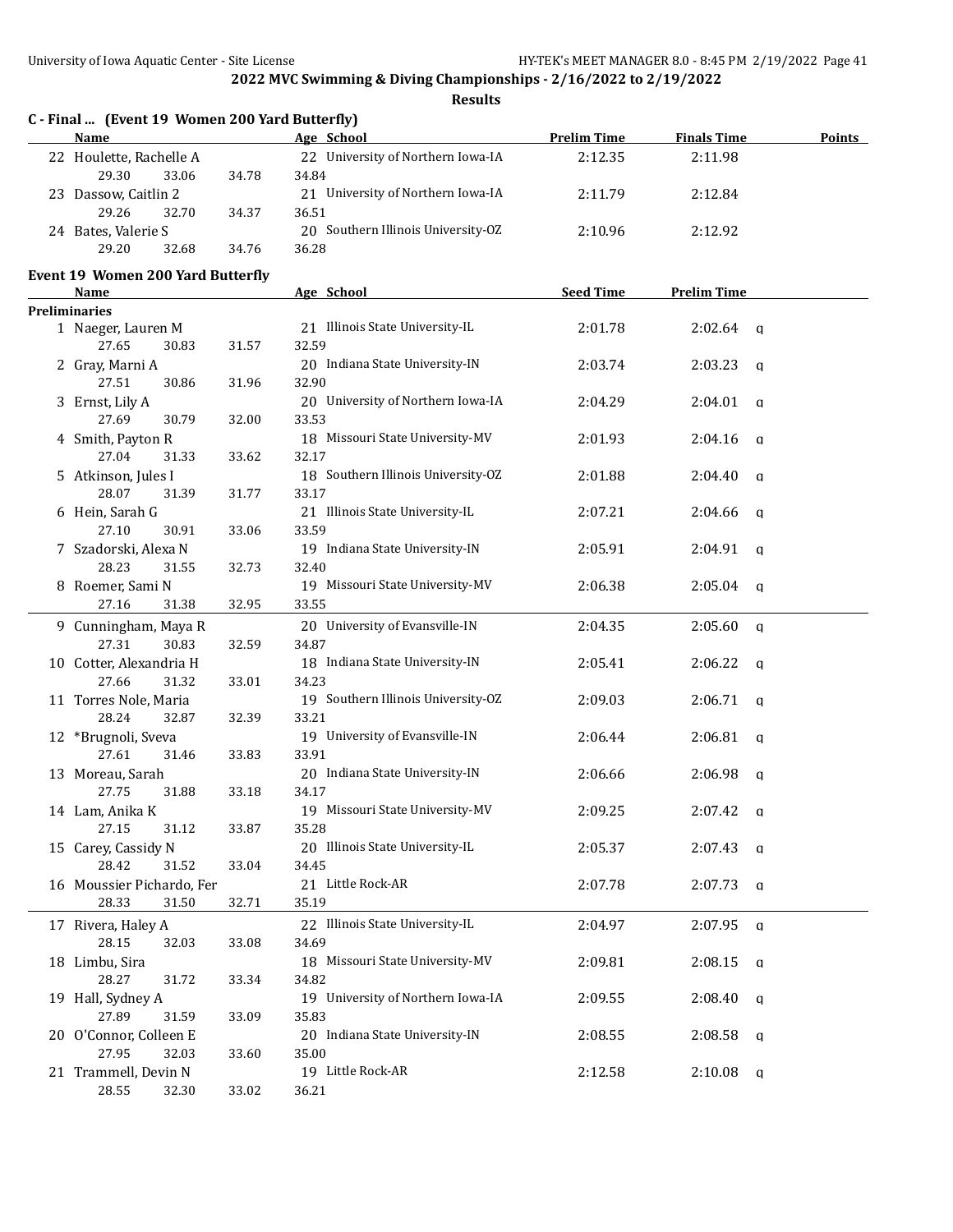**Results**

| Preliminaries  (Event 19 Women 200 Yard Butterfly) |       |                                    |                  |                         |  |
|----------------------------------------------------|-------|------------------------------------|------------------|-------------------------|--|
| <b>Name</b>                                        |       | Age School                         | <b>Seed Time</b> | <b>Prelim Time</b>      |  |
| 22 Sanchez Gongora, Fernanda F                     |       | 19 Southern Illinois University-OZ | 2:08.06          | 2:10.63<br>$\mathbf{q}$ |  |
| 28.40<br>32.63                                     | 33.92 | 35.68                              |                  |                         |  |
| 23 Houlette, Rachelle A                            |       | 22 University of Northern Iowa-IA  | 2:13.20          | 2:12.35<br>q            |  |
| 29.70<br>33.33                                     | 34.07 | 35.25                              |                  |                         |  |
| 24 Wisdom, Lauren M                                |       | 18 Illinois State University-IL    | 2:12.50          | $2:13.09$ q             |  |
| 29.69<br>33.24                                     | 34.53 | 35.63                              |                  |                         |  |
| 25 Pollard, Bridget G                              |       | 18 Valparaiso University-IN        | 2:14.38          | 2:14.35                 |  |
| 28.68<br>32.76                                     | 35.59 | 37.32                              |                  |                         |  |
| 26 McCullough, Maci A                              |       | 20 Little Rock-AR                  | 2:17.94          | 2:14.38                 |  |
| 28.07<br>32.46                                     | 34.95 | 38.90                              |                  |                         |  |
| 27 Wickes, Nicolette A                             |       | 22 University of Evansville-IN     | 2:15.98          | 2:16.43                 |  |
| 29.59<br>33.37                                     | 35.91 | 37.56                              |                  |                         |  |
| 28 Chislett, Dot A                                 |       | 18 Valparaiso University-IN        | 2:18.93          | 2:19.63                 |  |
| 29.46<br>34.30                                     | 37.26 | 38.61                              |                  |                         |  |
| 29 Allison, Morgan R                               |       | 19 Valparaiso University-IN        | 2:19.49          | 2:22.72                 |  |
| 30.61<br>35.56                                     | 38.26 | 38.29                              |                  |                         |  |
| --- Bates, Valerie S                               |       | 20 Southern Illinois University-OZ | 2:12.54          | X2:10.96                |  |
| 29.44<br>34.01                                     | 33.09 | 34.42                              |                  |                         |  |
| --- Gally, Annika L                                |       | 20 Southern Illinois University-OZ | 2:11.07          | X2:11.14                |  |
| 28.91<br>32.94                                     | 33.62 | 35.67                              |                  |                         |  |
| --- Dassow, Caitlin 2                              |       | 21 University of Northern Iowa-IA  | 2:12.40          | X2:11.79                |  |
| 28.83<br>32.11                                     | 33.97 | 36.88                              |                  |                         |  |
| --- Domnick, Hallory A                             |       | 19 University of Northern Iowa-IA  | 2:07.29          | X2:13.77                |  |
| 28.53<br>32.80                                     | 35.49 | 36.95                              |                  |                         |  |
| --- Collins, Tay D                                 |       | 20 Southern Illinois University-OZ | 2:15.86          | X2:15.25                |  |
| 29.81<br>33.37                                     | 34.19 | 37.88                              |                  |                         |  |
| --- Kelley, Meagan E                               |       | 18 Southern Illinois University-OZ | 2:16.27          | X2:15.56                |  |
| 30.11<br>33.85                                     | 35.25 | 36.35                              |                  |                         |  |
| --- Ridings, Brianna E                             |       | 20 Little Rock-AR                  | NT               | <b>XDQ</b>              |  |
| 30.01<br>34.90                                     | 37.16 | 40.18                              |                  |                         |  |

# **Event 20 Women 400 Yard Freestyle Relay**

| Team                              |                             |       |                                | Relay                        |                                                                |                                | <b>Seed Time</b>              | <b>Finals Time</b>          | <b>Points</b>                 |
|-----------------------------------|-----------------------------|-------|--------------------------------|------------------------------|----------------------------------------------------------------|--------------------------------|-------------------------------|-----------------------------|-------------------------------|
| 1 Missouri State University-MV    |                             |       | A                              |                              |                                                                |                                | 3:20.65                       | 3:19.76                     | 40                            |
|                                   | 1) Wenner, Jordan M 21      |       | 2) r:+0.33 Lucas, Anna 20      |                              |                                                                |                                | 3) r:+0.41 Howell, Liberty 22 | 4) r:+0.16 Miller, Anna 22  |                               |
| $r: +0.74$ 24.24                  | 50.46                       | 23.77 | 50.76                          | 23.81                        | 49.93                                                          | 22.97                          | 48.61                         |                             |                               |
| 2 Little Rock-AR                  |                             |       | A                              |                              |                                                                |                                | 3:23.68                       | 3:24.37                     | 34                            |
| 1) Carlson, Jaelle S 19           |                             |       |                                | 2) r:+0.23 Gray, Lauren 21   |                                                                |                                | 3) r:+0.38 Poulsen, Cheryl 19 | 4) r:+0.43 Grom, Annya 23   |                               |
| r:+0.69 24.42                     | 51.21                       | 24.06 | 51.38                          | 24.43                        | 52.13                                                          | 23.50                          | 49.65                         |                             |                               |
| 3 Indiana State University-IN     |                             |       | A                              |                              |                                                                |                                | 3:25.74                       | 3:25.03                     | 32                            |
| 1) Farro, Chloe 18                |                             |       | 2) r:+0.38 Szadorski, Alexa 19 |                              |                                                                | 3) r:+0.23 Matsumoto, Kaimi 21 |                               | 4) r:+0.39 Webb, Emily 21   |                               |
| r:+0.69 24.79                     | 51.52                       | 24.00 | 50.54                          | 24.09                        | 51.96                                                          | 24.54                          | 51.01                         |                             |                               |
| 4 Illinois State University-IL    |                             |       | A                              |                              |                                                                |                                | 3:27.10                       | 3:25.59                     | 30                            |
| 1) Morse, Madyson P 21            |                             |       |                                | 2) r:+0.07 Gonder, Olivia 19 |                                                                | 3) r:+0.45 Feltzer, Emma 18    |                               |                             | 4) r:+0.37 Walker, Dee Dee 19 |
| $r: +0.61$ 24.53                  | 51.40                       | 24.24 | 51.28                          | 24.50                        | 51.66                                                          | 24.43                          | 51.25                         |                             |                               |
| 5 University of Northern Iowa-IA  |                             |       | A                              |                              |                                                                |                                | 3:27.36                       | 3:25.64                     | 28                            |
|                                   | 1) Finke, Amber M 19        |       |                                |                              | 2) r:+0.27 Verastegui, Natalia 21                              |                                | 3) r:+0.16 Bangs, Abbie 18    | 4) r:+0.22 Larsen, Faith 18 |                               |
| $r: +0.58$ 24.52                  | 51.17                       | 24.53 | 51.90                          | 24.69                        | 51.98                                                          | 23.99                          | 50.59                         |                             |                               |
| 6 Southern Illinois University-OZ |                             |       | A                              |                              |                                                                |                                | 3:23.26                       | 3:25.74                     | 26                            |
| 1) Forbord, Sierra M 22           | 2) r:+0.29 Desmet, Abbey 22 |       |                                |                              | 3) r:+0.41 Romero Endolz, Lucia 21 4) r:+0.24 Pulido, Celia 19 |                                |                               |                             |                               |
| $r: +0.62$ 24.65                  | 51.43                       | 24.70 | 52.78                          | 24.60                        | 51.79                                                          | 23.72                          | 49.74                         |                             |                               |